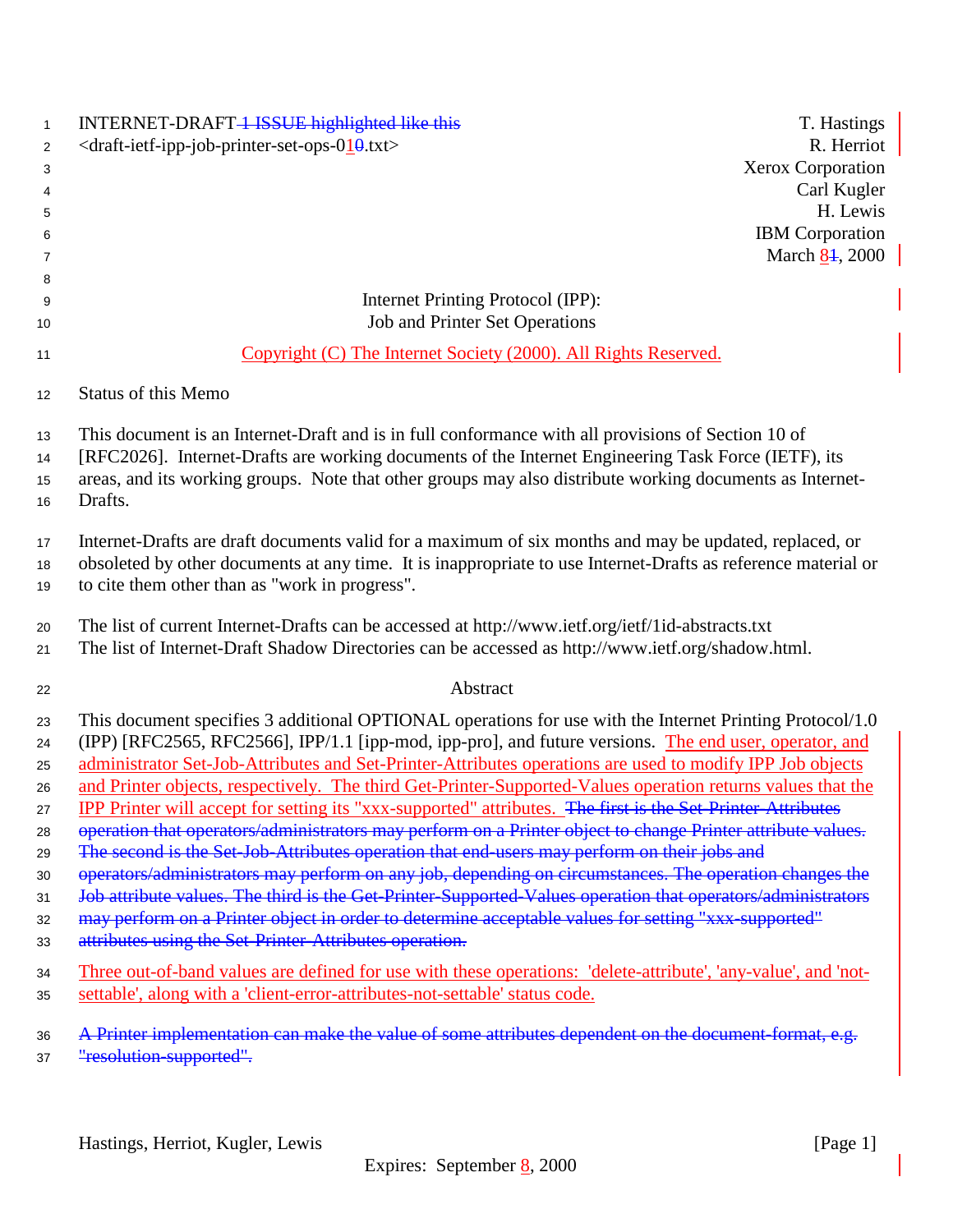- Two operation attributes: "printer-message-from-operator" (text) and "job-message-from-operator" (text)
- 39 are defined to set the corresponding IPP/1.1 Printer and Job Description attributes with the same names. $\overrightarrow{A}$
- 40 new out-of-band value 'any-value' is added which may be used with any attribute syntax if an attribute
- definition allows. The 'any-value' value used with the 'name' attribute syntax can be (one of) the values of "xxx-supported" attributes whose attribute syntaxes include both 'keyword' and 'name'. The 'any-value'
- 43 value with the 'name' attribute syntax matches any name supplied by the client during validation.
- Six Printer Description attributes are defined:
- printer-settable-attributes-supported (1setOf type2 keyword)
- job-settable-attributes-supported (1setOf type2 keyword)
- document-format-varying-attributes (1setOf type2 keyword)
- printer-message-time (integer(MIN:MAX))
- printer-message-date-time (dateTime)
- printer-xri-supported (1setOf collection)
- A new status code is defined: 'client-error-attributes-not-settable'.
- A 'delete-attribute' out-of-band attribute value is defined for use by the client in the Set-Job-Attributes
- 53 request to indicate explicitly that the Printer is to remove the specified attribute from the Job object.
- Finally, the 'not-settable' out-of-band attribute value is defined for returning in the Set-Printer-Attributes
- 55 and Set-Job-Attributes operation responses.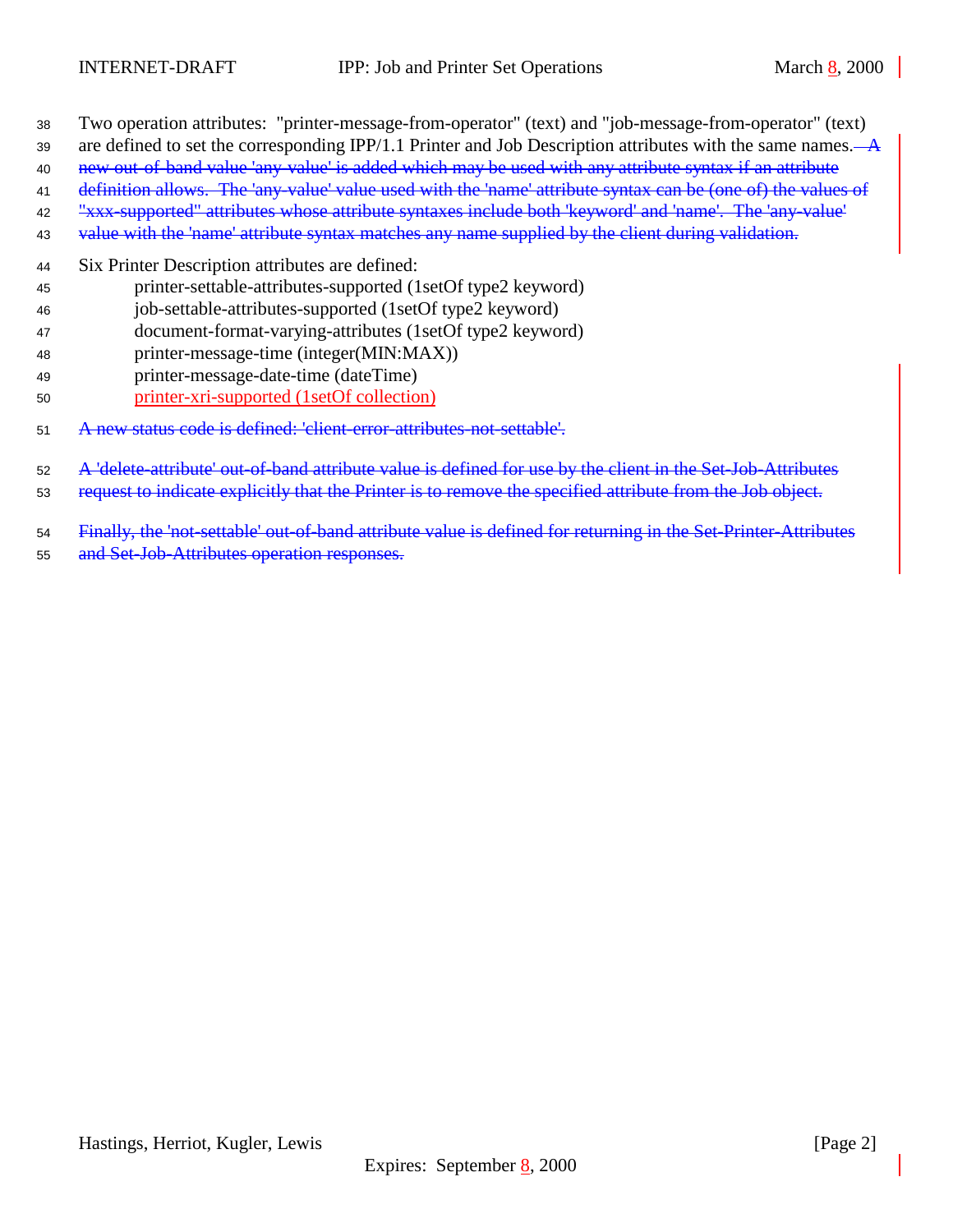- The scope of IPP is characterized in RFC2526 "Design Goals for an Internet Printing Protocol". It is not
- 57 the intent of this document to revise or clarify this scope or conjecture as to the degree of industry adoption
- or trends related to IPP within printing systems. It is the intent of this document to extend the original set
- of operations in a similar fashion to the Set1 extensions which referred to IPP/1.0 and were later incorporated into IPP/1.1.
- The full set of IPP documents includes:
- Design Goals for an Internet Printing Protocol [RFC2567]
- Rationale for the Structure and Model and Protocol for the Internet Printing Protocol [RFC2568]
- Internet Printing Protocol/1.1: Model and Semantics (this document)
- Internet Printing Protocol/1.1: Encoding and Transport [IPP-PRO]
- Internet Printing Protocol/1.1: Implementer's Guide [IPP-IIG]
- Mapping between LPD and IPP Protocols [RFC2569]
- 

 The "Design Goals for an Internet Printing Protocol" document takes a broad look at distributed printing functionality, and it enumerates real-life scenarios that help to clarify the features that need to be included in a printing protocol for the Internet. It identifies requirements for three types of users: end users, operators, and administrators. It calls out a subset of end user requirements that are satisfied in IPP/1.0. A few OPTIONAL operator operations have been added to IPP/1.1.

The "Rationale for the Structure and Model and Protocol for the Internet Printing Protocol" document

 describes IPP from a high level view, defines a roadmap for the various documents that form the suite of IPP specification documents, and gives background and rationale for the IETF working group's major decisions.

 The "Internet Printing Protocol/1.1: Encoding and Transport" document is a formal mapping of the abstract operations and attributes defined in the model document onto HTTP/1.1 [RFC2616]. It defines the encoding rules for a new Internet MIME media type called "application/ipp". This document also defines the rules for transporting over HTTP a message body whose Content-Type is "application/ipp". This document defines a new scheme named 'ipp' for identifying IPP printers and jobs.

 The "Internet Printing Protocol/1.1: Implementer's Guide" document gives insight and advice to implementers of IPP clients and IPP objects. It is intended to help them understand IPP/1.1 and some of the considerations that may assist them in the design of their client and/or IPP object implementations. For example, a typical order of processing requests is given, including error checking. Motivation for some of the specification decisions is also included.

 The "Mapping between LPD and IPP Protocols" document gives some advice to implementers of gateways between IPP and LPD (Line Printer Daemon) implementations.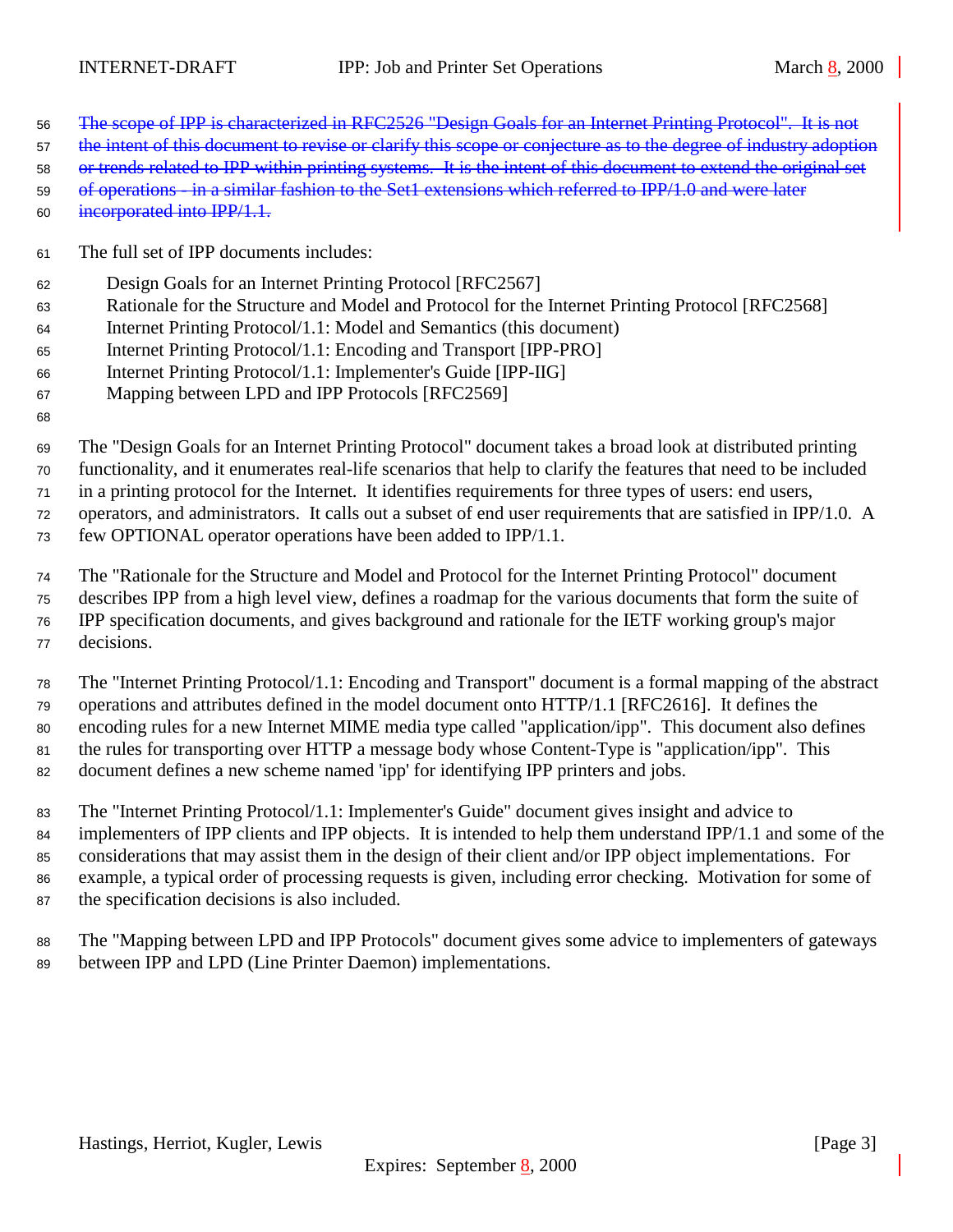| 90  | <b>Table of Contents</b> |  |  |
|-----|--------------------------|--|--|
| 91  | 1                        |  |  |
| 92  | 2                        |  |  |
| 93  | 2.1                      |  |  |
| 94  | 2.2                      |  |  |
| 95  | 3                        |  |  |
| 96  | 4                        |  |  |
| 97  | 4.1                      |  |  |
| 98  | 4.1.1                    |  |  |
| 99  | 4.1.2                    |  |  |
| 100 | 4.1.3                    |  |  |
| 101 | 4.2                      |  |  |
| 102 | 4.2.1                    |  |  |
| 103 | 4.2.2                    |  |  |
| 104 | 4.2.3                    |  |  |
| 105 | 4.3                      |  |  |
| 106 | 5                        |  |  |
| 107 | 5.1                      |  |  |
| 108 | 5.2                      |  |  |
| 109 | 6                        |  |  |
| 110 | 6.1                      |  |  |
| 111 | 6.2                      |  |  |
| 112 | 6.3                      |  |  |
| 113 | 6.4                      |  |  |
| 114 | 6.5                      |  |  |
| 115 | 6.6                      |  |  |
| 116 | 7                        |  |  |
| 117 | 7.1                      |  |  |
| 118 | 8                        |  |  |
| 119 | 8.1                      |  |  |
| 120 | 8.1.1                    |  |  |
| 121 | 8.2                      |  |  |
| 122 | 8.2.1                    |  |  |
| 123 | 8.3                      |  |  |
| 124 | 8.3.1                    |  |  |
| 125 | 9                        |  |  |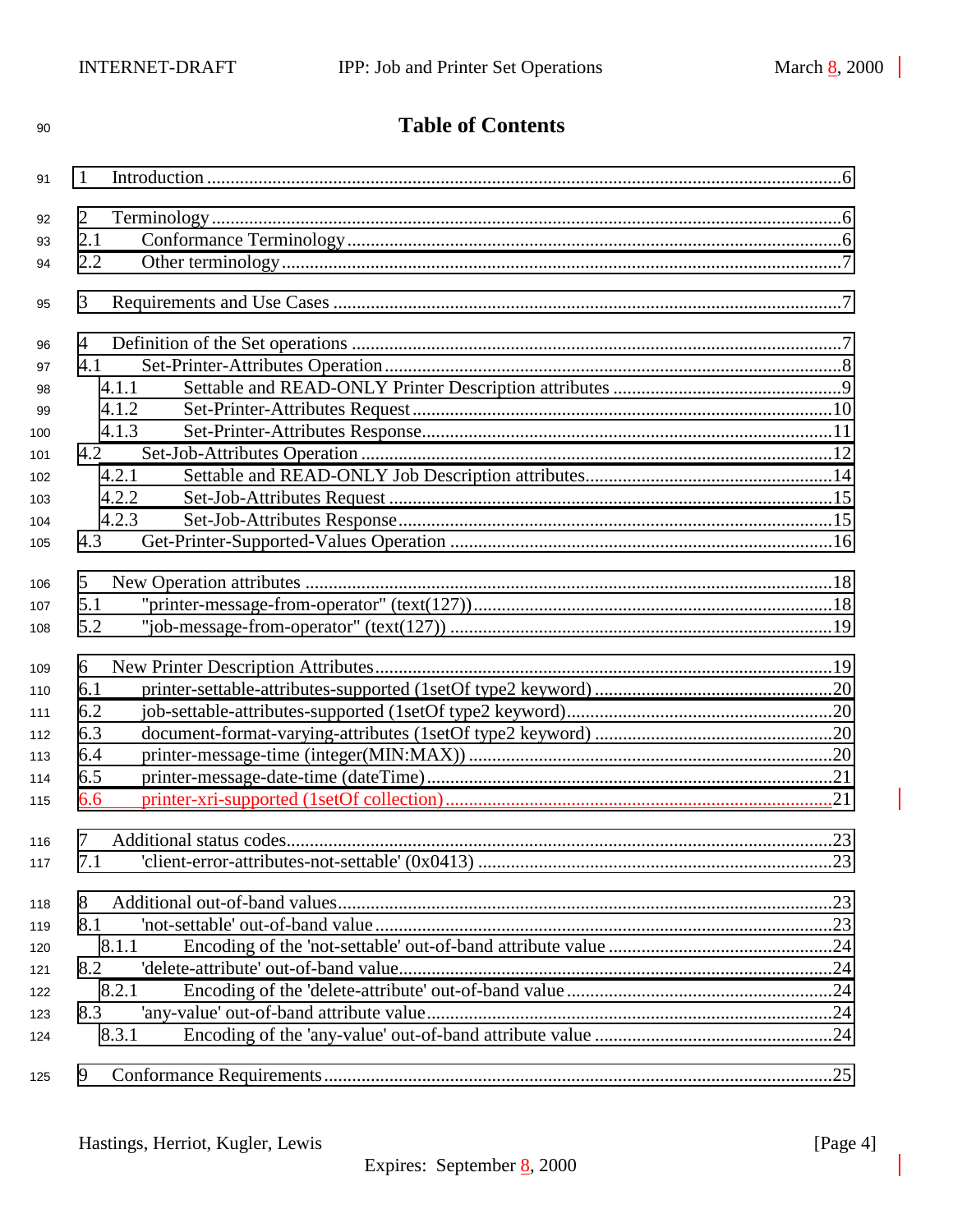| 126        |      |  |
|------------|------|--|
| 127        | 11   |  |
| 128        |      |  |
| 129        |      |  |
| 130        |      |  |
| 131        | 15   |  |
| 132        | 15.1 |  |
| 133        | 15.2 |  |
| 134        | 15.3 |  |
| 135        | 15.4 |  |
| 136        | 15.5 |  |
| 137        |      |  |
| 138        |      |  |
| 139<br>140 | 18   |  |

# **Table of Tables**

| 142 |                                                                                                         |  |
|-----|---------------------------------------------------------------------------------------------------------|--|
| 143 |                                                                                                         |  |
| 144 |                                                                                                         |  |
| 145 | Table 4 - Values allowed for Job Template Attributes in the Set-Job-Attributes Operation 33             |  |
| 146 | Table 5 - Values allowed for Job Description Attributes in the Set-Job-Attributes Operation34           |  |
| 147 | Table 6 - Values allowed for Printer Job Template Attributes in the Set-Printer-Attributes Operation 35 |  |
| 148 | Table 7 - Values allowed for Printer Description Attributes in the Set-Printer-Attributes Operation 35  |  |
| 149 | Table 8 - Printer Job Template Attributes returned from Get-Printer-Supported-Values37                  |  |
| 150 | Table 9 - Printer Job Template Attributes returned from Get-Printer-Supported-Values37                  |  |
| 151 | Table 10 - Printer Description Attributes returned from Get-Printer-Supported-Values37                  |  |
| 152 | Table 11 - Printer Job Template Attributes returned from Get-Printer-Supported-Values38                 |  |
| 153 | Table 12 - Printer Job Template Attributes returned from Get-Printer-Supported-Values38                 |  |
| 154 | Table 13 - Printer Description Attributes returned from Get-Printer-Supported-Values39                  |  |
| 155 | Table 14 - Printer Description Attributes returned from Get-Printer-Supported-Values39                  |  |
| 156 | Table 15 - Printer Description Attributes returned from Get-Printer-Supported-Values40                  |  |
| 157 |                                                                                                         |  |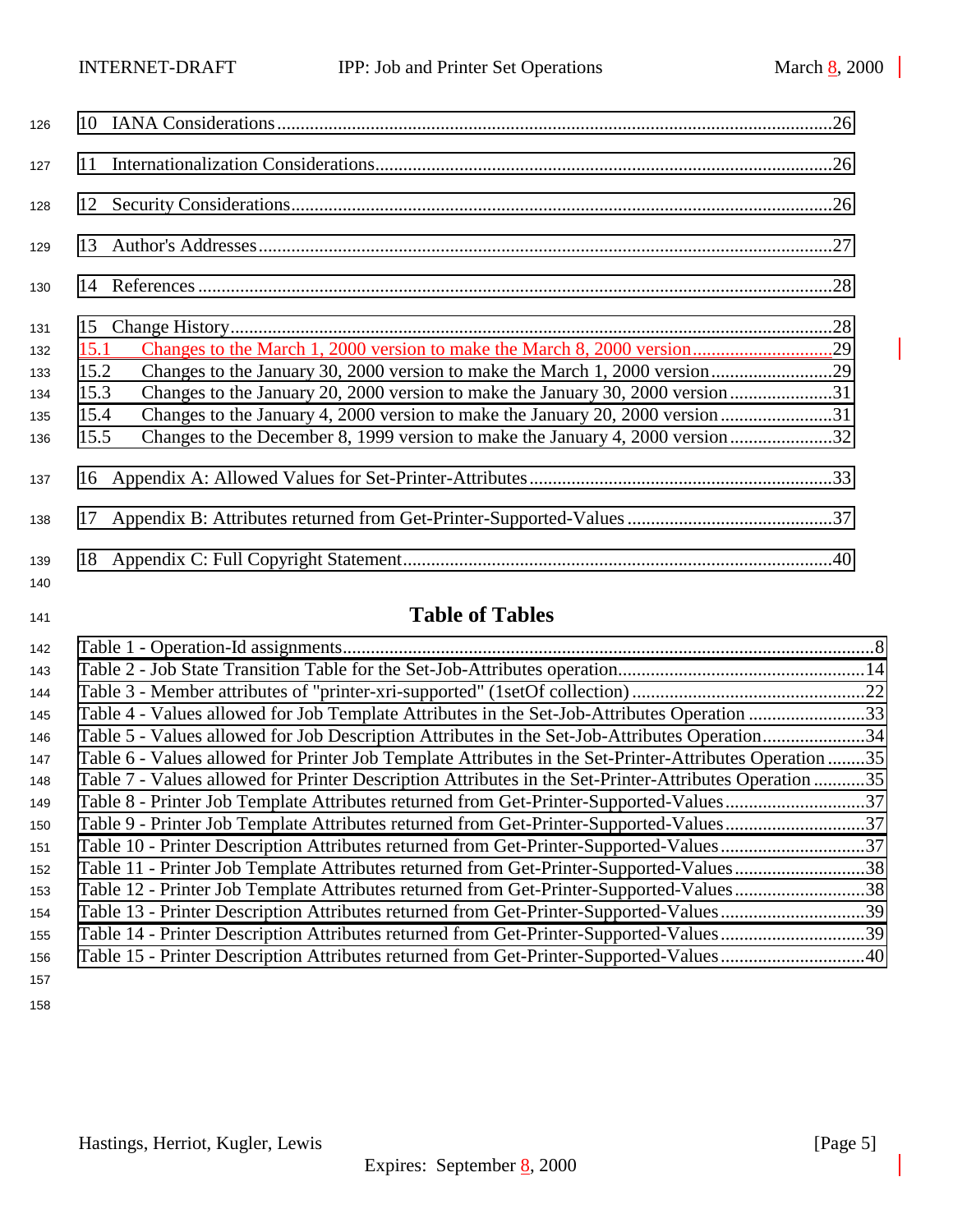## <span id="page-5-0"></span>**1 Introduction**

 The Internet Printing Protocol (IPP) is an application level protocol that can be used for distributed printing using Internet tools and technologies. IPP version 1.1 [ipp-mod, ipp-pro] focuses on end user functionality with a few administrative operations included. This document defines additional OPTIONAL end user, operator, and administrator Set-Job-Attributes and Set-Printer-Attributes operations used to modify IPP Job objects and Printer objects, respectively. It also defines a third Get-Printer-Supported-Values operation that returns values that the IPP Printer will accept for setting its "xxx-supported" attributes. The Get-Printer-Supported-Values operation MUST be supported, if the implementation supports setting any "xxx-

- 167 supported" Printer attributes using the Set-Printer-Attributes operation is supported.
- Three out-of-band values are defined for use with these three operations: 'delete-attribute' for deleting Job
- attributes with the Set-Job-Attributes request, 'not-settable' for use in either the Set-Job-Attributes or Set-
- Printer-Attributes responses, and 'any-value' for use in the Get-Printer-Supported-Values response.
- Two operation attributes: "printer-message-from-operator" (text) and "job-message-from-operator" (text)

172 are defined to set the corresponding IPP/1.1 Printer and Job Description attributes with the same names.

These operation attributes may be used with any operation that affect the Printer or Job object for which an

operation might want to indicate a message. For the Set-Job-Attributes and Set-Printer-Attributes

- operations, the client MUST explicitly set them, rather than using these operation attributes.
- 176 A Printer implementation can make the value of some attributes dependent on the document-format, e.g. "resolution-supported".

 This document is an extension to IPP/1.0 [RFC2565, RFC2566] and IPP/1.1 [ipp-mod, ipp-pro], and future versions.

## **2 Terminology**

This section defines terminology used throughout this document.

## **2.1 Conformance Terminology**

 Capitalized terms, such as MUST, MUST NOT, REQUIRED, SHOULD, SHOULD NOT, MAY, NEED NOT, and OPTIONAL, have special meaning relating to conformance. These terms are defined in [ipp-

mod] section 12.1 on conformance terminology, most of which is taken from RFC 2119 [RFC2119].

- The following specialization of these terms apply to this document:
- REQUIRED: if an implementation supports the extensions described in this document, it MUST support a REQUIRED feature.
- OPTIONAL: if an implementation supports the extensions described in this document, it MAY support an OPTIONAL feature.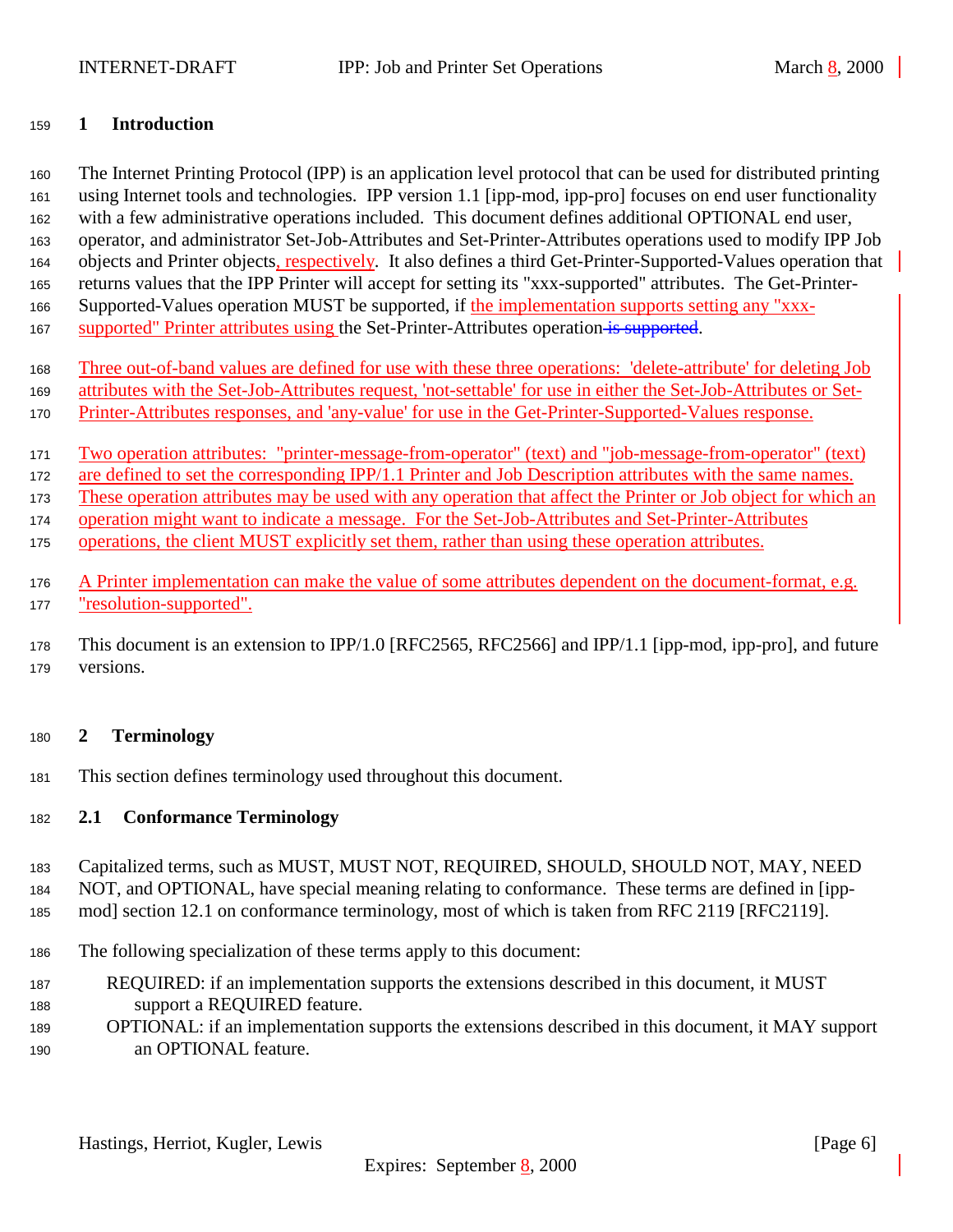## <span id="page-6-0"></span>**2.2 Other terminology**

 This document uses terms such as Job object (or Job), IPP Printer object (or Printer), "operation", "request", response", "attributes", "keywords", and "support". These terms have special meaning and are defined in the model terminology [ipp-mod] section 12.2. The following additional terms are introduced in this document:

 READ-ONLY: used in an attribute definition to indicate that the attribute MUST NOT be settable using an IPP protocol Set operation. In other words, the attribute is not settable by definition. not-settable: an implementation does not support setting an attribute (whether or not the attribute's definition is READ-ONLY).

## **3 Requirements and Use Cases**

- The following requirements and usage are intended to be met by the specification in this document.
- 1. The end-user and the operator need a way to modify a Job that is in the 'pending' or 'pending-held' state.

 Usage: The end-user discovers that he/she forgot to include a print instruction, such as "finishings" = 'staple' after submitting a job. Rather than canceling the job and resubmitting it to the same IPP Printer, the end-user is able to modify the job on the IPP Printer.

- The operator needs to modify a job because it is requesting a particular kind of media for which there is no more, but the policy is to print the job on a comparable medium.
- 2. The system administrator needs a way to re-configure or change the policy of the IPP Printer remotely.
- Usage: The system administrator is adding additional media to the supported media list.
- The system administrator is reducing the capability of the IPP Printer by removing one of the operations from the supported operations list, such as Cancel-Job, because the policy is to run the IPP Printer like a public facsimile machine.
- The system administrator is remotely configuring the IPP Printer after installing it, and so is replacing the Printer Description attributes that have the out-of-band 'no-value' value (see [ipp-mod] section 4.1) with the proper values.
- The operator is changing the media loaded in the input tray and so is replacing the "media-ready" Job Template Printer attribute value with the proper values

### **4 Definition of the Set operations**

 The Set-Printer-Attributes operation (as are all Printer operations) are directed at Printer objects. A client MUST always supply the "printer-uri" operation attribute in order to identify the correct target of the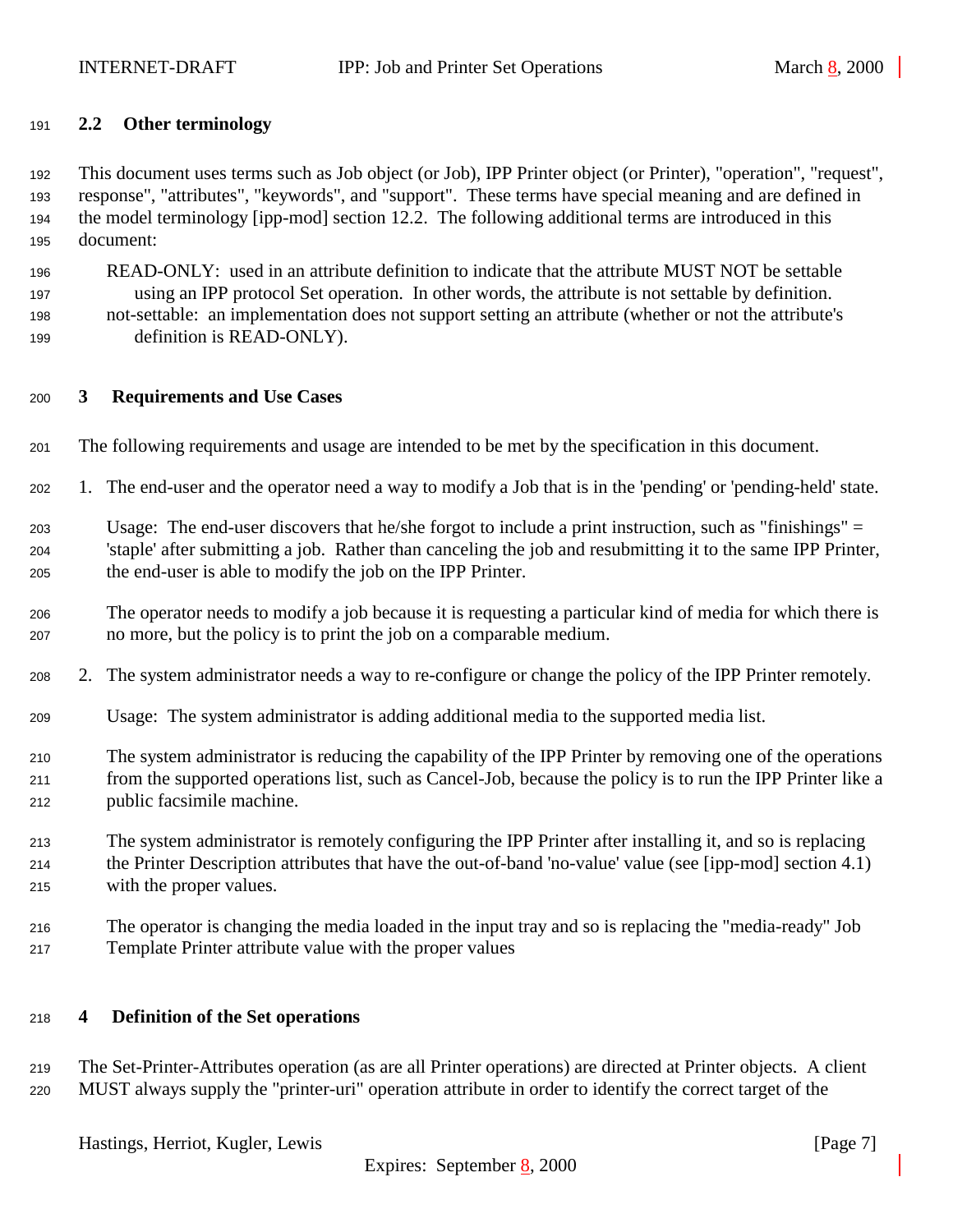<span id="page-7-0"></span> operation. These descriptions assume all of the common semantics of IPP/1.1 Model and Semantics document [ipp-mod] section 3.1.

 The Set-Job-Attributes operation (as are all Job operations) are directed at Job objects. A client MUST always supply some means of identifying the Job object in order to identify the correct target of the operation. That job identification MAY either be a single Job URI or a combination of a Printer URI with a Job ID as defined in [ipp-mod]. The IPP object implementation MUST support both forms of identification for every job. If possible, a client SHOULD use the Printer URI with a Job ID rather than a Job URI, since the 32-bit "job-id" is more readily translated to and from other print protocols that MAY be serving as gateways into or out of the IPP implementation.

The Set Printer operations are summarized in Table 1:

| 231 | <b>Table 1 - Operation-Id assignments</b> |
|-----|-------------------------------------------|
|-----|-------------------------------------------|

| <b>Operation Name</b>  | Operation-Id | <b>Brief</b> description                               |
|------------------------|--------------|--------------------------------------------------------|
| Set-Printer-Attributes | 0x0013       | Sets attribute values of the target Printer object     |
| Set-Job-Attributes     | 0x0014       | Sets attribute values of the target Job object         |
| Get-Printer-Supported- | 0x0015       | Gets values that are valid for setting "xxx-supported" |
| Values                 |              | attributes using the Set-Printer-Attributes operation  |

## **4.1 Set-Printer-Attributes Operation**

 This OPTIONAL operation allows a client to set the values of the attributes of a Printer object. In the request, the client supplies the set of Printer attribute name keywords and values that are to be set. In the response, the Printer object returns success or rejects the entire request with indications of which attribute or attributes could not be set.

 The Printer object validates the client-supplied attributes in the Set-Printer-Attributes request. For an attribute to validate it MUST meet all of the following rules:

 1. The number of attributes supplied by the client MUST NOT exceed the maximum number that the Printer supports in a Set-Printer-Attributes request. A Printer MUST accept at least one attribute, 241 but SHOULD accept a reasonable number in a single Set-Printer-Attributes request. <del>If a Printer</del> supports setting the three "parallel" Printer Description attributes ("printer-uri-supported", "uri- authentication-supported", and "uri-security-supported" (see [ipp-mod] sections 4.4.1 through 4.4.3), then the Printer MUST accept at least three attributes in a Set-Printer-Attributes request.

- Note: There is no way for the client to determine the maximum number of attributes that the Printer supports in a Set-Printer-Attributes request, except to try a reasonable number.
- 2. The Printer MUST support the attribute.
- 3. The attribute MUST NOT be READ-ONLY, i.e., the definition of the attribute MUST NOT indicate that the attribute is READ-ONLY (see Appendix A for an indication of which IPP/1.1 attributes are READ-ONLY).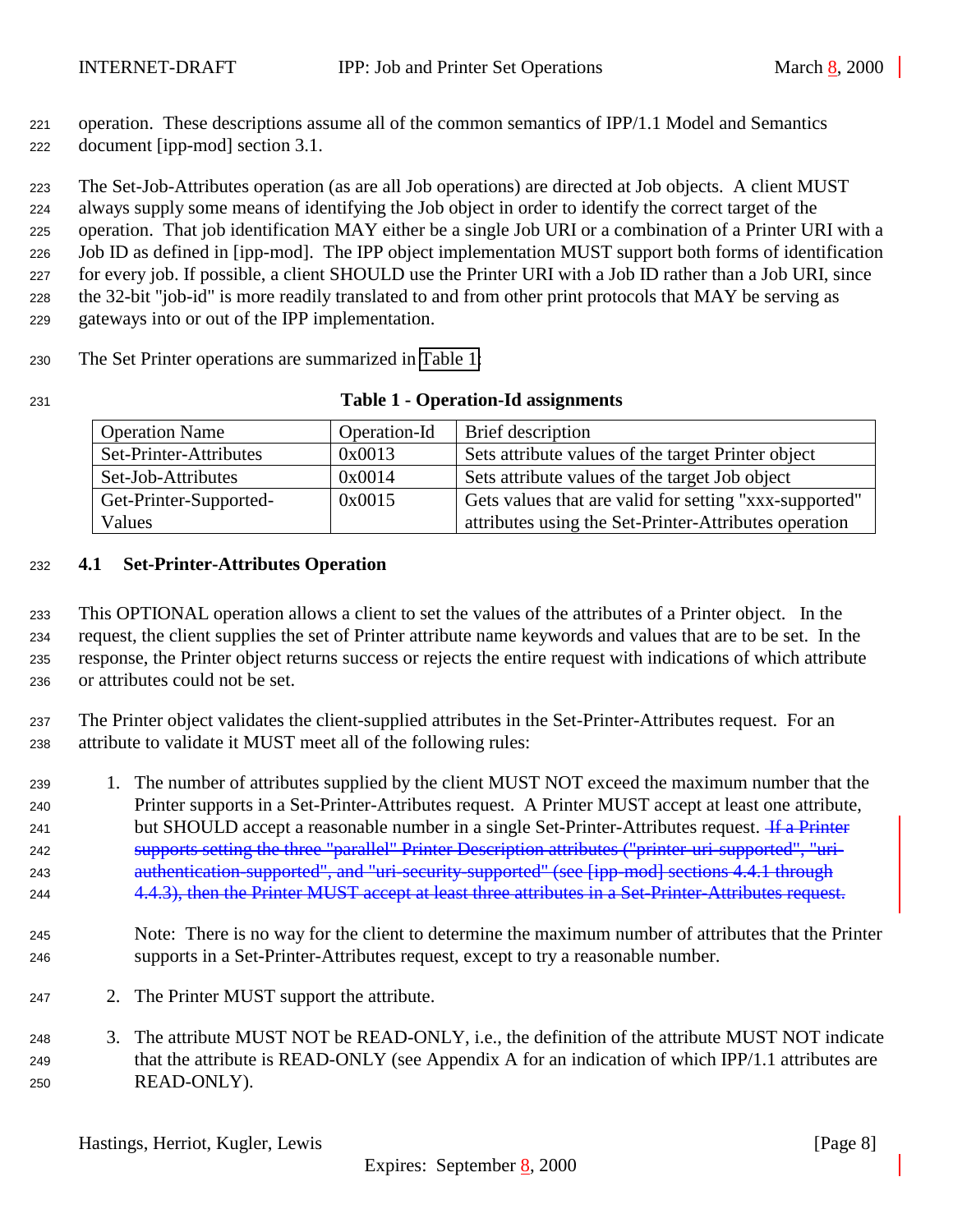- <span id="page-8-0"></span>4. The attribute MUST be settable in this implementation.
- 5. The Printer MUST support the value according to the rules defined in Appendix A.
- 6. The attribute's values MUST NOT conflict with other Printer attribute, including ones being set in this same operation.

 If any of the supplied attributes does not validate, the Printer object MUST reject the entire operation; the Printer object MUST NOT partially set some of the supplied attributes. In other words, after the operation, all the supplied attributes MUST be set or none of them MUST be set, thus making the Set-Printer-Attributes an atomic operation.

 The Printer MUST accept this operation when its READ-ONLY "printer-state" attribute (see ipp-mod] section 4.4.11) is 'idle' or 'stopped', and SHOULD accept it when the value is 'processing'. The Printer MUST accept this operation for any of the values of the Printer object's READ-ONLY "printer-state- reasons" and "printer-is-accepting-jobs" attributes, unless explicitly defined otherwise in the definition of these attributes' values.

 This operation MUST NOT change the value of attributes not specified in the operation unless the definition of the attribute explicitly specifies such side-effects. For example, this document explicitly specifies that when this operation sets "printer-message-from-operator", the Printer also MUST set the READ-ONLY "printer-message-time" and READ-ONLY "printer-message-date-time" attributes to the time of the operation as a side effect . In particular, if this operation changes an "xxx-default" attribute, the new value MUST be in the "xxx-supported" attribute or the request MUST contain a new value for "xxx- supported" which contains the new value for the "xxx-default". Otherwise, the Printer MUST reject the operation. In general, Printer attribute definitions that are settable will not define side-effects on other attributes that are settable, only side effects on READ-ONLY attributes, if any.

## **4.1.1 Settable and READ-ONLY Printer Description attributes**

- If the Printer supports the Set-Printer-Attributes operation, then it SHOULD support setting of:
- all Job Template Default ("xxx-default") attributes
- all Job Template Supported ("xxx-supported") attributes
- all Job Template Ready ("xxx-ready") attributes
- that the implementation supports (see [ipp-mod] section 4.2 and extensions).
- Some Printer Description attributes (see [ipp-mod] section 4.4) MUST NOT be settable, i.e., they are defined to be READ-ONLY. An attribute marked as "READ-ONLY" in the Printer Description attribute table in Appendix A is such an attribute. The Printer attributes that are not marked as "READ-ONLY" MAY be settable using the Set-Printer-Attributes operation, depending on implementation.
- Note: From now on, all extensions that define new object attributes will indicate whether or not the attributes are READ-ONLY, by including the "READ-ONLY" adjective in their descriptions and/or explicitly stating whether they MAY be settable.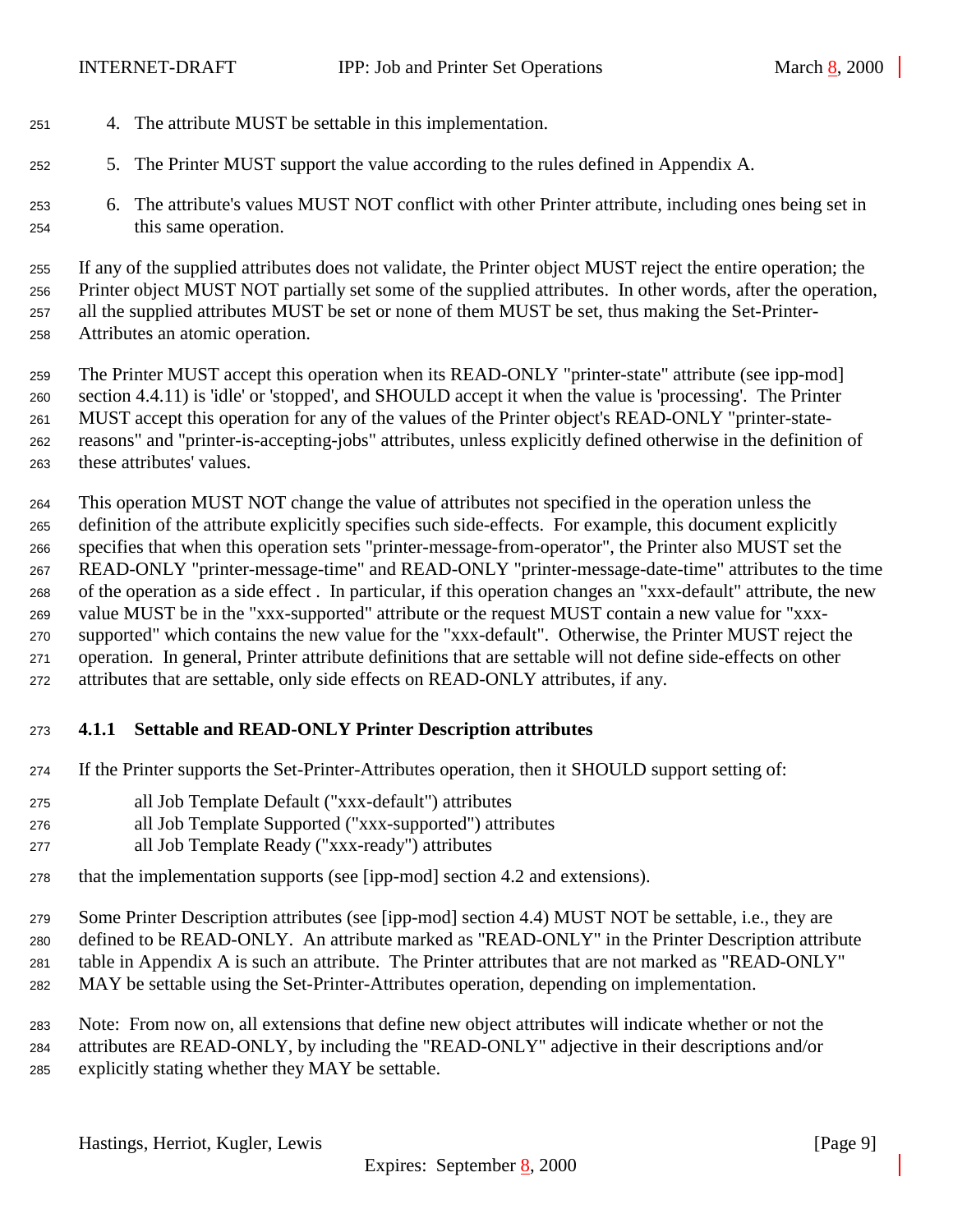<span id="page-9-0"></span> If "xxx-supported" Printer Description attribute are settable, then they MUST affect the behavior of the implementation. If they are READ-ONLY then they reflect the implementation and cannot be changed explicitly using the Set-Printer-Attributes operation. Consider the following example:

 For example, if the "operations-supported" Printer Description attribute (see [ipp-mod] section 4.4.15) is settable in a particular implementation, then changing its value with a Set-Printer- Attributes operation MUST affect the operations that the implementation accepts or rejects. Such an implementation will need to be able to reject values for operations that it contains no code support for (see section [5\)](#page-15-0). If the "operations-supported" Printer Description attribute is not settable in a particular implementation, then that implementation MUST reject an attempt to set it with a Set-Printer-Attributes operation, return the 'client-error-attributes-not-settable' status code (see section [7.1\)](#page-22-0), and return the "operations-supported" attribute with the out-of-band 'not-settable' value in the Unsupported Attributes Group.

 *Access Rights:*The authenticated user (see [ipp-mod] section 8.3) performing this operation must be an operator or administrator of the Printer object (see [ipp-mod] Sections 1 and 8.5). Most Printer attributes will require administrator privileges to set, such as "xxx-supported", while some will require operator privileges only, such as "media-ready" and "printer-message-from-operator". Which attributes require which privileges depends on implementation and MAY depend on site policy.

## **4.1.2 Set-Printer-Attributes Request**

- The following sets of attributes are part of the Set-Printer-Attributes Request:
- Group 1: Operation Attributes
- Natural Language and Character Set: The "attributes-charset" and "attributes-natural-language" attributes as described in [ipp-mod] section 3.1.4.1.
- Target: The "printer-uri" (uri) operation attribute which is the target for this operation as described in [ipp-mod] section 3.1.5.

Requesting User Name:

 The "requesting-user-name" (name(MAX)) attribute SHOULD be supplied by the client as described in [ipp-mod] section 8.3.

"document-format" (mimeMediaType):

 The client OPTIONALLY supplies this attribute. The Printer object MUST support this attribute. This attribute is useful for a client to select the document-format to which the attribute modification should be applied. A Printer implementation MAY allow some attributes to have different values for each document format that it supports. See [ipp-mod] section 3.2.5.1 "Get-Printer-Attributes Request".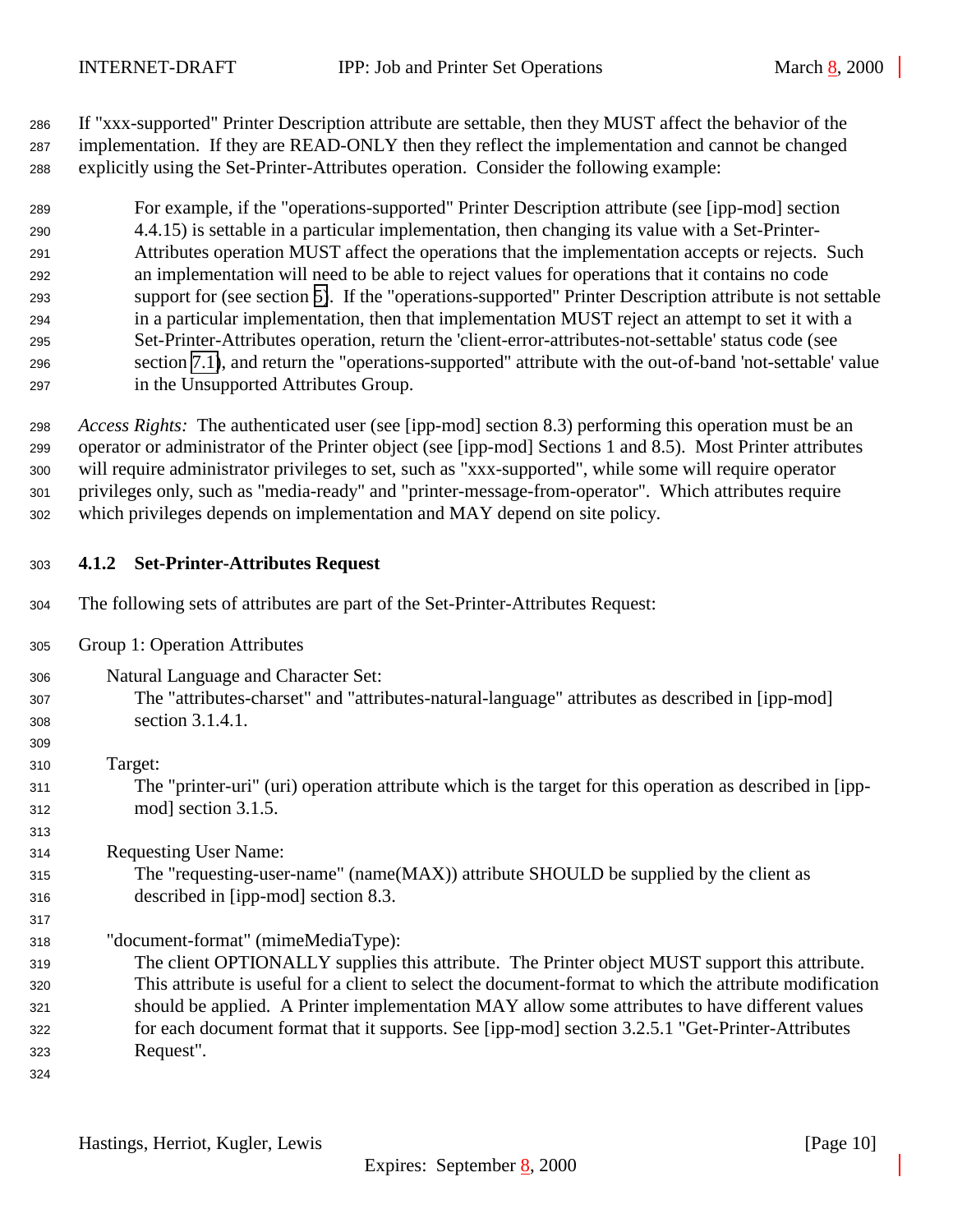<span id="page-10-0"></span> If the client includes this attribute, the Printer MUST change the supplied attributes for the document format specified by this attribute. If a supplied attribute is a member of the "document- format-varying-attributes" (i.e., the attribute varies by document format, see section [6.3\)](#page-19-0), the Printer MUST change the supplied attribute for the document format specified by this attribute, but not for other document formats. If a supplied attribute isn't a member of the "document-format-varying- attributes" (i.e. it doesn't vary by document format), the Printer MUST change the supplied attribute for all document formats.

- If the client omits this attribute, the Printer MUST change the supplied attributes for all document formats whether or not they vary by document-format.
- If the client supplies a value for the "document-format" Operation attribute that is either 'application/octet-stream' or not supported by the Printer, i.e., is not among the values of the Printer object's "document-format-supported" attribute, the Printer object MUST reject the operation and return the 'client-error-document-format-not-supported' status code. Note: the document-format 'application/octet-stream' is the union of several document-formats (see [ipp-mod] section 3.2.5.1, Get-Printer-Attributes) and is not a true document-format.
- 

## Group 2: Printer Attributes

 The client MUST supply a set of Printer attributes with one or more values (including explicitly allowed out-of-band values) as defined in [ipp-mod] section 4.2 Job Template Attributes ("xxx- default", "xxx-supported", and "xxx-ready" attributes), section 4.4 Printer Description Attributes, and any attribute extensions supported by the Printer. The value(s) of each Printer attribute supplied in Group 2 replaces the value(s) of the corresponding Printer attribute on the target Printer object. For attributes that can have multiple values (1setOf), all values supplied by the client replace all values of the corresponding Printer object attribute. If a Printer object attribute had not been configured yet and so had the 'no-value' out-of-band value (see [ipp-mod] section 4.1), the supplied value(s) replace the 'no-value' value.

## **4.1.3 Set-Printer-Attributes Response**

The Printer object returns the following sets of attributes as part of the Get-Printer-Attributes Response:

Group 1: Operation Attributes

 Status Message: In addition to the REQUIRED status code returned in every response, the response OPTIONALLY includes a "status-message" (text(255)) and/or a "detailed-status-message" (text(MAX)) operation attribute as described in [ipp-mod] sections 13 and 3.1.6. 

- Natural Language and Character Set:
- The "attributes-charset" and "attributes-natural-language" attributes as described in [ipp-mod] section 3.1.4.2.
-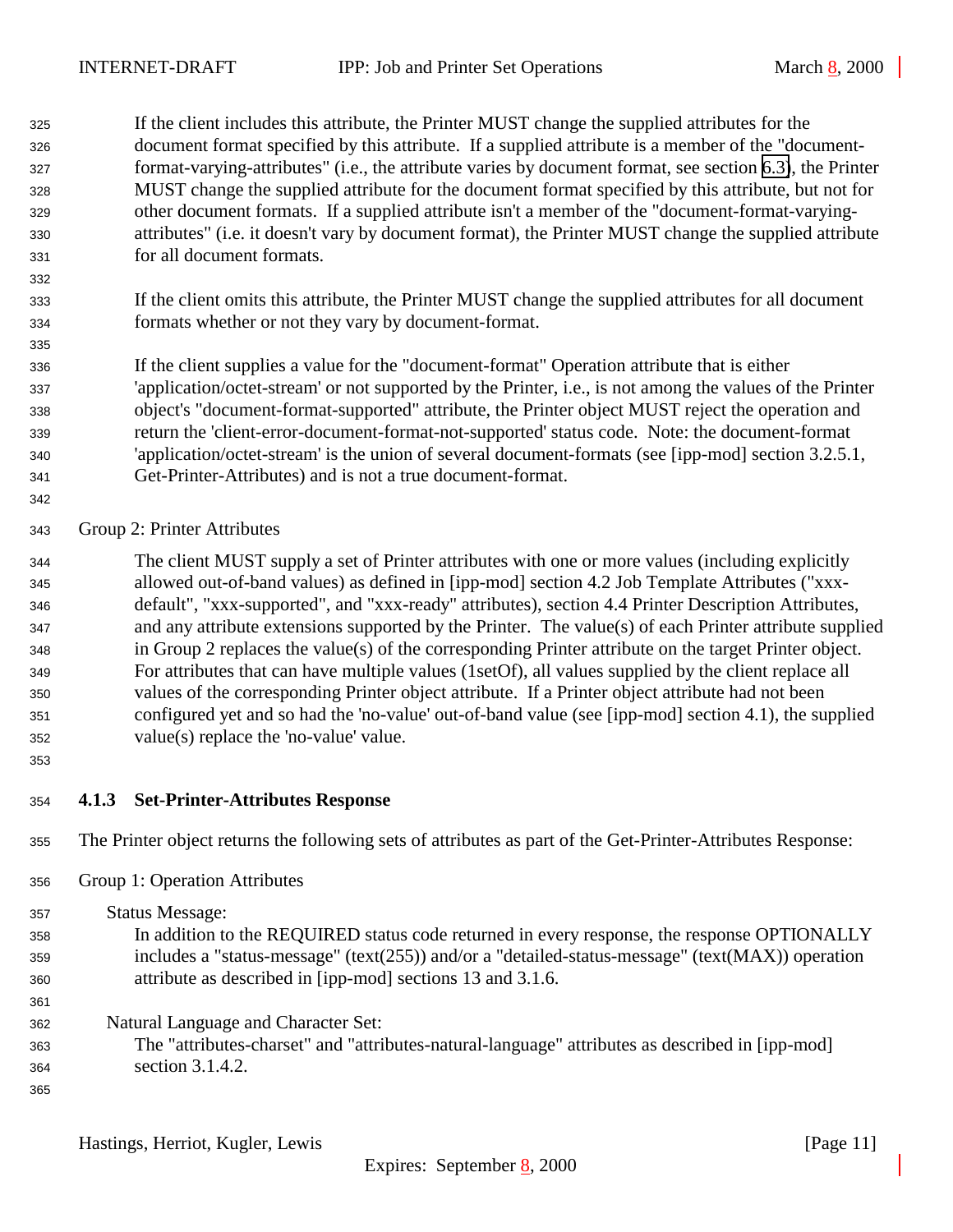<span id="page-11-0"></span>

| 366        |    | Group 2: Unsupported Attributes                                                                      |
|------------|----|------------------------------------------------------------------------------------------------------|
| 367<br>368 |    | See [ipp-mod] section 3.1.7 for details on returning Unsupported Attributes.                         |
| 369        |    | If some of the attributes in the operation fail to validate, the Printer MUST reject the operation,  |
| 370        |    | MUST NOT change any Printer attributes, and MUST return the indicated status code below. In          |
| 371        |    | this group, the Printer MUST also return all attributes that fail to validate. The following are the |
| 372        |    | reasons that an attribute fails to validate and the value returned for the attribute, along with the |
| 373        |    | indicated status code and order of detection:                                                        |
| 374        |    | 1. The number of attributes supplied by the client exceeds the maximum number that the               |
| 375        |    | Printer supports in a Set-Printer-Attributes request: return the 'client-error-request-entity-       |
| 376        |    | too-large' (see [ipp-mod] section 13.1.4.9).                                                         |
| 377        |    | 2. The Printer doesn't support the attribute: return the attribute with the "out-of-band" value      |
| 378        |    | 'unsupported' (see [ipp-mod] section 3.1.7 and [ipp-pro]) and the 'client-error-attributes-or-       |
| 379        |    | values-not-supported (see [ipp-mod] section 13.1.4.12).                                              |
| 380        |    | 3. The attribute is either READ-ONLY (in its definition) or is not-settable in this                  |
| 381        |    | implementation: return the attribute with the "out-of-band" value 'not-settable' (see section        |
| 382        |    | 8.1) and the 'client-error-attributes-not-settable' status code (see section 7.1).                   |
| 383        | 4. | The Printer doesn't support the value: if the attribute in the operation has a single value          |
| 384        |    | return it. If the attribute in the operation is multi-valued, return only those values in a 1setOf   |
| 385        |    | that are not supported. Return the 'client-error-attributes-or-values-not-supported' status          |
| 386        |    | code (see [ipp-mod] section 13.1.4.12).                                                              |
| 387        |    | 5. The values of some of the supplied attributes conflict with one another and/or other Printer      |
| 388        |    | attribute values not being set: if the conflicting attribute in the operation has a single value     |
| 389        |    | return the attribute and the value. If the attribute in the operation is multi-valued, return only   |
| 390        |    | the attribute and those values in a 1setOf that are conflicting with other attributes. Return        |
| 391        |    | the 'client-error-conflicting-attributes' status code (see [ipp-mod] section 13.1.4.15).             |
|            |    |                                                                                                      |

### **4.2 Set-Job-Attributes Operation**

 This OPTIONAL operation allows a client to set the values of the attributes of a Job object. In the request, the client supplies the set of Job attribute name keywords and values that are to be set. In the response, the IPP object returns success or rejects the entire request with indications of which attribute or attributes could not be set.

 This operation is almost identical to the Set-Printer-Attributes operation (see section [4.1\)](#page-7-0). The only differences are that the Set-Job-Attributes operation is directed at a Job object rather than a Printer object, there is no "document-format" operation attribute used when setting a Job object, the operation can add an attribute to the (Job) object, the 'delete-attributes' out-of-band value is permitted to remove an attribute, and the validation is the same as the Job Creation operations (Print-Job, Print-URI, and Create-Job), i.e., depends on the "xxx-supported" Printer Description attributes (see [ipp-mod] section 3.1).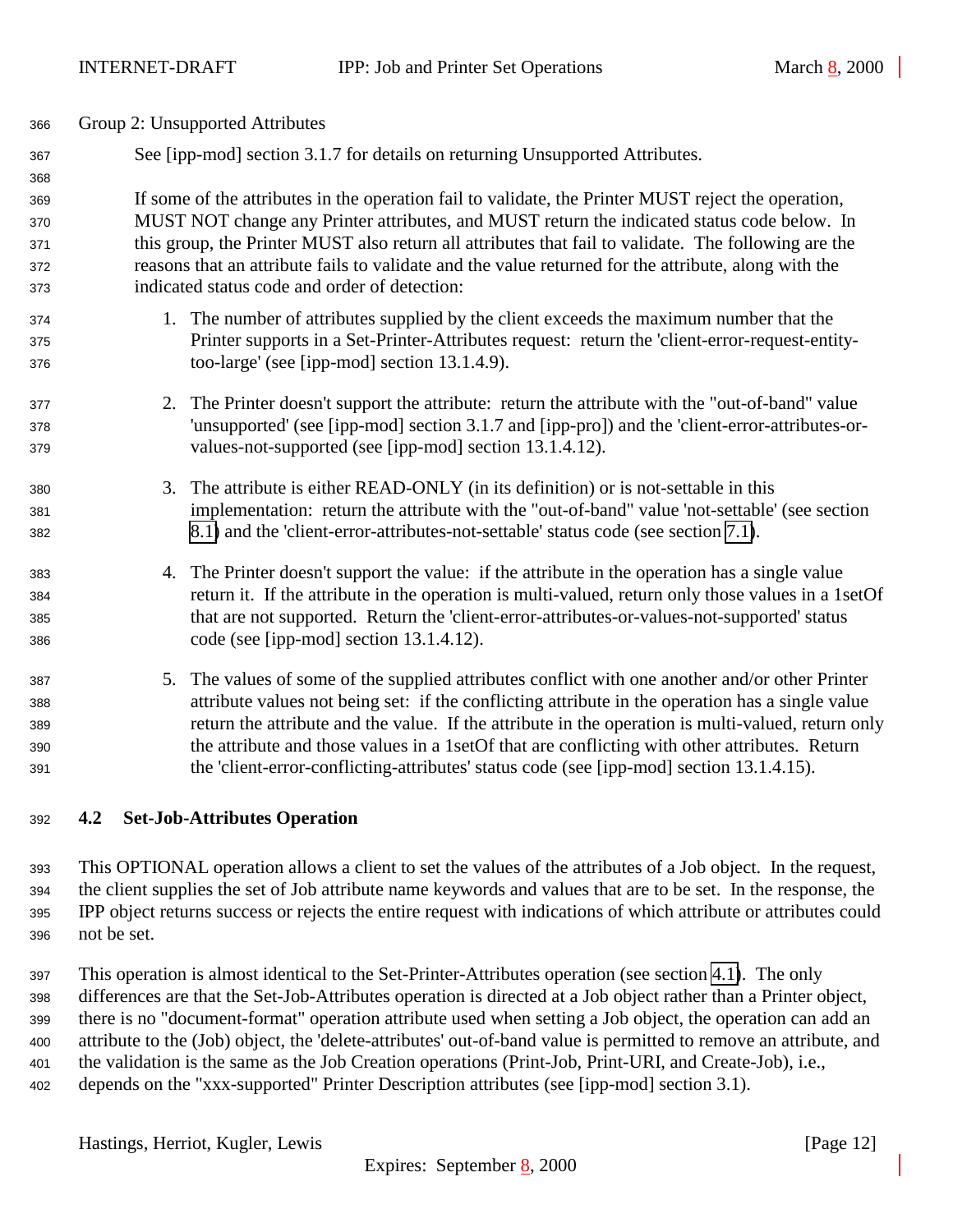If a client supplies a job attribute in a Set-Job-Attributes request that the Printer supports, and the job was originally submitted without supplying that attribute, the Printer adds the attribute to the Job object.

 If the client supplies a job attribute with the "out-of-band" value 'delete-attribute' (see section [8.2\)](#page-23-0), then the Printer MUST remove the attribute and all of its values from the Job object, if present. The semantic effect of the client supplying the 'delete-attribute' value in a Set-Job-Attributes operation MUST be the same as if the attribute had not been supplied with the Job object in the Job Creation operation, i.e., the Printer applies its default attribute or behavior with lower precedence that the PDL (see the beginning of [ipp-mod] section 4.2 and [ipp-mod] 3.2.1.1). Any subsequent query of the Job object using Get-Job-Attributes or Get-Jobs MUST NOT return any attribute that has been deleted using the 'delete-attribute' out-of-band value. However, a client can re-establish such a deleted Job attribute with any supported value(s) using a

subsequent Set-Job-Attributes operation.

 If the client supplies an attribute in a Set-Job-Attributes request with the 'delete-attribute' value and that attribute is not present on the Job object, the Printer ignores that supplied attribute in the request, does not return the attribute in the Unsupported Attributes group, and returns the 'successful-ok' status code, if there are no other problems with the request.

 The validation of the Set-Job-Attributes request is performed by the Printer as if the job had been submitted originally with the new attribute values (and the deleted attributes removed) and with "ipp-attribute-fidelity" set to 'true', i.e., all modified attributes Job attributes and values MUST be supported in combination with the Job attributes not modified. If such a Job Creation operation would have been accepted, then the Set- Job-Attributes MUST be accepted. If such a Job Creation operation would have been rejected, then the Set- Job-Attributes MUST be rejected and the Job MUST be unchanged. In addition, if any of the supplied attributes are not supported, are not settable, or the values are not supported, the Printer object MUST reject the entire operation; the Printer object MUST NOT partially set some of the supplied attributes. In other words, after the operation, all the supplied attributes MUST be set or none of them MUST be set, thus making the Set-Job-Attributes an atomic operation.

 The IPP object MUST accept or reject this operations when the Job's READ-ONLY "job-state" attribute has the values shown in [Table 2.](#page-13-0) The job's current state MUST affect whether the IPP object accepts or rejects the request. For example, in the case where the operation creates a request for unavailable resources, the Job transitions to a new state. [Table 2](#page-13-0) shows the allowed behaviors in each job state and the transitions.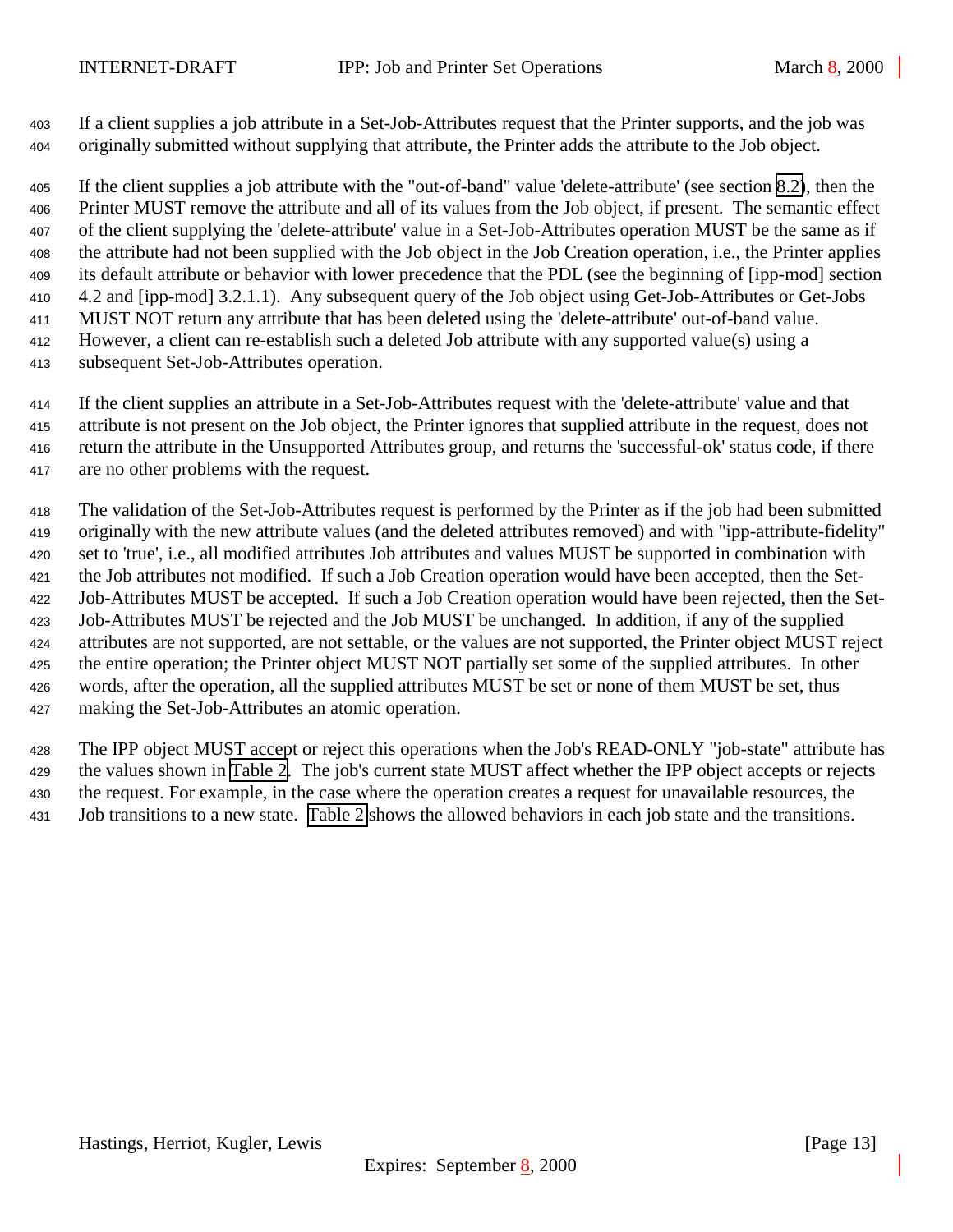| ۰. |
|----|
|----|

<span id="page-13-0"></span>

| 432 | Table 2 - Job State Transition Table for the Set-Job-Attributes operation |  |
|-----|---------------------------------------------------------------------------|--|
|     |                                                                           |  |

| Current "job-state"  | New "job-state"      | IPP object's response status code and action:     |
|----------------------|----------------------|---------------------------------------------------|
| 'pending'            | 'pending'            | 'successful-ok'                                   |
| pending'             | 'pending-held'       | 'successful-ok' - needed resources are not ready  |
| 'pending-held'       | 'pending-held'       | 'successful-ok'                                   |
| 'pending-held'       | 'pending'            | 'successful-ok' - needed resources are ready      |
| 'processing'         | 'processing'         | 'successful-ok' or 'client-error-not-possible'    |
|                      |                      | depending on implementation, including the        |
|                      |                      | attributes being set, whether the job has started |
|                      |                      | marking media, etc.                               |
| 'processing-stopped' | 'processing-stopped' | 'successful-ok' or 'client-error-not-possible'    |
|                      |                      | depending on implementation, including the        |
|                      |                      | attributes being set, whether the job has started |
|                      |                      | marking media, etc.                               |
| 'completed'          | 'completed'          | 'client-error-not-possible'                       |
| 'canceled'           | 'canceled'           | 'client-error-not-possible'                       |
| 'aborted'            | 'aborted'            | 'client-error-not-possible'                       |

433

 This operation MUST NOT change the value of attributes not specified in the operation unless the definition of the attribute explicitly specifies such side-effects. In general, Job attribute definitions that are settable will not define side-effects on other attributes that are settable, only side effects on READ-ONLY attributes, if any.

## <sup>438</sup> **4.2.1 Settable and READ-ONLY Job Description attributes**

 If the Printer supports the "job-message-from-operator" Job Description attribute (see [ipp-mod] section 4.3.16) and the client explicitly supplies a new value for the "job-message-from-operator" in the Set-Job- Attributes request, then the Printer MUST set the "job-message-from-operator" Job attribute to this new <sup>442</sup> value.

<sup>443</sup> If the Printer supports the Set-Job-Attributes operation, then it SHOULD support setting of:

<sup>444</sup> all Job Template job ("xxx") attributes

<sup>445</sup> that the implementation supports (see [ipp-mod] section 4.2 and extensions).

 Some Job Description attributes (see [ipp-mod] section 4.3) MUST NOT be settable, i.e., they are defined to be READ-ONLY. An attribute marked as "READ-ONLY" in the Job Description attribute table in Appendix A is such an attribute. The Job attributes not marked as "READ-ONLY" MAY be settable using the Set-Job-Attributes operation, depending on implementation.

<sup>450</sup> Note: From now on, all extensions that define new object attributes will indicate whether or not the <sup>451</sup> attributes are READ-ONLY, by including the "READ-ONLY" adjective in their descriptions and/or <sup>452</sup> explicitly stating whether they MAY be settable.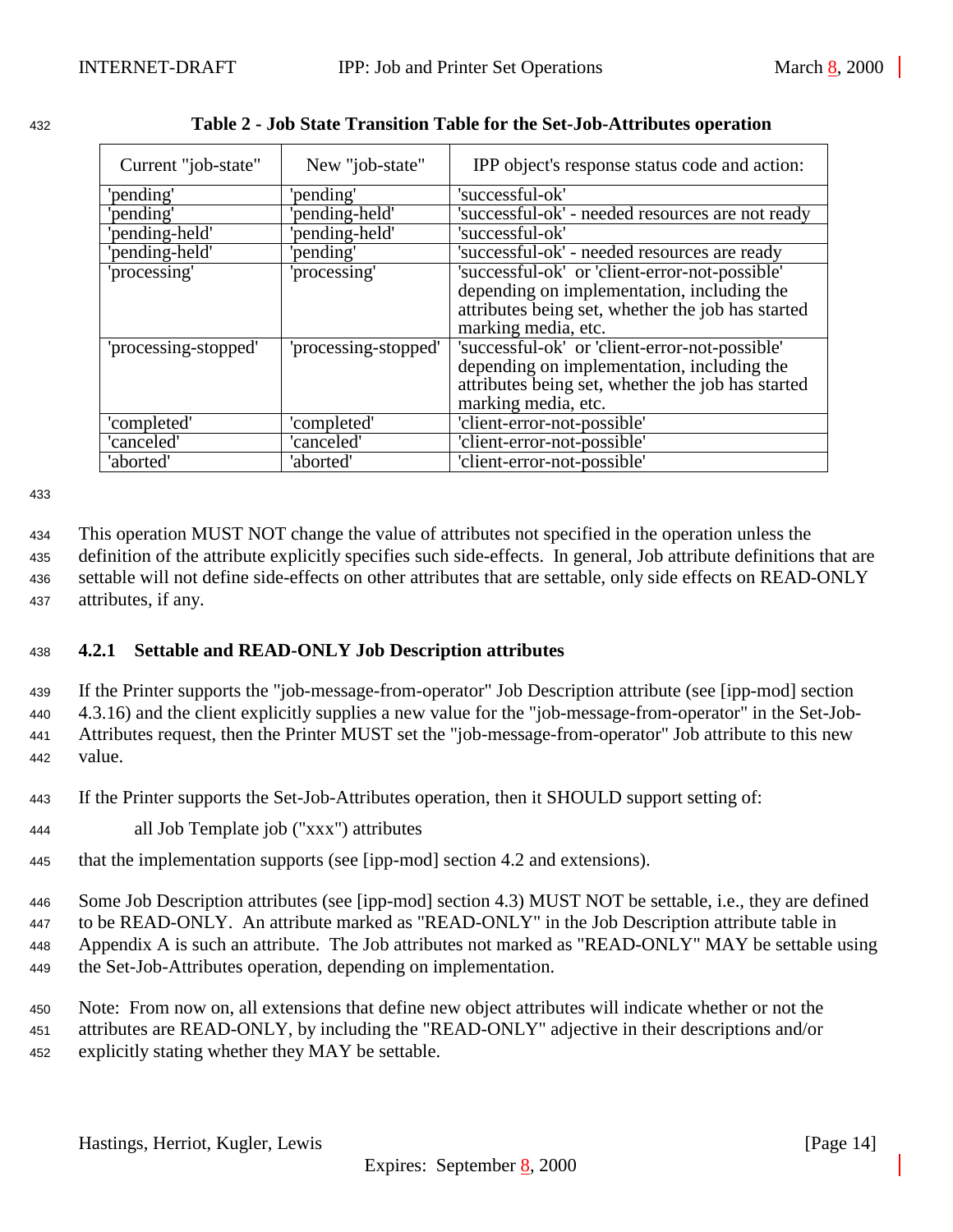<span id="page-14-0"></span> *Access Rights:* The authenticated user (see [ipp-mod] section 8.3) performing this operation must either be the job owner (as determined in the Job Creation operation) or an operator or administrator of the Printer object (see [ipp-mod] Sections 1 and 8.5).

### **4.2.2 Set-Job-Attributes Request**

- The following sets of attributes are part of the Set-Job-Attributes Request:
- Group 1: Operation Attributes
- Natural Language and Character Set:
- The "attributes-charset" and "attributes-natural-language" attributes as described in [ipp-mod] section 3.1.4.1.
- Target:

- Either (1) the "printer-uri" (uri) plus "job-id" (integer(1:MAX)) or (2) the "job-uri" (uri) operation attribute(s) which define the target for this operation as described in [ipp-mod] section 3.1.5.
- Requesting User Name:
- The "requesting-user-name" (name(MAX)) attribute SHOULD be supplied by the client as described in [ipp-mod] section 8.3.
- 
- Group 2: Job Attributes

 The client MUST supply a set of Job attributes with one or more values (including explicitly allowed out-of-band values) as defined in [ipp-mod] section 4.2 Job Template Attributes ("xxx" attributes), section 4.3 Job Description Attributes, and any attribute extensions supported by the Printer. The value(s) of each Job attribute supplied in Group 2 replaces the value(s) of the corresponding Job attribute on the target Job object. For attributes that can have multiple values (1setOf), all values supplied by the client replace all values of the corresponding Job object attribute.

- If the client supplies an "xxx" attribute with the 'delete-attribute' out-of-band value (see section [8.2\)](#page-23-0), the Printer MUST remove the "xxx" attribute from the Job object, if present.
- 

- **4.2.3 Set-Job-Attributes Response**
- The IPP object returns the following sets of attributes as part of the Set-Job-Attributes Response:
- Group 1: Operation Attributes
- Status Message: In addition to the REQUIRED status code returned in every response, the response OPTIONALLY includes a "status-message" (text(255)) and/or a "detailed-status-message" (text(MAX)) operation attribute as described in [ipp-mod] sections 13 and 3.1.6.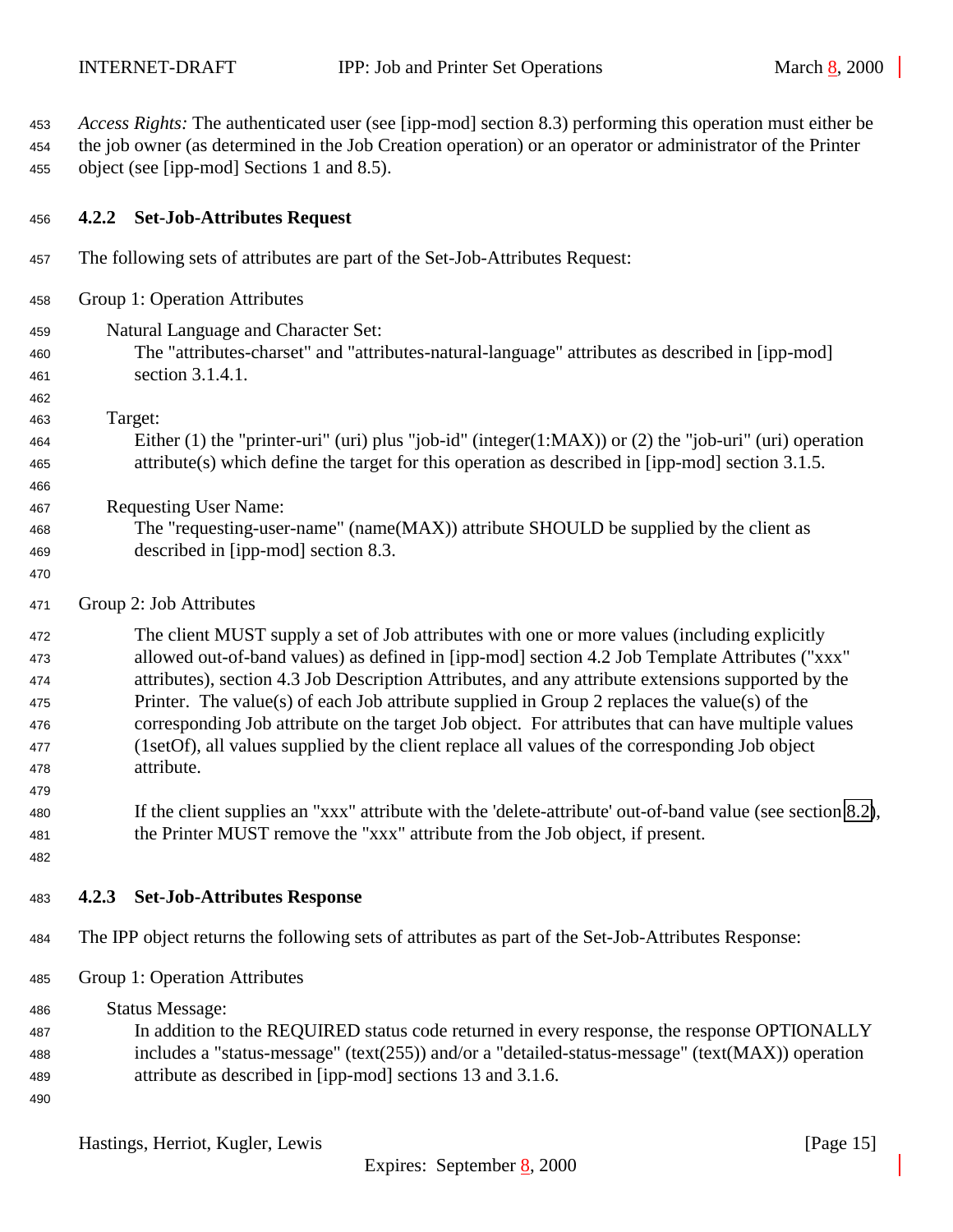<span id="page-15-0"></span>

| 491<br>492<br>493 |    | Natural Language and Character Set:<br>The "attributes-charset" and "attributes-natural-language" attributes as described in [ipp-mod]<br>section 3.1.4.2.                                              |
|-------------------|----|---------------------------------------------------------------------------------------------------------------------------------------------------------------------------------------------------------|
| 494               |    |                                                                                                                                                                                                         |
| 495               |    | Group 2: Unsupported Attributes                                                                                                                                                                         |
| 496               |    | See [ipp-mod] section 3.1.7 for details on returning Unsupported Attributes.                                                                                                                            |
| 497               |    |                                                                                                                                                                                                         |
| 498               |    | If some of the attributes in the operation fail to validate, the Printer MUST reject the operation,                                                                                                     |
| 499<br>500        |    | MUST NOT change any Job attributes, and MUST return the indicated status code below. In this<br>group, the Printer MUST also return all attributes that fail to validate. The following are the reasons |
| 501               |    | that an attribute fails to validate and the value returned for the attribute, along with the indicated                                                                                                  |
| 502               |    | status code and order of detection:                                                                                                                                                                     |
| 503               |    | 1. The number of attributes supplied by the client exceeds the maximum number that the                                                                                                                  |
| 504               |    | Printer supports in a Set-Printer-Attributes request: return the 'client-error-request-entity-                                                                                                          |
| 505               |    | too-large' (see [ipp-mod] section 13.1.4.9).                                                                                                                                                            |
| 506               |    | 2. The Printer doesn't support the attribute: return the attribute with the "out-of-band" value                                                                                                         |
| 507               |    | 'unsupported' (see [ipp-mod] section 3.1.7 and [ipp-pro]) and the 'client-error-attributes-or-                                                                                                          |
| 508               |    | values-not-supported (see [ipp-mod] section 13.1.4.12).                                                                                                                                                 |
| 509               | 3. | The attribute is READ-ONLY (in its definition) or is not-settable in this implementation:                                                                                                               |
| 510               |    | return the attribute with the "out-of-band" value 'not-settable' (see section 8.1) and the                                                                                                              |
| 511               |    | 'client-error-attributes-not-settable' status code (see section 7.1).                                                                                                                                   |
| 512               |    | 4. The Printer doesn't support the value: if the attribute in the operation has a single value                                                                                                          |
| 513               |    | return it. If the attribute in the operation is multi-valued, return only those values in a 1setOf                                                                                                      |
| 514               |    | that are not supported. Return the 'client-error-attributes-or-values-not-supported' status                                                                                                             |
| 515               |    | code (see [ipp-mod] section 13.1.4.12).                                                                                                                                                                 |
| 516               |    | 5. The values of some of the supplied attributes conflict with one another and/or other Job                                                                                                             |
| 517               |    | attribute values not being set: if the conflicting attribute in the operation has a single value                                                                                                        |
| 518               |    | return the attribute and the value. If the attribute in the operation is multi-valued, return only                                                                                                      |
| 519               |    | the attribute and those values in a 1set Of that are conflicting with other attributes. Return                                                                                                          |
| 520               |    | the 'client-error-conflicting-attributes' status code (see [ipp-mod] section 13.1.4.15).                                                                                                                |

## **4.3 Get-Printer-Supported-Values Operation**

 This OPTIONAL operation allows a client to request the values that the Printer allows in the Set-Printer- Attributes operation for "xxx-supported" attributes. If the Printer supports the Set-Printer-Attributes operation AND some of its "xxx-supported" Printer attributes are settable, then the Printer MUST also support this operation. This operation has identical request/response attributes to the Get-Printer-Attributes operation in IPP/1.1 [ipp-mod]. The operation also behaves identically to the Get-Printer-Attributes operation in IPP/1.1 [ipp-mod] with the following exceptions: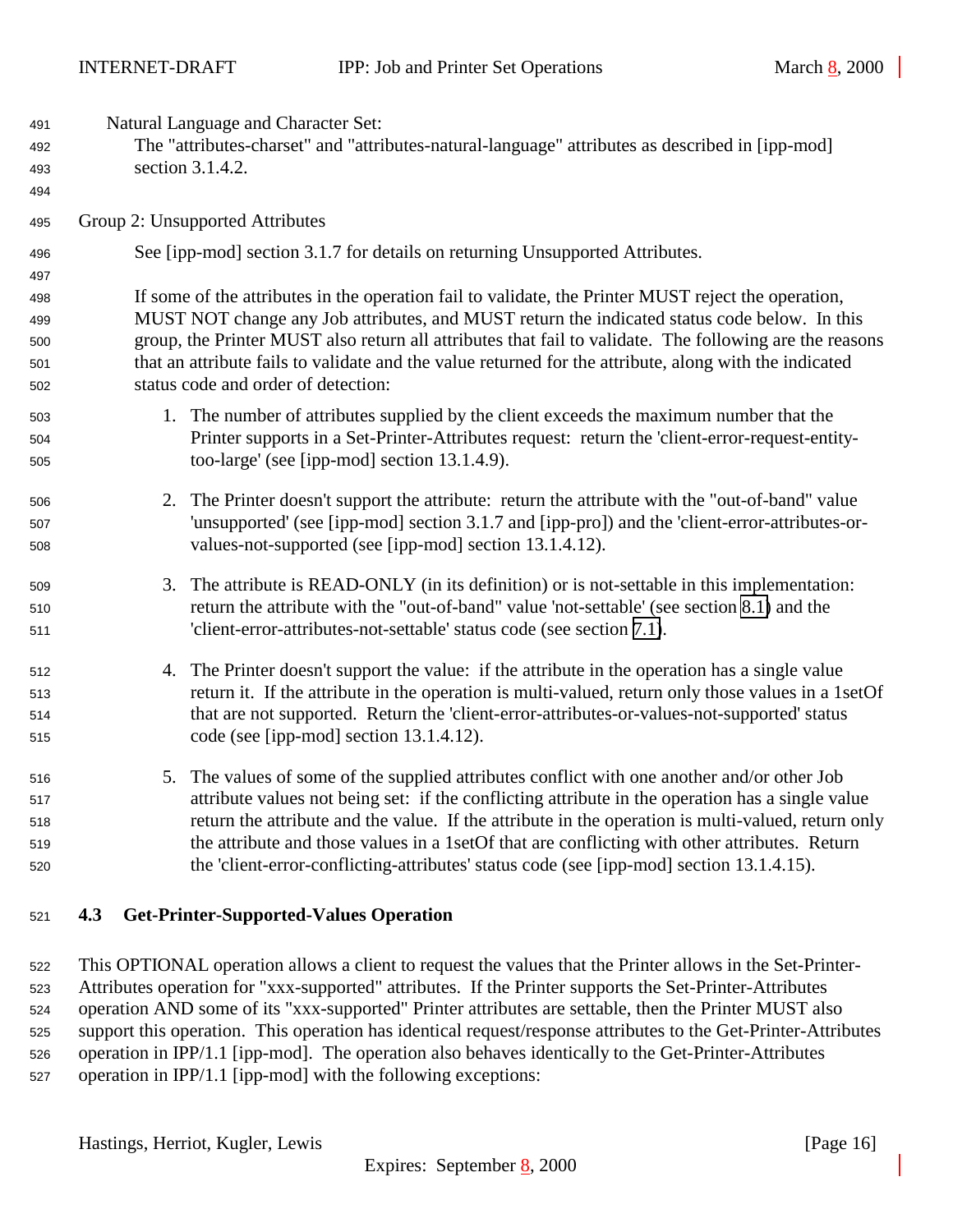- 1. The Get-Printer-Supported-Values operation supports only "xxx-supported" attributes.
- 2. The Get-Printer-Attributes operation returns the current value of specified attributes while the Get- Printer-Supported-Values operation returns values that permit a client to determine what values of "xxx-supported" attributes the Printer supports in the Set-Printer-Attributes operation.
- 3. If an implementation does not support setting an attribute that is requested, it MUST NOT return that attribute in the Printer Attributes Group of the Get-Printer-Supported-Values response. Furthermore, in such a case, as in the Get-Printer-Attributes response, the Unsupported Attributes Group of the response NEED NOT contain the "requested-attributes" operation attribute with any supplied values (attribute keywords) that were requested by the client but are not supported or are not settable by the IPP Printer.
- 4. The Get-Printer-Supported-Values operation does not return any 'name' attribute syntax values for any "xxx-supported" attributes. Instead, if the Set-Printer-Attributes operation will accept (any) name value for an "xxx-supported" attribute, then the Get-Printer-Supported-Values operation MUST return the 'any-value' out-of-band attribute value with the 'name' attribute syntax (see section [8.3\)](#page-23-0) as one of the values of the "xxx-supported" attribute. In other words, the 'any-value' out-of- band attribute value used in combination with the 'name' attribute syntax indicates that the Printer implementation supports clients setting 'name' attribute syntax values for "xxx-supported" attributes that are defined with the 'name' attribute syntax.
- For example, if the Get-Printer-Supported-Values operation returns several keywords as the value of the "media-supported" attribute, then the Set-Printer-Attributes operation MUST accept any of these keywords as values for the "media-supported" attribute. If the Get-Printer-Supported-Values operation returns an 'any-value' out-of-band attribute value with the 'name' attribute syntax as one of the values of the "media- supported" attribute, then the Set-Printer-Attributes operation MUST accept any value whose attribute syntax is 'name' as values for the "media-supported" attribute.
- The Get-Printer-Supported-Values MAY return the 'any-value' out-of-band attribute value in combination with the 'name' attribute syntax for any of the following IPP/1.1 attributes in which case the Printer MUST accept any 'name' value in a Set-Printer-Attributes operation that is setting that attribute:
- media-supported job-hold-until-supported
- job-sheets-supported
- If the 'any-value' out-of-band attribute value in combination with the 'name' attribute syntax is not one of the values of an "xxx-supported" attribute returned in a Get-Printer-Supported-Values response, then the Printer MUST NOT allow the Set-Printer-Attributes operation for that attribute to contain a value whose attribute syntax is 'name'.
- See Appendix B for a full list of values returned by this operation.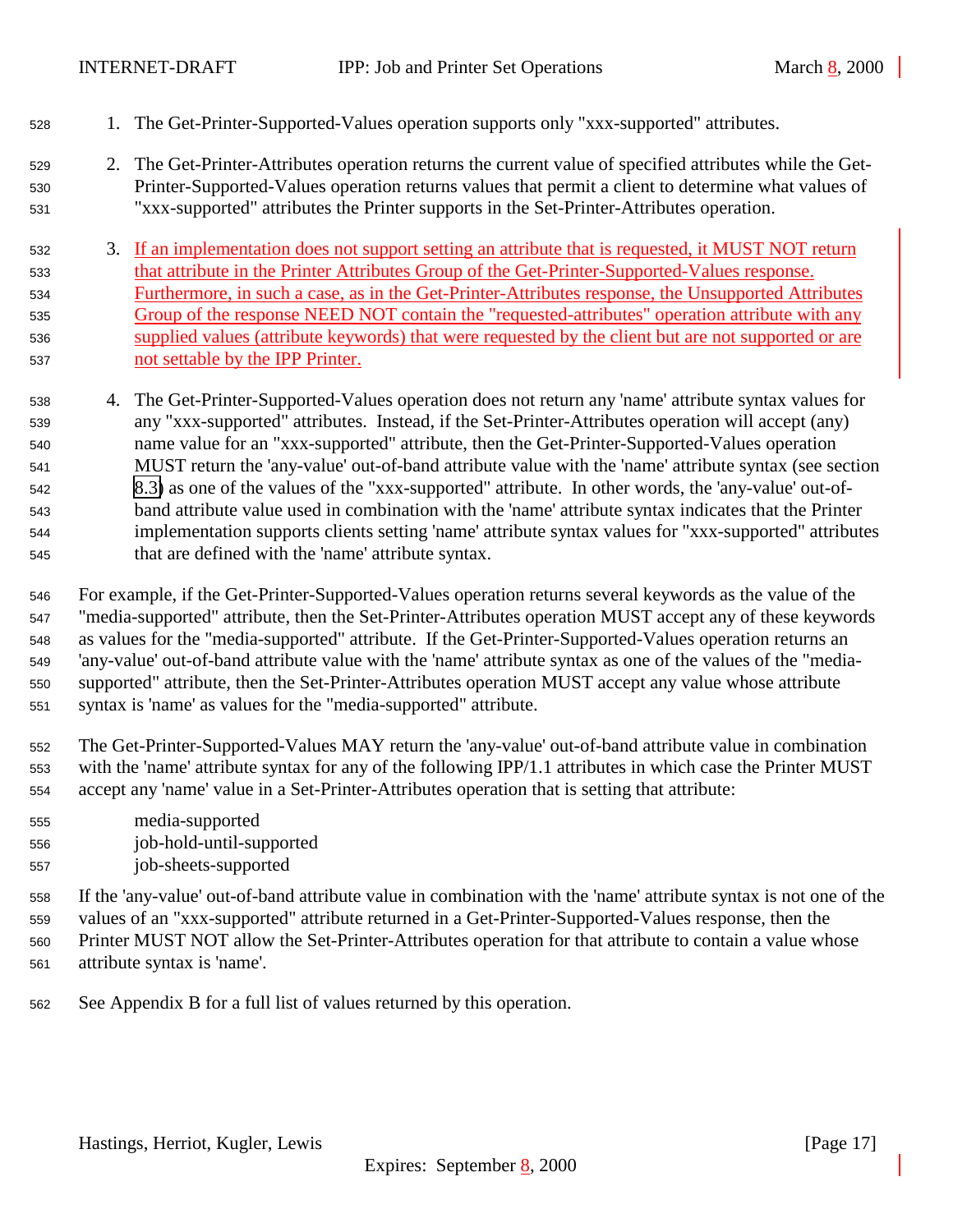## <span id="page-17-0"></span>**5 New Operation attributes**

 This section defines new operation attributes for use with the IPP/1.1 operations indicated. As new operations are defined they will also indicate explicitly whether these operation attributes are defined for use with them.

## **5.1 "printer-message-from-operator" (text(127))**

 The Printer SHOULD support this Operation attribute in following operations if it supports the corresponding "printer-message-from-operator" Printer Description attribute.

- Pause-Printer Resume-Printer
- Purge-Jobs

 The client OPTIONALLY supplies this attribute in the above operations. The value of this attribute is a message from the operator about the Printer object on which the operator is performing the operation. If this operation attribute is supported, the Printer copies the value to its "printer-message-from-operator" Printer Description attribute (see [ipp-mod] section 4.4.25) even if this Operation attribute is a zero-length text value or consists solely of white space.

 If the Printer supports this operation attribute, it MUST support both a zero-length text value and the 'no- value' out-of-band value (see [ipp-mod] section 4.1) to indicate that the operator has sent no message. In this case, the Printer sets the value of the "printer-message-from-operator" to the zero-length value or 'no- value' out-of-band value, respectively. If the client queries the "printer-message-from-operator" Printer attribute, the Printer returns the attribute with the zero-length value or the 'no-value' value, respectively.

- In addition, the Printer automatically copies:
- 1. the value of its "printer-up-time" attribute (see [ipp-mod] section 4.4.29) to its "printer-message-time" attribute,
- 2. the value of its printer-current-time" (dateTime) attribute (see [ipp-mod] section 4.4.30) to its "printer-message-date-time" attribute, if supported.
- If the client omits this operation attribute, the Printer does not change the value of its "printer-message-from-operator", "printer-message-time" and "printer-message-date-time" Printer Description attributes.

 The "printer-message-from-operator" operation attribute MUST NOT be supported as an operation attribute for the Set-Printer-Attributes operation. If the operator wants to set the Printer's "printer-message-from- operator" Printer Description attribute when issuing the Set-Printer-Attributes operation, the client supplies the "printer-message-from-operator" explicitly with its new value as one of the Printer Description attributes in Group 2 in the request. The Printer also updates its "printer-message-time" and "printer-message-date-time" Printer Description attributes. If the client does not explicitly supply the "printer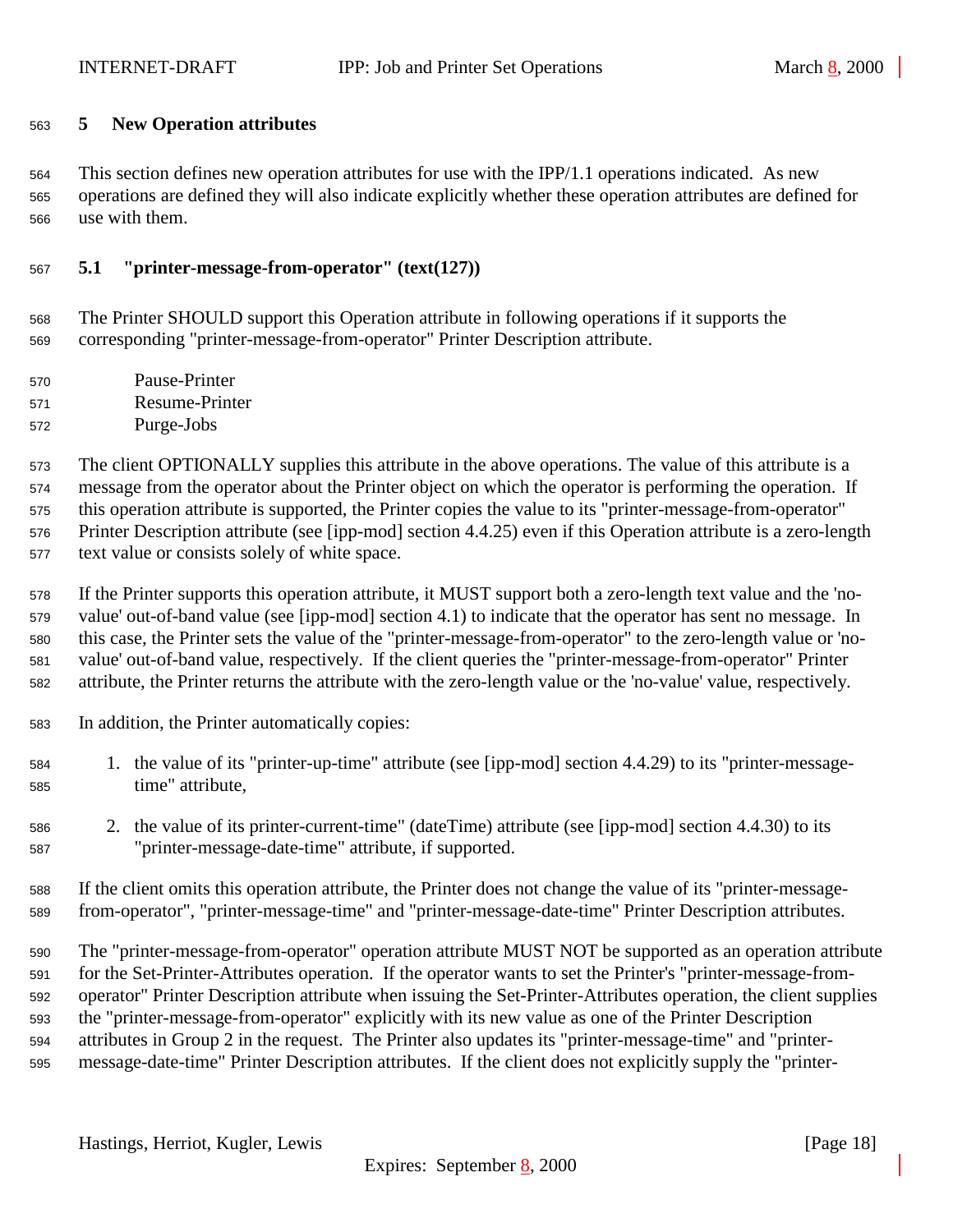<span id="page-18-0"></span> message-from-operator" with its new value in the Set-Printer-Attributes request, the Printer leaves the value of the Printer's "printer-message-from-operator" Printer Description attribute unchanged.

## **5.2 "job-message-from-operator" (text(127))**

 The Printer SHOULD support this Operation attribute in following operations if it supports the corresponding "job-message-from-operator" Job Description attribute.

| 601 | Cancel-Job  |
|-----|-------------|
| 602 | Hold-Job    |
| 603 | Release-Job |
| 604 | Restart-Job |

 The client OPTIONALLY supplies this attribute in the above operations. The value of this attribute is a message from the operator about the Job object on which the operator has just performed an operation. If supported, the Printer copies the value to the Job's "job-message-from-operator" Job Description attribute (see [ipp-mod] section 4.3.16) (even if this Operation attribute is a zero-length text value or consists solely of white space).

 If the Printer supports this operation attribute, it MUST support both a zero-length text value and the 'no- value' out-of-band value (see [ipp-mod] section 4.1) to indicate that the operator has sent no message. In this case, the Printer sets the value of the "job-message-from-operator" to the zero-length value or 'no-value' out-of-band value, respectively. If the client queries the "job-message-from-operator" Job attribute, the IPP object returns the attribute with the zero-length value or the 'no-value' value, respectively.

- If the client omits this attribute, the Printer does not change the value of its "job-message-from-operator" Job Description attribute.
- Note: There are no corresponding 'job-message-time" and "job-message-date-time" Job Description attributes, since the usual lifetime of a job is limited.

 The "job-message-from-operator" operation attribute MUST NOT be supported as an operation attribute for the Set-Job-Attributes operation. If the operator wants to set the Job's "job-message-from-operator" Job Description attribute when issuing the Set-Job-Attributes operation, the client MUST supply the "job- message-from-operator" with its new value as one of the Job Description attributes in Group 2 in the request. Otherwise, the Printer leaves the value of the Job's "job-message-from-operator" Job Description attribute unchanged by not explicitly setting the attribute. If the client does not explicitly supply the "job- message-from-operator" with its new value in the Set-Job-Attributes request, the Printer leaves the value of the Job's "job-message-from-operator" Job Description attribute unchanged.

## **6 New Printer Description Attributes**

 The following new Printer Description attributes are needed to support the new operations defined in this document.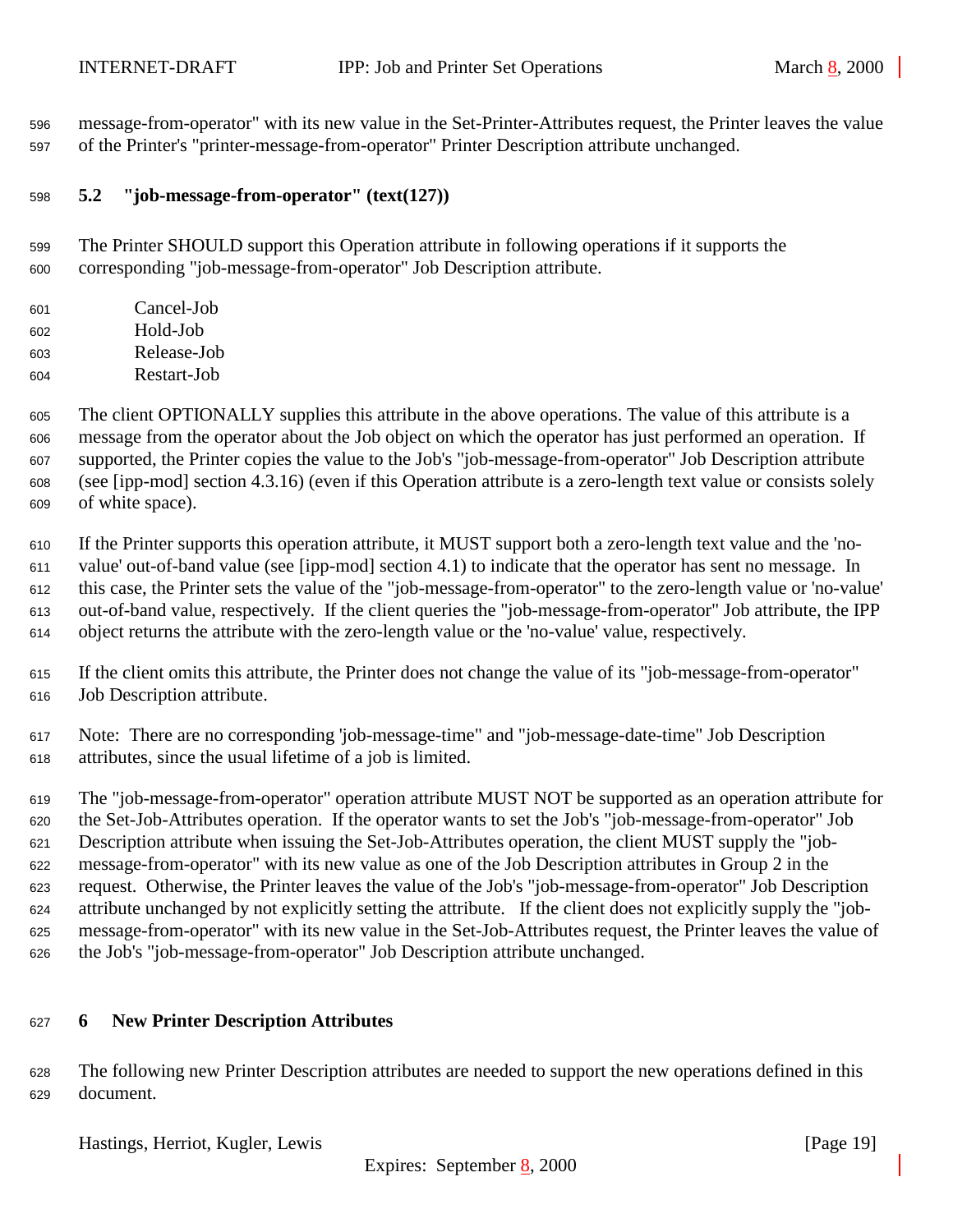## <span id="page-19-0"></span>**6.1 printer-settable-attributes-supported (1setOf type2 keyword)**

 This REQUIRED READ-ONLY Printer attribute identifies the Printer object attributes that are settable in this implementation, i.e., that are settable using the Set-Printer-Attributes operations (see section [4.1\)](#page-7-0). This attribute MUST be supported if the Set-Printer-Attributes operations is supported. The Printer MUST reject attempts to set any Printer attributes that are not one of the values of this attribute, returning the 'client-error-attributes-not-settable' status code (see section [7.1\)](#page-22-0). The value of this attribute MAY depend on the value of the "document-format" operation attribute supplied in the Get-Printer-Attributes operation (see [ipp-mod] section 3.2.5.1).

Standard keyword values are:

- 'none': There are no settable Printer attributes.
- 'xxx': Where 'xxx' is any of the keyword attribute names allowed by section [4.1.1](#page-8-0)

## **6.2 job-settable-attributes-supported (1setOf type2 keyword)**

 This REQUIRED READ-ONLY Printer attribute identifies the Job object attributes that are settable in this implementation, i.e., that are settable using the Set-Job-Attributes operation (see section [4.2\)](#page-11-0). This attribute MUST be supported if the Set-Job-Attributes operations is supported. The Printer MUST reject attempts to set any Job attributes that are not one of the values of this attribute, returning the 'client-error-attributes-not-settable' status code (see section [7.1\)](#page-22-0).

- Standard keyword values are:
- 'none': There are no settable Job attributes.
- 'xxx': Where 'xxx' is any of the keyword attribute names allowed by section [4.2.1.](#page-13-0)

## **6.3 document-format-varying-attributes (1setOf type2 keyword)**

 This OPTIONAL READ-ONLY Printer Description attribute contains a set of attribute name keywords. This attribute SHOULD be supported by a Printer object, if the Printer object has Printer attributes whose value vary depending on document format (see [ipp-mod] Get-Printer-Attributes operation). This attribute specifies which attribute values can vary by document-format. If an attribute's name "xxx" is a member of this attribute and the value of attribute "xxx" is changed with the Set-Printer-Attributes operation that included the "document-format" operation attribute, then the Printer MUST change the value for the specified document format and no other document formats (see section [4.1.2\)](#page-9-0). If an attribute's name "xxx" is not a member of this attribute and the value of attribute "xxx" is changed with the Set-Printer-Attributes operation, then the attribute is changed for all document formats (whether or not the client supplied the "document-format" operation attribute).

### **6.4 printer-message-time (integer(MIN:MAX))**

 This OPTIONAL READ-ONLY Printer Description attribute contains the time that the Printer's "printer-message-from-operator" was changed by the operator using any operation where the client supplied the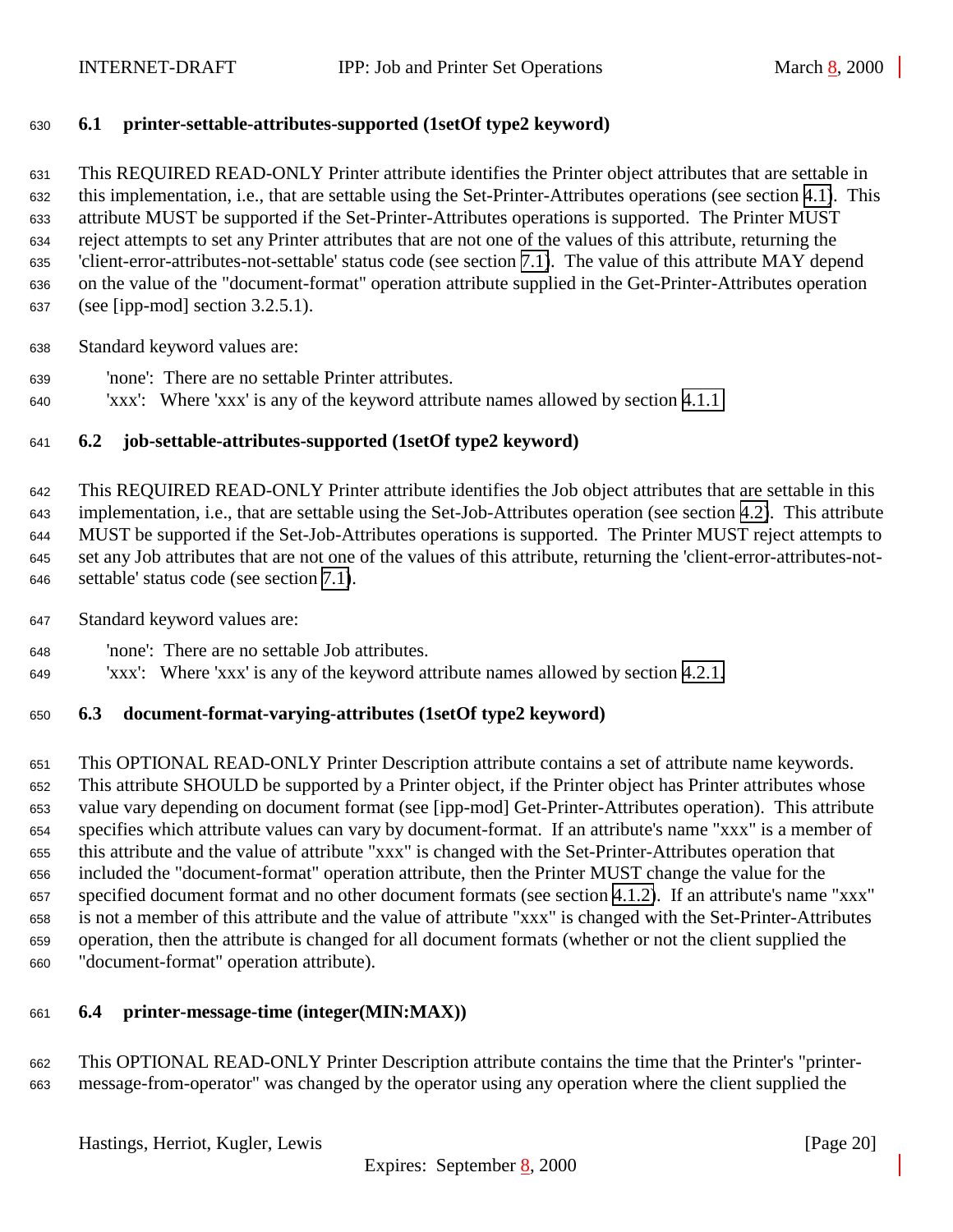<span id="page-20-0"></span> "printer-message-from-operator" operation attribute (see section [5.1\)](#page-17-0) or was explicitly set using the Set- Printer-Attributes operation (see section [4.1\)](#page-7-0). This attribute allows the users to know when the "printer-message-from-operator" attribute was last set.

 The Printer sets the value of this attribute by copying the value of the Printer's "printer-up-time" attribute (see [ipp-mod] section 4.3.14). If the Printer resets its "printer-up-time" attribute to 1 on power-up, then it MUST change the value of the "printer-message-time" to 0 or a negative number as specified in [ipp-mod] section 4.3.14.

 Note: This attribute helps users better understand the context for the "printer-message-from-operator" message.

## **6.5 printer-message-date-time (dateTime)**

 This OPTIONAL READ-ONLY Printer Description attribute contains the date and time that the Printer's "printer-message-from-operator" was changed by the operator using any operation where the client supplied the "printer-message-from-operator" operation attribute (see section [5.1\)](#page-17-0) or was explicitly set using the Set- Printer-Attributes operation (see section [4.1\)](#page-7-0). This attribute allows the users to know when the "printer-message-from-operator" attribute was last set.

 This attribute MUST be supported if the Printer supports both the "printer-message-time" and the "printer-current-time" (dateTime) attributes (see [ipp-mod] section 4.4.30).

 Note: This attribute helps users better understand the context for the "printer-message-from-operator" message.

## **6.6 printer-xri-supported (1setOf collection)**

- This OPTIONAL Printer Description attribute is a multi-valued attribute where each value has the 'collection' attribute syntax (see [ipp-coll]) containing member attributes with the same semantics as the following IPP/1.1 READ-ONLY Printer Description attributes, except for cardinality:
- printer-uri-supported (1setOf uri) see [ipp-mod] section 4.4.1 uri-authentication-supported (1setOf type2 keyword) - see [ipp-mod] section 4.4.2
- uri-security-supported (1setOf type2 keyword) see [ipp-mod] section 4.4.3

 When setting the "printer-xri-supported" attribute with a Set-Printer-Attributes request, the Printer MUST also set these three IPP/1.1 READ-ONLY Printer Description attributes as a defined side effect. Thus, this collection attribute provides the means to guarantee that these three IPP/1.1 READ-ONLY attributes are always set together, thereby never leaving these three attributes in a partially inconsistent state.

The member attributes of the "printer-xri-supported" (1setOf collection) are given in [Table 3.](#page-21-0)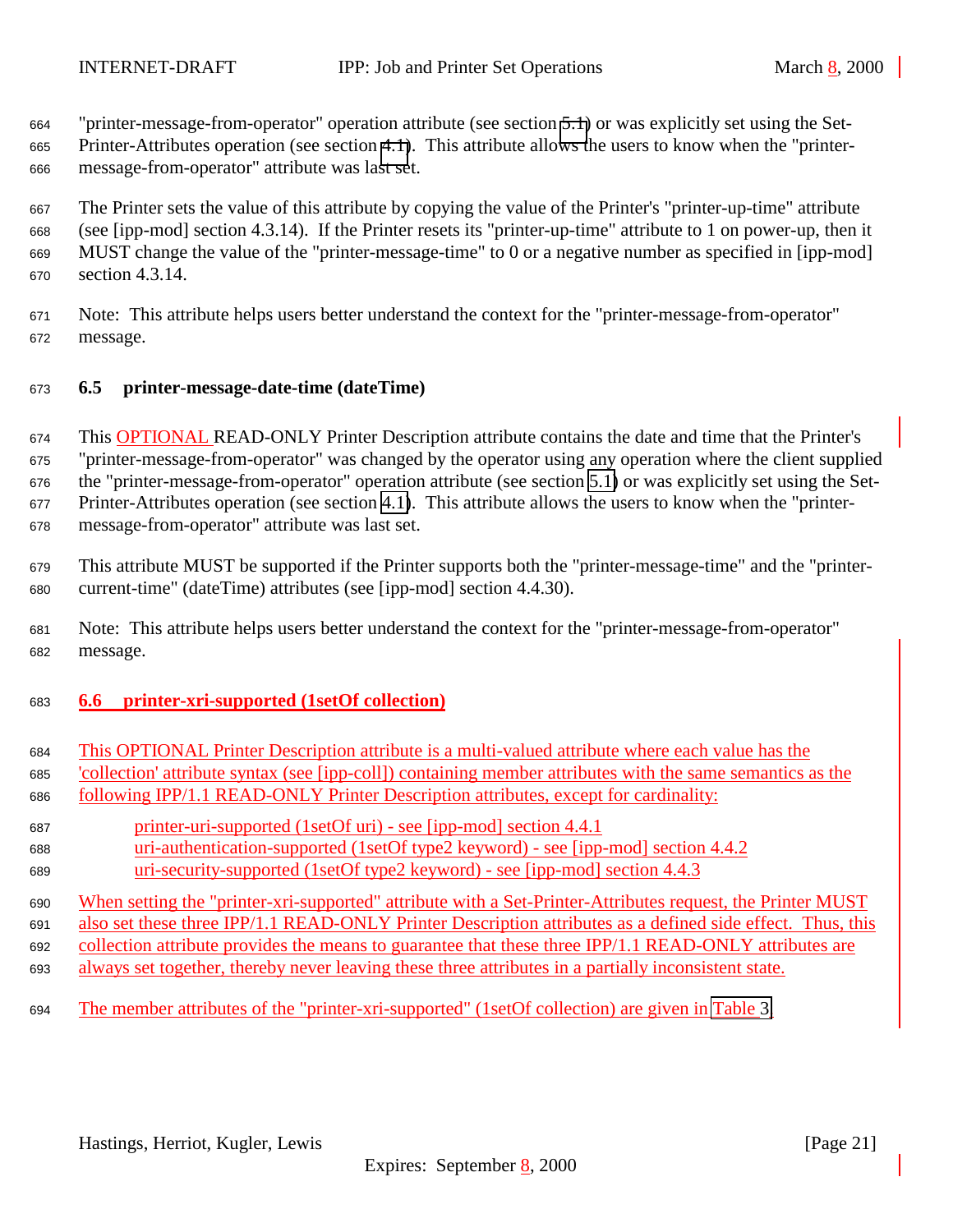|                                                             | Member attribute                                                                                                                                                                                                                                                                                                                                                                                                                                                                                                                                                                                                               | client MUST<br>supply | <b>Printer MUST</b><br>support |  |  |
|-------------------------------------------------------------|--------------------------------------------------------------------------------------------------------------------------------------------------------------------------------------------------------------------------------------------------------------------------------------------------------------------------------------------------------------------------------------------------------------------------------------------------------------------------------------------------------------------------------------------------------------------------------------------------------------------------------|-----------------------|--------------------------------|--|--|
|                                                             | xri-uri (uri)                                                                                                                                                                                                                                                                                                                                                                                                                                                                                                                                                                                                                  | yes                   | yes                            |  |  |
|                                                             | xri-authentication (1setOf type2 keyword)                                                                                                                                                                                                                                                                                                                                                                                                                                                                                                                                                                                      | yes                   | yes                            |  |  |
|                                                             | xri-security (1setOf type2 keyword)                                                                                                                                                                                                                                                                                                                                                                                                                                                                                                                                                                                            | yes                   | yes                            |  |  |
| 696<br>697<br>698<br>699<br>700                             | Each collection value MUST contain a single unique value for the "xri-uri" member attribute. However,<br>the other two member attributes are multi-valued, so that a single URI can support more than one<br>authentication scheme and/or more than one security scheme. Other than the uniqueness and the cardinality<br>requirements, the semantics of these three member attributes is given in [ipp-mod] sections 4.4.1, 4.4.2, and<br>4.4.3, respectively.                                                                                                                                                                |                       |                                |  |  |
| 701<br>702<br>703<br>704<br>705                             | A client can query the current values by supplying in a Get-Printer-Attributes request either:<br>the three IPP/1.1 attribute names: "printer-uri-supported", "uri-authentication-supported", "uri-<br>security-supported" and getting back the parallel values OR<br>the single attribute name: "printer-xri-supported" and getting back the 1setOf collection which<br>contains the same information semantically, but in a different form.                                                                                                                                                                                  |                       |                                |  |  |
| 706<br>707<br>708<br>709<br>710<br>711                      | A client can query what member attribute values can be set by supplying the two attribute names: "xri-<br>authentication-supported" and "xri-security-supported" in a Get-Printer-Supported-Values request and<br>getting back the 1setOf type2 keyword values that can be set. Since the "printer-xri-supported", "uri-<br>authentication-supported", and "uri-security-supported" attributes are READ-ONLY, they are not queriable<br>with Get-Printer-Supported-Values operation (see section 4.3). See Table 13.<br>When performing a Set-Printer-Attributes operation, if there are multiple values for the "printer-xri- |                       |                                |  |  |
| 712<br>713<br>714<br>715<br>716                             | supported-authentication" and/or "printer-xri-supported-security" member attributes, the Printer MUST set<br>the corresponding three READ-ONLY attributes with all possible combinations of values. For example,<br>setting the "printer-xri-supported" with the following two collection values where the first URI has both<br>"basic' and 'digest' authentication:                                                                                                                                                                                                                                                          |                       |                                |  |  |
| 717<br>718<br>719<br>720<br>721<br>722<br>723<br>724<br>725 | "printer-xri-supported =<br>"printer-xri-supported-uri" = ipp://abc.com/p1<br>"printer-xri-supported-authentication" = basic, digest<br>"printer-xri-supported-security" = tls<br>"printer-xri-supported-uri" = http://abc.com/pq<br>"printer-xri-supported-authentication" = none<br>"printer-xri-supported-security" = none                                                                                                                                                                                                                                                                                                  |                       |                                |  |  |

# <span id="page-21-0"></span>**Table 3 - Member attributes of "printer-xri-supported" (1setOf collection)**

Hastings, Herriot, Kugler, Lewis [Page 22]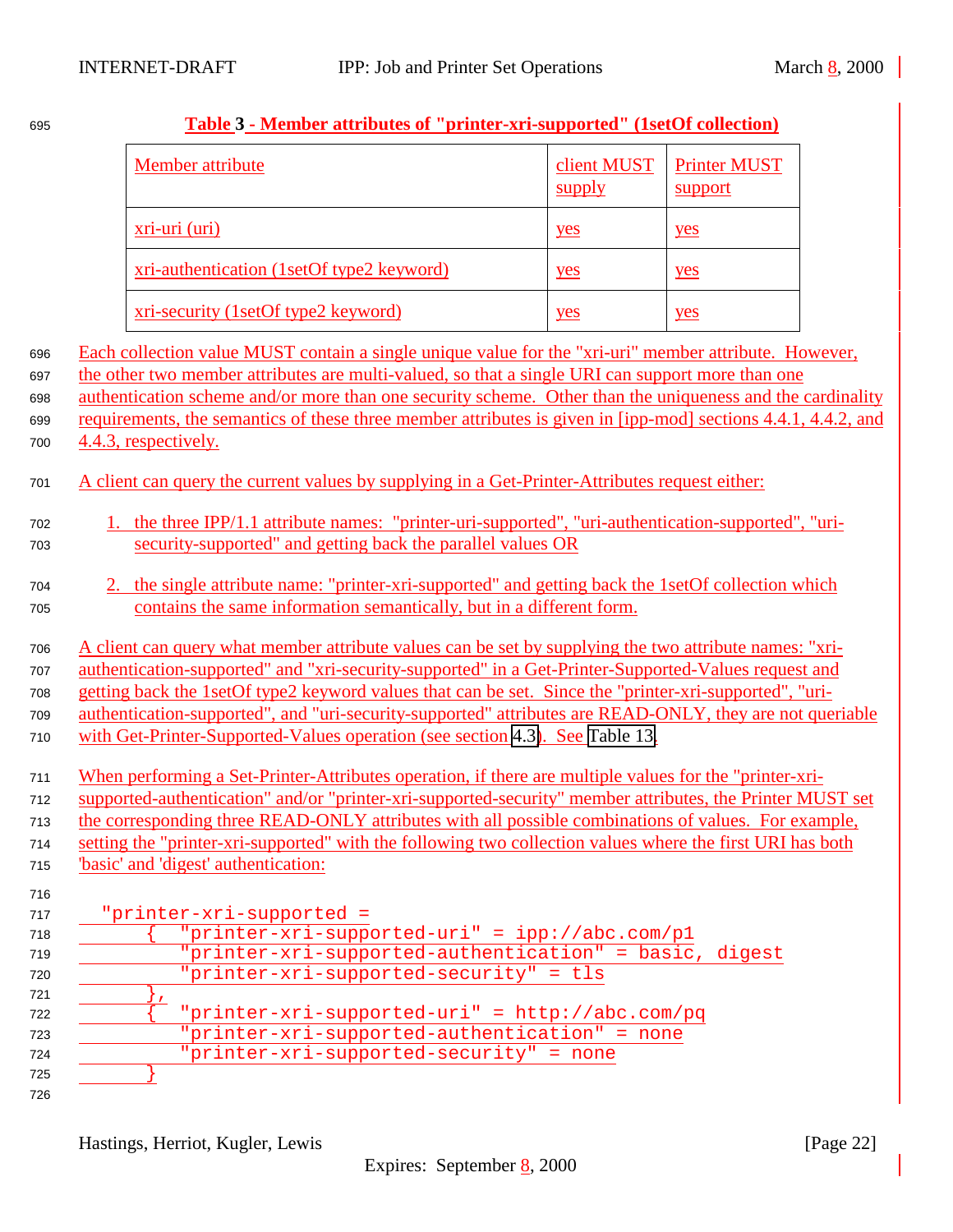<span id="page-22-0"></span>727 would cause the Printer to set the three corresponding IPP/1.1 READ-ONLY attributes, each with three parallel values as follows:

| "printer-uri-supported" = $\{ \text{ipp://abc.com/p1}, \text{ipp://abc.com/p1}, \text{app://abc.com/p1}, \text{app://abc.com/p1}, \text{app://abc.com/p1}, \text{app://abc.com/p1}, \text{app://abc.com/p1}, \text{app://abc.com/p1}, \text{app://abc.com/p1}, \text{app://abc.com/p1}, \text{app://abc.com/p1}, \text{app://abc.com/p1}, \text{app://abc.com/p1}, \text{app://abc.com/p1}, \text{app://abc.com/p1}, \text{app://abc.com/p1}, \text{app://abc.com/p1}, \text{app://abc.com/p1}, \text{app://abc.com/p1}, \text$ |
|---------------------------------------------------------------------------------------------------------------------------------------------------------------------------------------------------------------------------------------------------------------------------------------------------------------------------------------------------------------------------------------------------------------------------------------------------------------------------------------------------------------------------------|
| http://abc.com/pq                                                                                                                                                                                                                                                                                                                                                                                                                                                                                                               |
| "uri-authentication-supported" = $\{$ basic, digest, none                                                                                                                                                                                                                                                                                                                                                                                                                                                                       |
| "uri-security-supported" = $\{$ tls, tls, none                                                                                                                                                                                                                                                                                                                                                                                                                                                                                  |
|                                                                                                                                                                                                                                                                                                                                                                                                                                                                                                                                 |

 Because there were two authentication values for the ipp://abc.com/p1 URL, that URL value is repeated. 736 Had the ipp URL had 2 authentication values and 3 security values, then there would have been  $7(2*3 + 1)$ parallel values for each of the three attributes, 6 with the same ipp URI and 1 with the http URI.

 Note: The "xri-printer-supported" (1setOf collection) attribute can be put into a directory schema that requires a single text string value, such as SLP or LDPA, by using suitable delimiting characters to separate member attributes and/or terminating collection values. See [svrloc-printer] and [ldap-printer].

## **7 Additional status codes**

This section defines new status codes used by the operations defined in this document.

## **7.1 'client-error-attributes-not-settable' (0x0413)**

 The Set-Printer-Attributes or Set-Job-Attributes operation failed because one or more of the specified attributes cannot be set either because the attribute is defined to be READ-ONLY or the attribute is not settable in this implementation (see sections [4.1.3](#page-10-0) and [4.2.3\)](#page-14-0), the Printer MUST return this error code and the attribute keyword name(s) and the 'not-settable' out-of-band value (see section 8.1) in the Unsupported Attributes Group(see [ipp-mod] section 3.1.7) for all of the attributes that could not be set. When the Printer returns this status, it MUST NOT change any of the attributes supplied in the operation.

## **8 Additional out-of-band values**

 This section defines additional out-of-band values. As with all out-of-band values, a client or a Printer MUST NOT use an out-of-band value unless the definition of the attribute in an operation request and/or response explicitly allows such usage. See the beginning of [ipp-mod] section 4.1.

## **8.1 'not-settable' out-of-band value**

 The 'not-settable' out-of-band value is used by the IPP Printer in the Unsupported Attributes group of a Set- Job-Attributes or Set-Printer-Attributes response to indicate that an attribute (supplied by the client) is READ-ONLY by definition or is not settable in this implementation (see sections [4.1.3](#page-10-0) and [4.2.3\)](#page-14-0).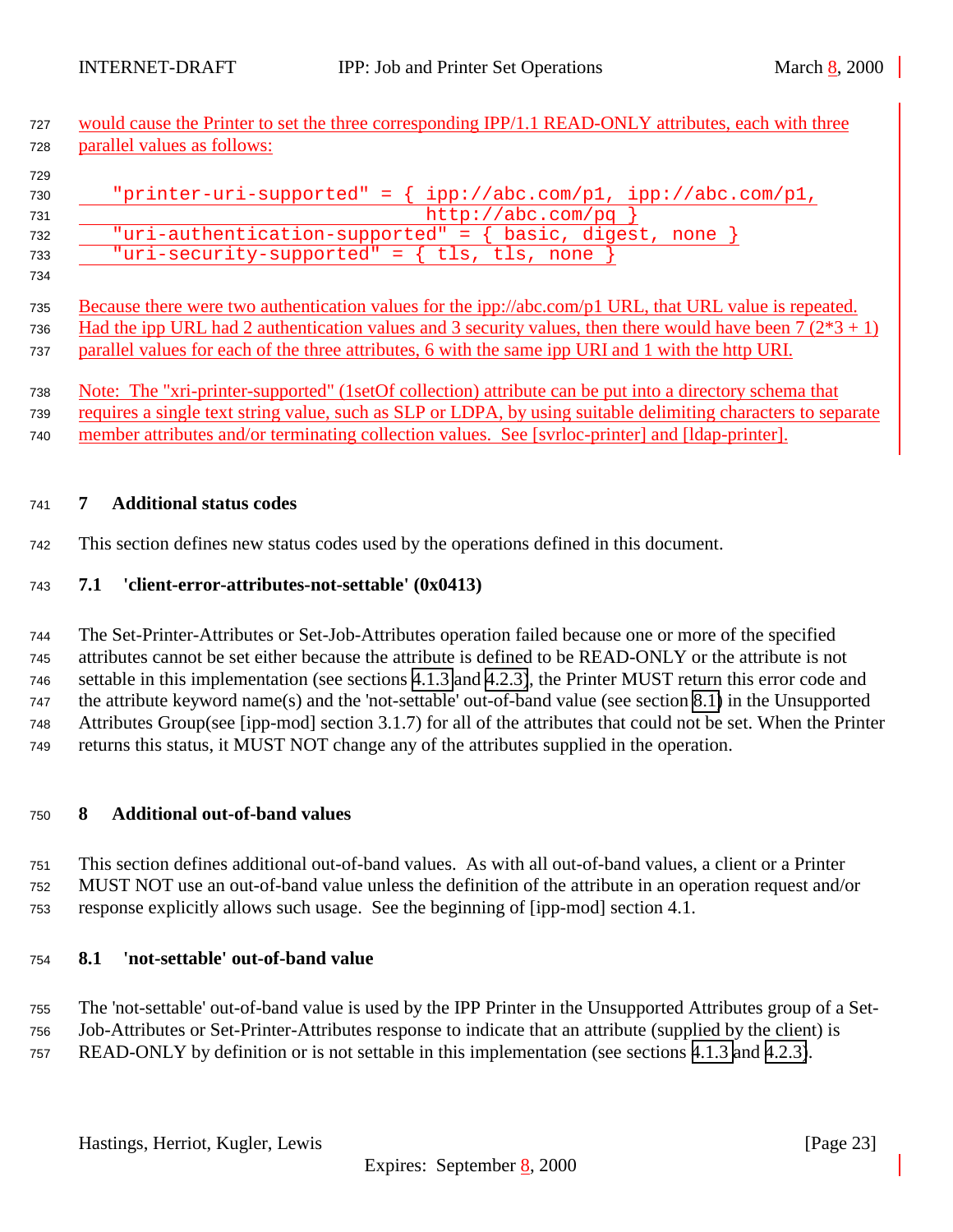<span id="page-23-0"></span> See sections [4.1.3](#page-10-0) and [4.2.3](#page-14-0) in this document for an example definition of the usage of the 'not-settable' out-of-band value in the Set-Printer-Attributes and Set-Job-Attributes responses.

## **8.1.1 Encoding of the 'not-settable' out-of-band attribute value**

The encoding of the 'not-settable' out-of-band value is 0x15 (see [ipp-pro]).

## **8.2 'delete-attribute' out-of-band value**

 The 'delete-attribute' out-of-band value is supplied by the client in the Set-Job-Attributes request to indicate that the Printer is to remove the supplied attribute and all of its values from the Job object, if present (see section [4.2\)](#page-11-0).

 The 'delete-attribute' out-of-band value is defined for use with the Set-Job-Attributes only. Clients MUST NOT supply and IPP objects MUST NOT support the 'delete-attribute' out-of-band value in other operations, such as the Set-Printer-Attributes operation, where the absence of an attribute from an IPP object indicates that the attribute is not supported. If a Printer receives this out-of-band value in other operations, the Printer MUST reject the entire request and return the 'client-error-bad-request' status code and not process any of the other supplied attributes.

 See section [4.2](#page-11-0) in this document for an example definition of the usage of the 'delete-attribute' out-of-band value in the Set-Job-Attributes request.

### **8.2.1 Encoding of the 'delete-attribute' out-of-band value**

The encoding of the 'delete-attribute' out-of-band value is 0x16 (see [ipp-pro]).

#### **8.3 'any-value' out-of-band attribute value**

 The 'any-value' out-of-band attribute value MAY be used in combination with an attribute syntax to represent "any" attribute value of that attribute syntax.

 See section [4.3](#page-15-0) in this document for an example definition of the usage of the 'any-value' out-of-band attribute value with the 'name' attribute syntax in any "xxx-supported" attribute returned in a Get-Printer-Supported-Values response.

#### **8.3.1 Encoding of the 'any-value' out-of-band attribute value**

 The encoding of the 'any-value' out-of-band attribute value is 0x17 (see [ipp-pro]). This out-of-band value REQUIRES a non-zero length and an attribute value which identifies an attribute syntax type. The attribute 786 value is either (1) a one-octet attribute syntax tag as defined in [ipp-pro] (value length = 1) or (2) a  $0x7F$  code followed by a 4-octets of an extended attribute syntax type code as allocated in [ipp-pro] (value length  $788 = 5$ ).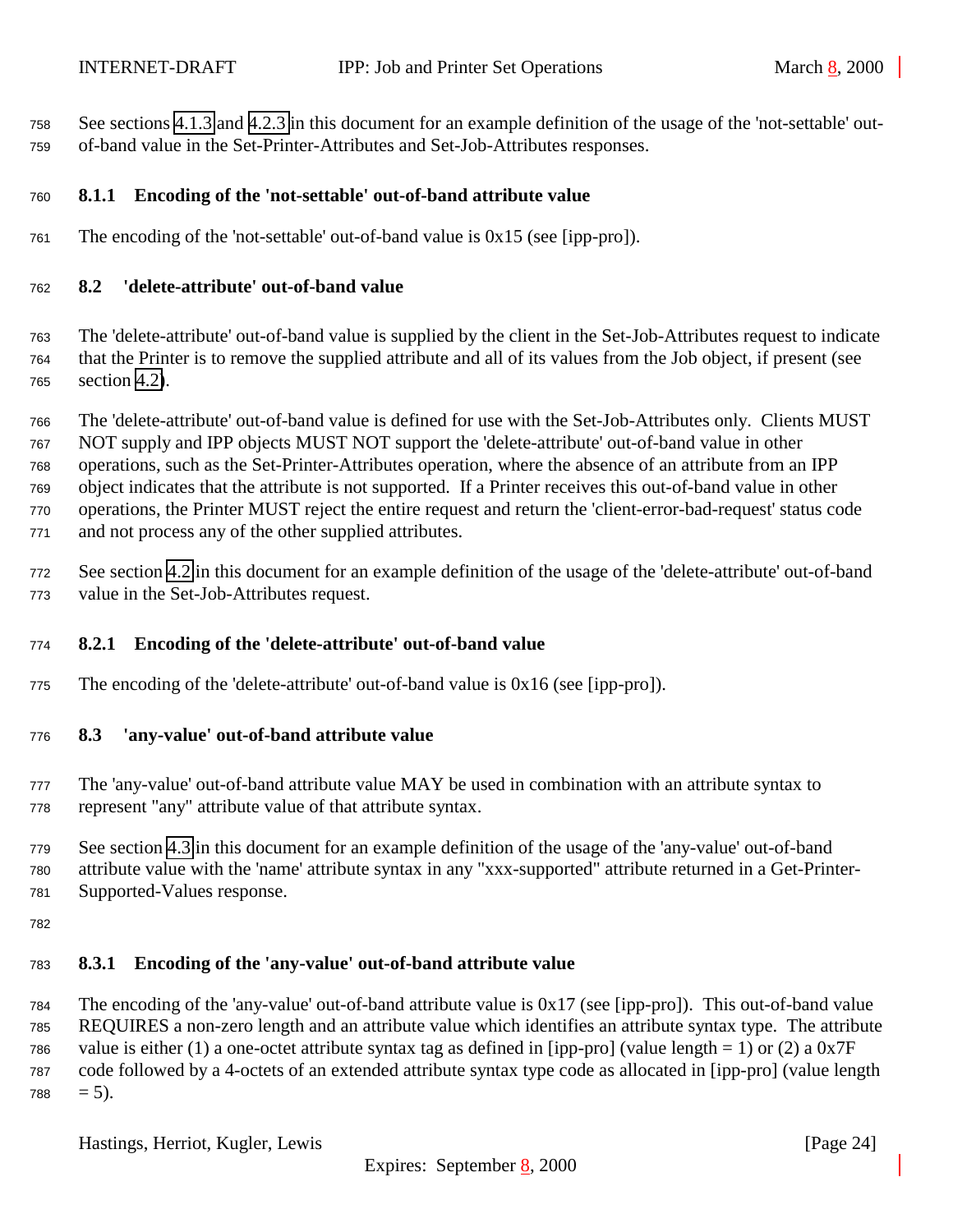<span id="page-24-0"></span> ISSUE 01 - Ok to define the 'any-value' out-of-band value to have an actual value, consisting of the 790 attribute syntax code?

#### **9 Conformance Requirements**

This section specifies the conformance requirements for clients and IPP objects.

 Both the Set-Job-Attributes and the Set-Printer-Attributes operations defined in the document are OPTIONAL for an IPP object to support. Either one MAY be supported without the other or both MAY be supported. However, if the Set-Printer-Attributes operation is supported, then the Get-Printer-Supported- Values operation MUST be supported if any "xxx-supported" attributes are settable. Otherwise, the Get-Printer-Supported-Values operation is OPTIONAL for an IPP Printer to support.

 If the Set-Printer-Attributes operation is supported, then the Printer MUST support the following additional items:

| 800<br>801               |        | 1. the Get-Printer-Supported-Values operation (see section 5), if any "xxx-supported" attributes are<br>settable.                                                                                                                                                                                                                          |
|--------------------------|--------|--------------------------------------------------------------------------------------------------------------------------------------------------------------------------------------------------------------------------------------------------------------------------------------------------------------------------------------------|
| 802                      |        | 2. the "printer-settable-attributes-supported" Printer Description attribute (see section 6.1)                                                                                                                                                                                                                                             |
| 803                      |        | 3. the 'not-settable' out-of-band value in responses (see section 8.1)                                                                                                                                                                                                                                                                     |
| 804                      |        | 4. the 'client-error-not-settable' status code (see section 7.1)                                                                                                                                                                                                                                                                           |
| 805<br>806               |        | 5. If "printer-message-from-operator" Printer Description attribute is supported (see [ipp-mod]<br>section 4.4.25), then it MUST be settable.                                                                                                                                                                                              |
| 807<br>808               |        | 6. the Get-Printer-Supported-Values operation (see section 4.3), if any "xxx-supported" attributes<br>are settable.                                                                                                                                                                                                                        |
| 809<br>810<br>811<br>812 |        | 7. If a client can set a value with the 'name' attribute syntax for one or more "xxx-supported"<br>attributes, then the 'any-value' out-of-band attribute value (see section 8.3) MUST be supported<br>in the Get-Printer-Supported-Values response with the 'name' attribute syntax for each such<br>settable attribute (see section 4.3) |
| 813<br>814               | items: | If the Set-Job-Attributes operation is supported, then the Printer MUST support the following additional                                                                                                                                                                                                                                   |
| 815                      |        | 1. the "job-settable-attributes-supported" Printer Description attribute (see section 6.2)                                                                                                                                                                                                                                                 |
| 816                      |        | 2. the 'not-settable' out-of-band value in responses (see section 8.1)                                                                                                                                                                                                                                                                     |
| 817                      |        | 3. the 'delete-attribute' out-of-band value in requests (see section 8.2)                                                                                                                                                                                                                                                                  |
| 818                      |        | 4. the 'client-error-not-settable' status code (see section 7.1)                                                                                                                                                                                                                                                                           |
|                          |        |                                                                                                                                                                                                                                                                                                                                            |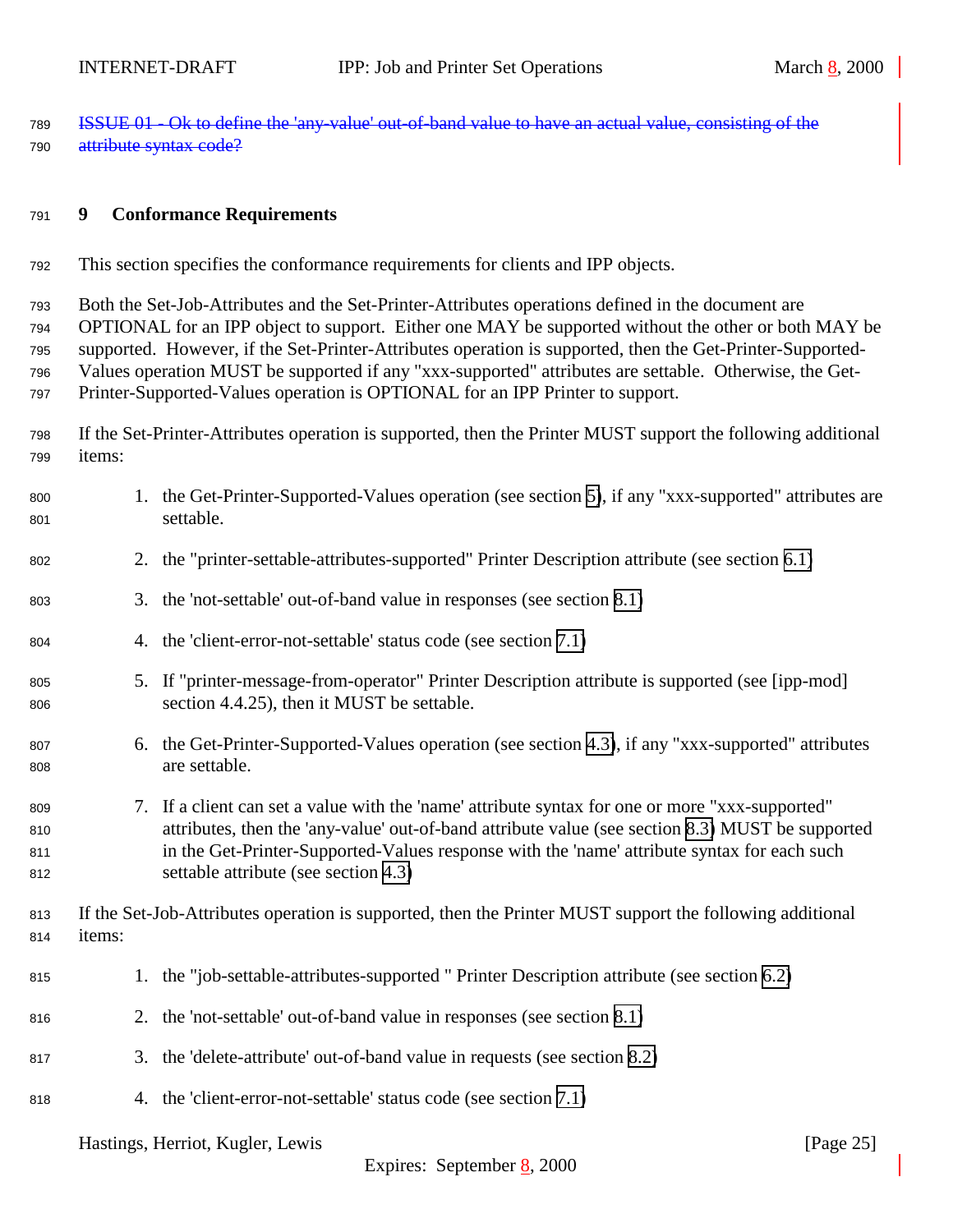<span id="page-25-0"></span> 5. If the "job-message-from-operator" Printer Description attribute is supported (see [ipp-mod] 4.3.16), then it MUST be settable.

 It is OPTIONAL for the Printer object to support the "printer-message-time" (integer) and "printer- message-date-time" (dateTime) Printer Description attributes. If both the "printer-message-time" (integer) and the "printer-current-time" (dateTime) (see [ipp-mod] section 4.4.30) attributes are supported, then the "printer-message-date-time" (dateTime) Printer Description attribute MUST be supported.

 As with all out-of-band values, a client or a Printer MUST NOT use an out-of-band value unless the definition of the attribute in an operation request and/or response explicitly allows such usage.

### **10 IANA Considerations**

 Since this document is intended to be a standards track document, there is no need to also register the operations, attributes, status codes, and out-of-band values defined here-in with IANA according to the procedures in RFC 2566 [rfc2566] section 6. However, other registration proposals may site the out-of-band attribute values or the status codes defined in this document.

#### **11 Internationalization Considerations**

This document has the same localization considerations as the [ipp-mod].

## **12 Security Considerations**

 The IPP Model and Semantics document [ipp-mod section 8] discusses high level security requirements (Client Authentication, Server Authentication and Operation Privacy). Client Authentication is the mechanism by which the client proves its identity to the server in a secure manner. Server Authentication is the mechanism by which the server proves its identity to the client in a secure manner. Operation Privacy is defined as a mechanism for protecting operations from eavesdropping.

- In addition, the introduction of the Set-Printer-Attributes and Set-Job-Attributes operations creates another security threat, since the client is able to modify the Printer and Job attributes stored in the Printer. Such modifications could lead to denial of service.
- A malicious user could alter the policy established by the system administrator and stored in the Printer attributes. Such alteration could either grant access to more resources or deny access to resources that the system administrator has established. For example, the malicious user could remove all of the document- format values from the "document-format-supported" Printer attribute so that the Printer would refuse to accept all jobs.
- The general remedy for such malicious user actions against Printer attributes is to have strong Client
- Authentication coupled with Printer access control to limit the users who have System Administrator or Operator privileges.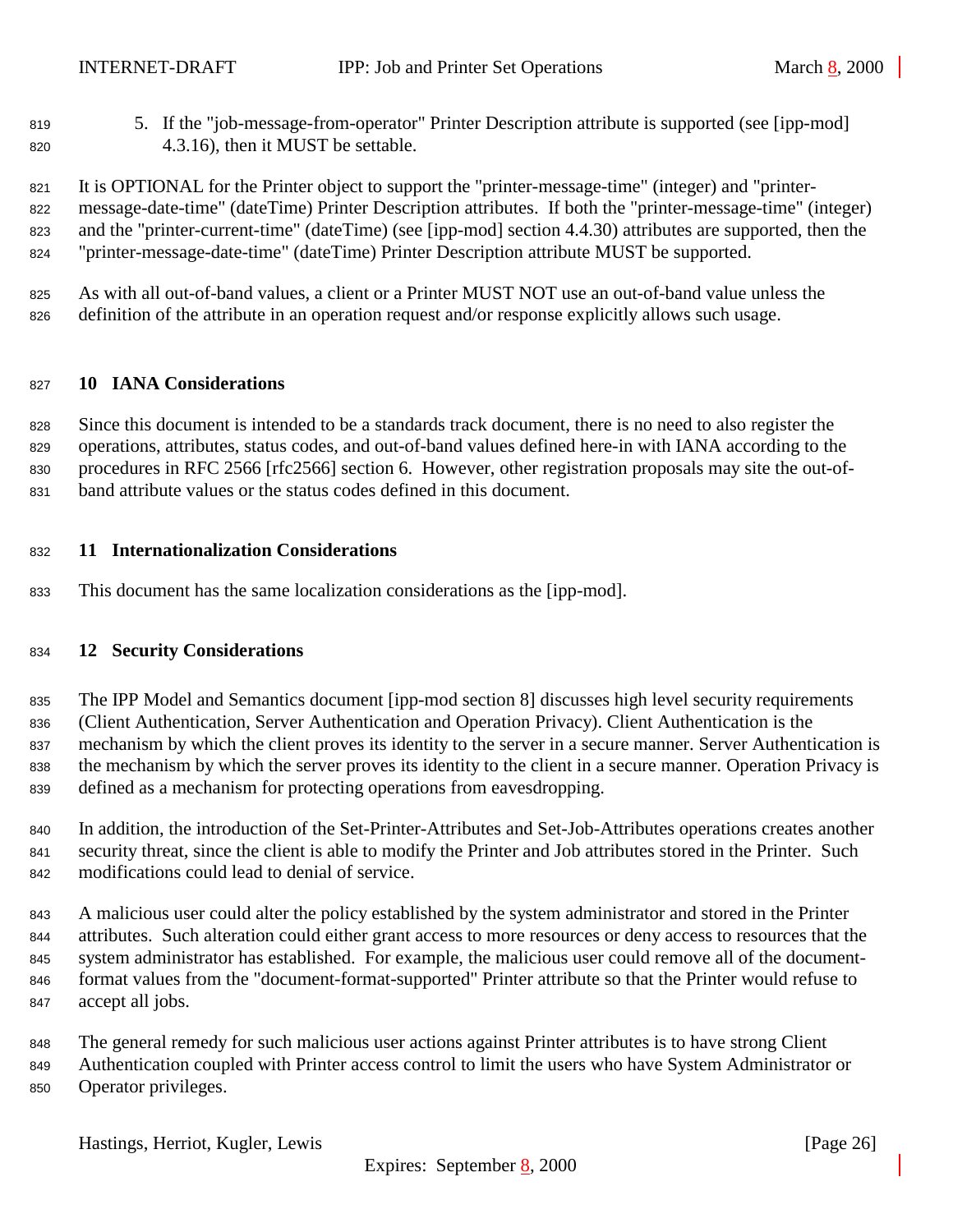<span id="page-26-0"></span>A malicious user could modify the Job Template attributes of another user's Job, such as the "copies"

attribute. For example, setting the number of copies to a large number.

The general remedy for such malicious user actions against another user's job is to have strong Client

Authentication coupled with Printer access control to limit the users who have System Administrator or

- Operator privileges who can modify any job and, in addition, store the Client Authentication with each Job
- so that only the job owner End User can modify his/her own job.

# **13 Author's Addresses**

| 858 | Carl Kugler                           |
|-----|---------------------------------------|
| 859 | <b>IBM</b>                            |
| 860 | P.O. Box 1900                         |
| 861 | Boulder, CO 80301-9191                |
| 862 |                                       |
| 863 | Phone: (303) 924-5060                 |
| 864 | FAX:                                  |
| 865 | e-mail: kugler@us.ibm.com             |
| 866 |                                       |
| 867 | <b>Tom Hastings</b>                   |
| 868 | Xerox Corporation                     |
| 869 | 737 Hawaii St. ESAE 231               |
| 870 | El Segundo, CA 90245                  |
| 871 |                                       |
| 872 | Phone: 310-333-6413                   |
| 873 | Fax: 310-333-5514                     |
| 874 | e-mail: hastings@cp10.es.xerox.com    |
| 875 |                                       |
| 876 | <b>Robert Herriot</b>                 |
| 877 | Xerox Corp.                           |
| 878 | 3400 Hill View Ave, Building 1        |
| 879 | Palo Alto, CA 94304                   |
| 880 |                                       |
| 881 | Phone: 650-813-7696                   |
| 882 | 650-813-6860<br>Fax:                  |
| 883 | e-mail: robert.herriot@pahv.xerox.com |
| 884 |                                       |
| 885 | Harry Lewis                           |
| 886 | <b>IBM</b>                            |
| 887 | P.O. Box 1900                         |
| 888 | Boulder, CO 80301-9191                |
| 889 |                                       |
| 890 | Phone: (303) 924-5337                 |
| 891 | FAX:                                  |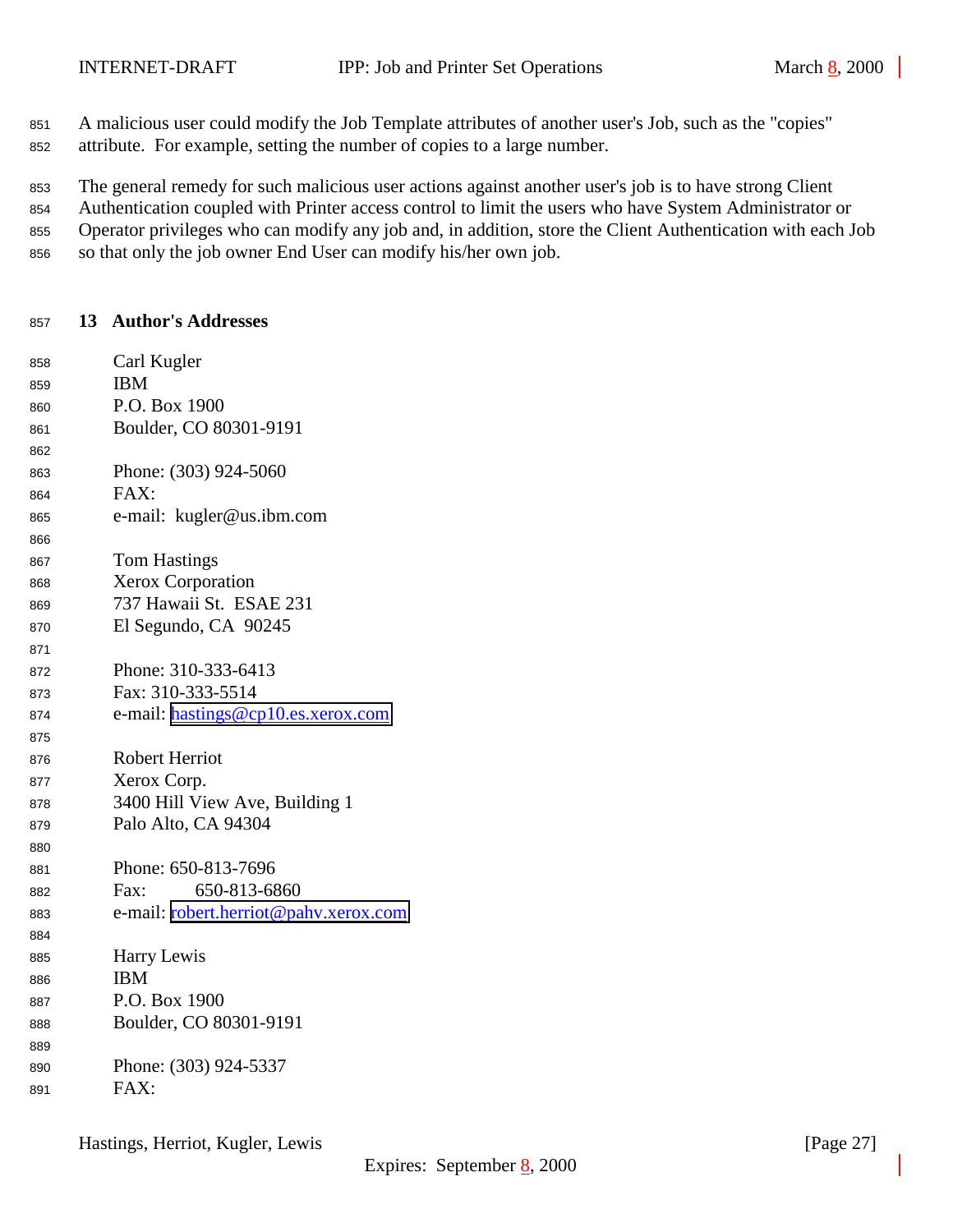<span id="page-27-0"></span>

|  | 892 |  | e-mail: harryl@us.ibm.com |  |
|--|-----|--|---------------------------|--|
|--|-----|--|---------------------------|--|

#### 

| 894        | 14 References                                                                                                                                                                                                           |
|------------|-------------------------------------------------------------------------------------------------------------------------------------------------------------------------------------------------------------------------|
| 895        | $[ipp-coll]$                                                                                                                                                                                                            |
| 896<br>897 | deBry, R., , Hastings, T., Herriot, R., "Internet Printing Protocol (IPP): The Collection Attribute<br>Syntax", <draft-ietf-ipp-collection-02.doc>, work in progress, March 9, 2000.</draft-ietf-ipp-collection-02.doc> |
| 898        | [ipp-mod]                                                                                                                                                                                                               |
| 899<br>900 | R. deBry, T. Hastings, R. Herriot, S. Isaacson, P. Powell, "Internet Printing Protocol/1.0: Model and<br>Semantics", <draft-ietf-ipp-model-v11-06.txt>, March 1, 2000.</draft-ietf-ipp-model-v11-06.txt>                |
| 901        | [ipp-pro]                                                                                                                                                                                                               |
| 902        | Herriot, R., Butler, S., Moore, P., Tuner, R., "Internet Printing Protocol/1.1: Encoding and                                                                                                                            |
| 903        | Transport", draft-ietf-ipp-protocol-v11-05.txt, March 1, 2000.                                                                                                                                                          |
| 904        | $[ipp-set2]$                                                                                                                                                                                                            |
| 905        | Kugler, C, Hastings, T., Lewis, H., "Internet Printing Protocol/1.1: Job and Printer Administrative                                                                                                                     |
| 906        | Operations", <draft-ietf-ipp-ops-set2-01.txt>, December 8, 1999.</draft-ietf-ipp-ops-set2-01.txt>                                                                                                                       |
| 907        | [ldap-printer]                                                                                                                                                                                                          |
| 908        | Fleming, P., Jones, K., Lewis, H., McDonald, I., "Internet Printing Protocol (IPP): LDAP Schema                                                                                                                         |
| 909        | for Printer Services", <draft-ietf-ipp-idap-printer-schema-00.txt>, work in progress, March 8, 2000.</draft-ietf-ipp-idap-printer-schema-00.txt>                                                                        |
| 910        | [RFC2565]                                                                                                                                                                                                               |
| 911        | Herriot, R., Butler, S., Moore, P., Tuner, R., "Internet Printing Protocol/1.0: Encoding and                                                                                                                            |
| 912        | Transport", RFC 2565, April 1999.                                                                                                                                                                                       |
| 913        | [RFC2566]                                                                                                                                                                                                               |
| 914        | R. deBry, T. Hastings, R. Herriot, S. Isaacson, P. Powell, "Internet Printing Protocol/1.0: Model and                                                                                                                   |
| 915        | Semantics", RFC 2566, April 1999.                                                                                                                                                                                       |
| 916        | [svrloc-printer]                                                                                                                                                                                                        |

917 St. Pierre, P., Isaacson, S., McDonald, I., "Definition of the Printer Abstract Service Type v2.0", 918 <draft-ietf-svrloc-printer-scheme-06.txt>, work in progress, March 8, 2000.

## **15 Change History**

 This section summarizes the changes. Each sub-section is in reverse chronological order. Adding or removing ISSUES that don't change the document are not listed here.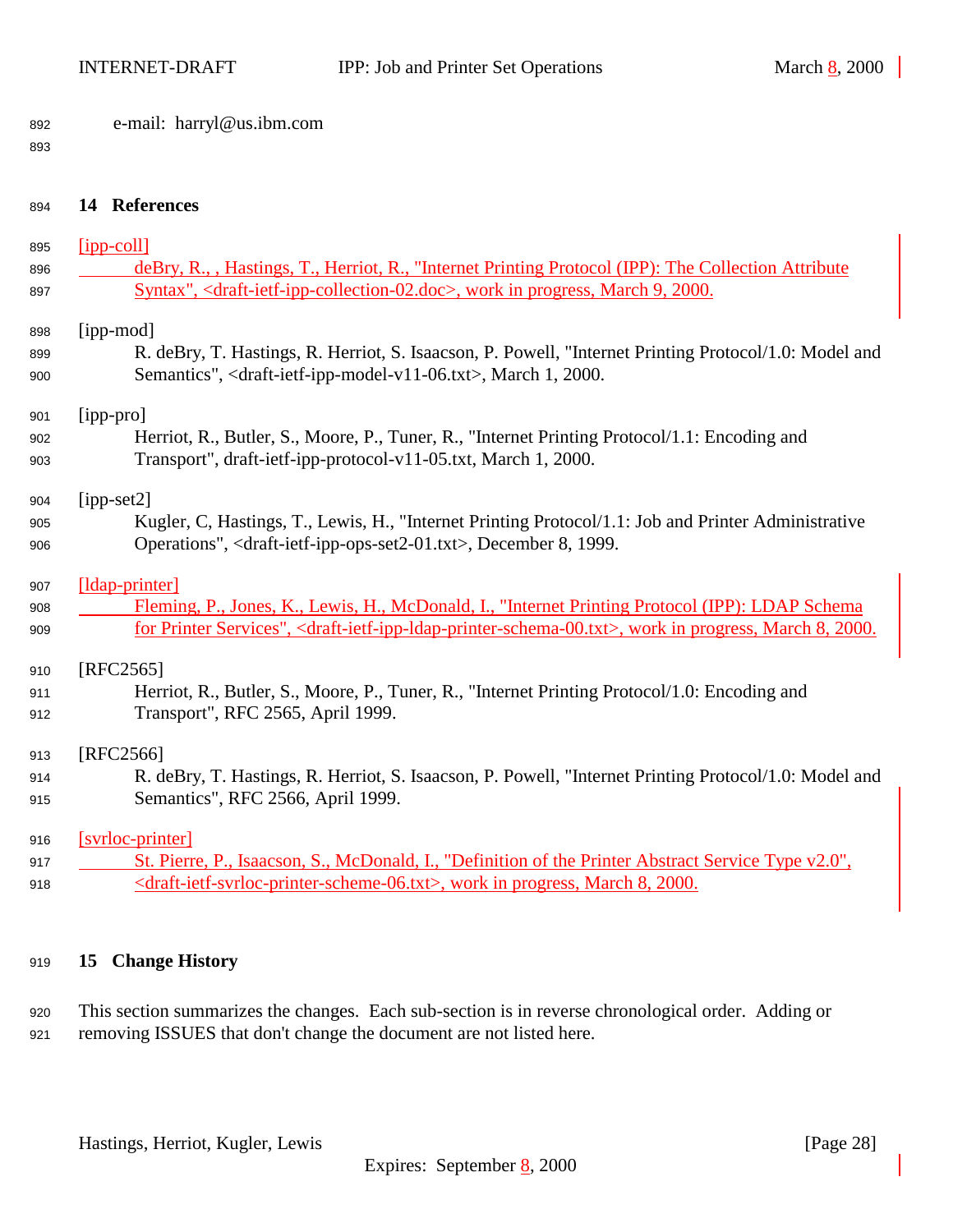<span id="page-28-0"></span><sup>922</sup> **1.115.1 Changes to the March 1, 2000 version to make the March 8, 2000 version**

| 923                                    | The following changes have been made to the March 1, 2000 version to make the March 8, 2000 version as                                                                                                                                                                                                                                                                                                                                                                                                                                                   |
|----------------------------------------|----------------------------------------------------------------------------------------------------------------------------------------------------------------------------------------------------------------------------------------------------------------------------------------------------------------------------------------------------------------------------------------------------------------------------------------------------------------------------------------------------------------------------------------------------------|
| 924                                    | a result of the IPP WG telecons and mailing list discussion:                                                                                                                                                                                                                                                                                                                                                                                                                                                                                             |
| 925<br>926<br>927<br>928<br>929<br>930 | Added the "printer-xri-supported" (1setOf collection) attribute so that the three parallel IPP/1.1 "printer-<br>1.<br>uri-supported", "uri-authentication-supported", and "uri-security-supported" attributes could be set as<br>one atomic attribute. Consequently, changed the three parallel attributes to be READ-ONLY and<br>removed the requirement that three attributes MUST be set in a single request if the three parallel<br>IPP/1.1 "printer-uri-supported", "uri-authentication-supported", and "uri-security-supported" were<br>settable. |
| 931                                    | Clarified Get-Printer-Supported-Values so that if an implementation does not support setting a settable                                                                                                                                                                                                                                                                                                                                                                                                                                                  |
| 932                                    | attribute, it MUST NOT return the attribute in the Printer Attribute group and it NEED NOT return the                                                                                                                                                                                                                                                                                                                                                                                                                                                    |
| 933                                    | attribute in the Unsupported Attributes group, same as in a Get-Printer-Attributes response for                                                                                                                                                                                                                                                                                                                                                                                                                                                          |
| 934                                    | unsupported attributes. Same clarification when unsupported attributes are requested.                                                                                                                                                                                                                                                                                                                                                                                                                                                                    |
| 935                                    | 3. Fixed "printer-message-date-time" (dateTime) attribute to be OPTIONAL.                                                                                                                                                                                                                                                                                                                                                                                                                                                                                |
| 936                                    | 4. Added note as to why the "printer-current-time" Printer Description attribute is settable (to fix an                                                                                                                                                                                                                                                                                                                                                                                                                                                  |
| 937                                    | incorrect time or time zone).                                                                                                                                                                                                                                                                                                                                                                                                                                                                                                                            |
| 938                                    | 5. Added "xri-authentication-supported" (1setOf type2 keyword) and "xri-security-supported" (1setOf                                                                                                                                                                                                                                                                                                                                                                                                                                                      |
| 939                                    | type2 keyword) attributes to the table of attributes that can be queried with Get-Printer-Supported-                                                                                                                                                                                                                                                                                                                                                                                                                                                     |
| 940                                    | Values. Added a note that these two attributes are NOT queriable with Get-Printer-Attributes, since the                                                                                                                                                                                                                                                                                                                                                                                                                                                  |
| 941                                    | client queries either (1) the three "printer-uri-supported" (1setOf uri), "uri-authentication-supported"                                                                                                                                                                                                                                                                                                                                                                                                                                                 |
| 942                                    | (1setOf type2 keyword), "uri-security-supported" (1setOf type2 keyword) attributes, or (2) the single                                                                                                                                                                                                                                                                                                                                                                                                                                                    |
| 943                                    | "printer-xri-supported" (1setOf collection) attribute.                                                                                                                                                                                                                                                                                                                                                                                                                                                                                                   |
| 944                                    | 15.2 Changes to the January 30, 2000 version to make the March 1, 2000 version                                                                                                                                                                                                                                                                                                                                                                                                                                                                           |
| 945                                    | The following changes to the January 30, 2000 version to make the March 1, 2000 version as a result of the                                                                                                                                                                                                                                                                                                                                                                                                                                               |
| 946                                    | IPP WG telecons and mailing list discussion:                                                                                                                                                                                                                                                                                                                                                                                                                                                                                                             |
| 947                                    | 1. Clarified that this extension may be used with any IPP version, including 1.0, 1.1, and future versions.                                                                                                                                                                                                                                                                                                                                                                                                                                              |
| 948                                    | 2. Added "READ-ONLY" and "not-settable" terms to the terminology section. READ-ONLY is by                                                                                                                                                                                                                                                                                                                                                                                                                                                                |
| 949                                    | definition, and "not-settable" is by implementation.                                                                                                                                                                                                                                                                                                                                                                                                                                                                                                     |
| 950                                    | 3. Assigned the "operation-id" values 0x0013, 0x0014, and 0x0015, respectively, for the Set-Printer-                                                                                                                                                                                                                                                                                                                                                                                                                                                     |
| 951                                    | Attributes, Set-Job-Attributes, and Get-Printer-Supported-Values operations.                                                                                                                                                                                                                                                                                                                                                                                                                                                                             |
| 952                                    | 4. Clarified that the Set-Printer-Attributes operation while a Printer SHOULD accept a reasonable number                                                                                                                                                                                                                                                                                                                                                                                                                                                 |
| 953                                    | of attribute, the Printer need only support setting one attribute in a request, unless it supports setting the                                                                                                                                                                                                                                                                                                                                                                                                                                           |
| 954                                    | three "parallel" attributes, ("printer-uri-supported", "uri-authentication-supported", and "uri-security-                                                                                                                                                                                                                                                                                                                                                                                                                                                |
|                                        | Hastings, Herriot, Kugler, Lewis<br>[Page 29]<br>Expires: September $8,2000$                                                                                                                                                                                                                                                                                                                                                                                                                                                                             |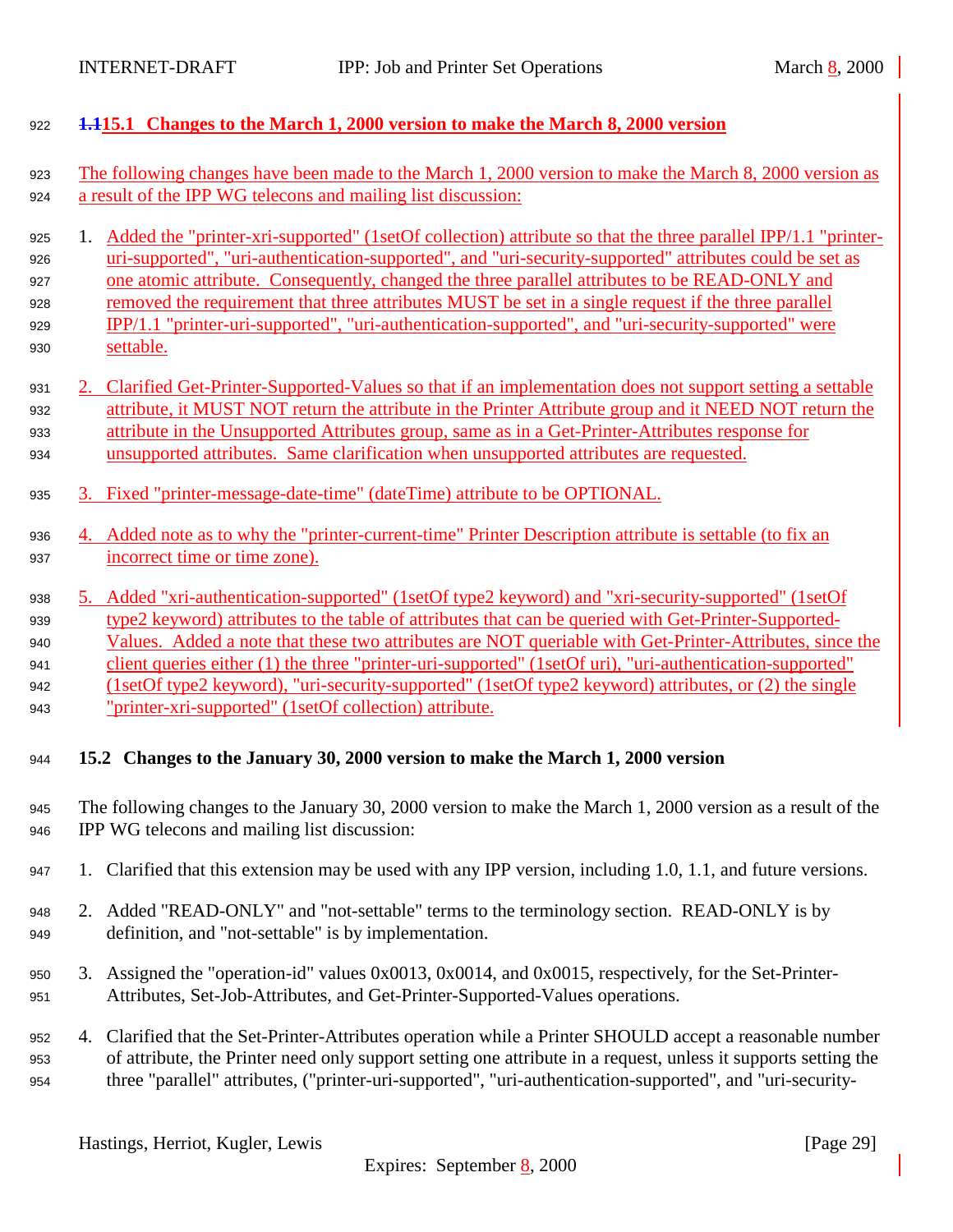- supported" (see [ipp-mod] sections 4.4.1 through 4.4.3), in which case it MUST support setting at least three attributes in a single request.
- 5. Clarified that for the Set-Printer-Attributes operation the Printer MUST validate all of the supplied attributes in combination with each other, as well as with all of the existing attribute of the Printer object Set-Printer-Attributes.
- 6. Changed the requirements for accepting the Set-Printer-Attributes operation when the Printer is in the 'stopped' state from MUST to SHOULD, since some implementations may not be able to accept requests when stopped.
- 7. Clarified that setting certain Printer attributes with Set-Printer-Attributes MAY require more access rights than other attributes, i.e., System Administrator rights to set policy and only Operator rights to set the configuration attributes to reflect the current hardware setup.
- 8. Clarified the order of error checking and what is returned in each case in the Set-Printer-Attributes response.
- 9. Changed the 'default' out-of-band value to 'delete-attribute' out-of-band value so that the effect is to actually remove the Job attribute entirely in the Set-Job-Attribute operation.
- 10. Clarified that removing a Job attribute that is not present is not an error.
- 11. Clarified the validation of the Set-Job-Attributes request and what is returned for each error.
- 12. Changed the 'any-name' out-of-band attribute value to a more general 'any-value' out-of-band attribute value which in combination with an attribute syntax represents any value of that attribute syntax. The 'any-value' value can be used with the 'name' attribute syntax in a Get-Printer-Supported-Values response to indicate whether or not a Set-Printer-Attributes will accept any name to be set for particular "xxx-supported" (1setOf name | ...) Printer attributes.
- 13. Clarified that "printer-message-from-operator" and "job-message-from-operator" both REQUIRE that the Printer accept zero-length messages and the 'no-value' out-of-band value is synonymous with removing any value from these Printer attributes.
- 14. Clarified that the Get-Printer-Supported-Values is REQUIRED only if the Set-Printer-Attributes operation will accept setting some "xxx-supported" Printer attributes.
- 15. Changed the IANA Considerations to indicate that the operations, attributes, status codes, and out-of- band-values won't be registered and published by IANA, since this document is intended to be standards 984 track.
- 16. Added security considerations for denial of service and sabotage because of the Set operations.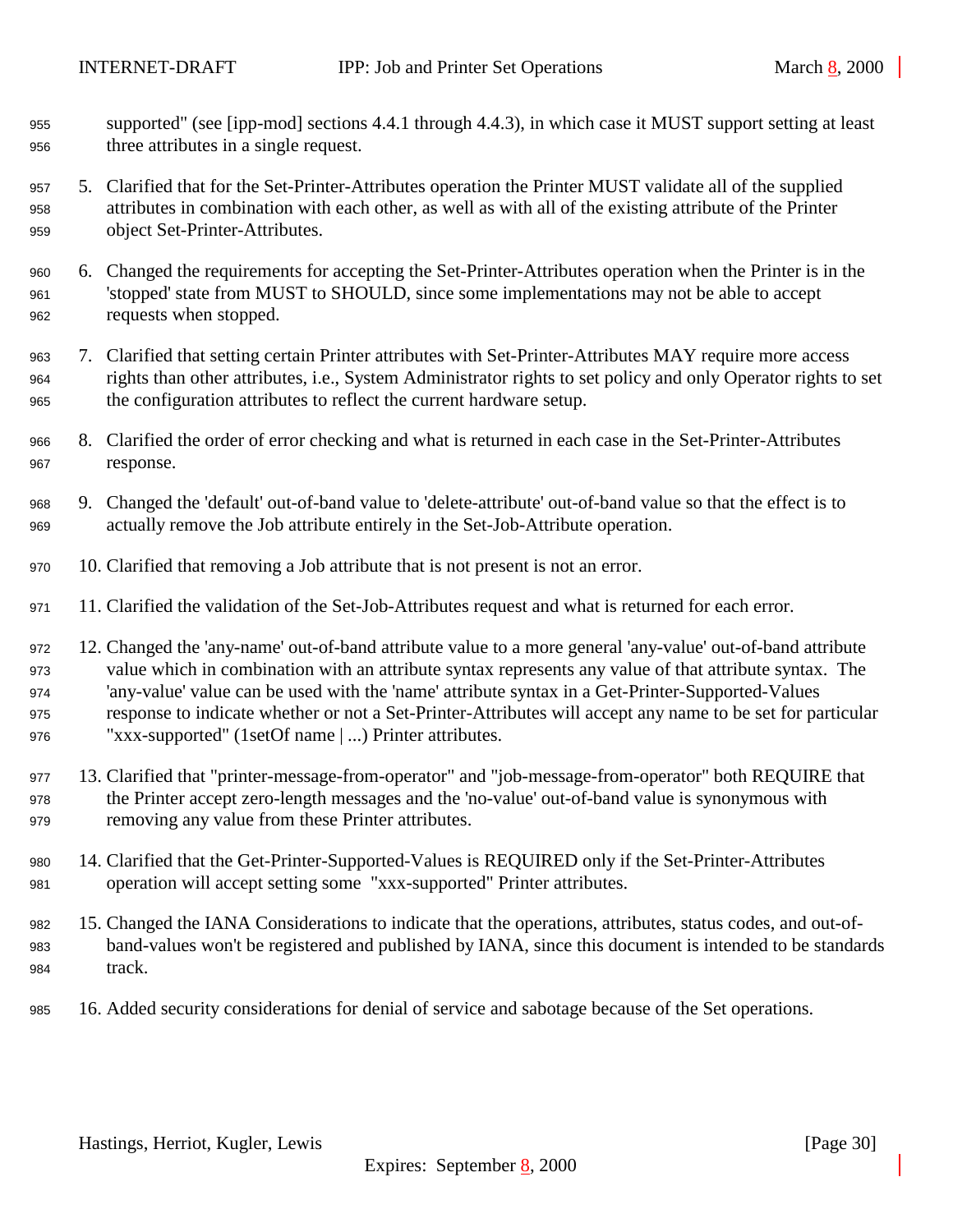## <span id="page-30-0"></span>**15.3 Changes to the January 20, 2000 version to make the January 30, 2000 version**

 The following changes to the January 20, 2000 version to make the January 30, 2000 version as a result of the IPP WG telecons and mailing list discussion:

- 1. Deleted the "document-format-varying-scope" operation attribute from the Set-Printer-Attributes operation and made whether or not the "document-format" operation was present determine whether one or all document formats are affected, respectively.
- 2. Renamed the Get-Reset-Printer-Attributes operation to Get-Printer-Supported-Values, so that it only returns "xxx-supported" values. Relegate obtaining reset values to another operation to be paired with the Reset-Printer operation in the Set2 [ipp-set2] document.
- 3. Added "-supported" to the names of the "printer-settable-attributes" and "job-settable-attributes" Printer Description attributes, so that they could be returned in Get-Printer-Supported-Values and could be set by Set-Printer-Attributes.
- 4. Deleted "authentication-methods-supported" (1setOf type2 keyword) and "security-methods-supported" (1setOf type2 keyword) and clarified that "uri-authentication-supported" (1setOf type2 keyword) and "uri-security-supported" (1setOf type2 keyword) can return multiple keywords of the same value in a Get-Printer-Supported-Values operation.

### **15.4 Changes to the January 4, 2000 version to make the January 20, 2000 version**

- The following changes to the January 4, 2000 version to make the January 4, 2000 version as a result of the IPP WG telecons and mailing list discussion:
- 1. Replaced the "factory-settings" operation attribute proposed to be added to the Get-Printer-Attributes operation with the Get-Rest-Printer-Attributes operation which returns the reset values and the possible "xxx-supported" values.
- 2. Added the out-of-band 'any-name' value to be used with "xxx-supported" attributes with attribute syntax 'type3 keyword | name' to indicate that any name will be accepted in a Job Creation operation for configurations that support such a concept.
- 3. Added authentication-methods-supported (1setOf type2 keyword) and security-methods-supported (1setOf type2 keyword) Printer Description attributes so that clients can discover the possible values for use in Set-Printer-Attributes to set "uri-authentication-supported" and "uri-security-supported" attributes, since the Reset-Printer operation doesn't change them.
- 4. Added validation rules that the Printer MUST use to validate a Set-Printer-Attributes request.
- 5. Clarified that the Set-Printer-Attributes operation MUST NOT have any side effects on other attributes, unless explicitly specified in this document.
- 6. Moved the specification of the attributes that MUST be READ-ONLY to Appendix A.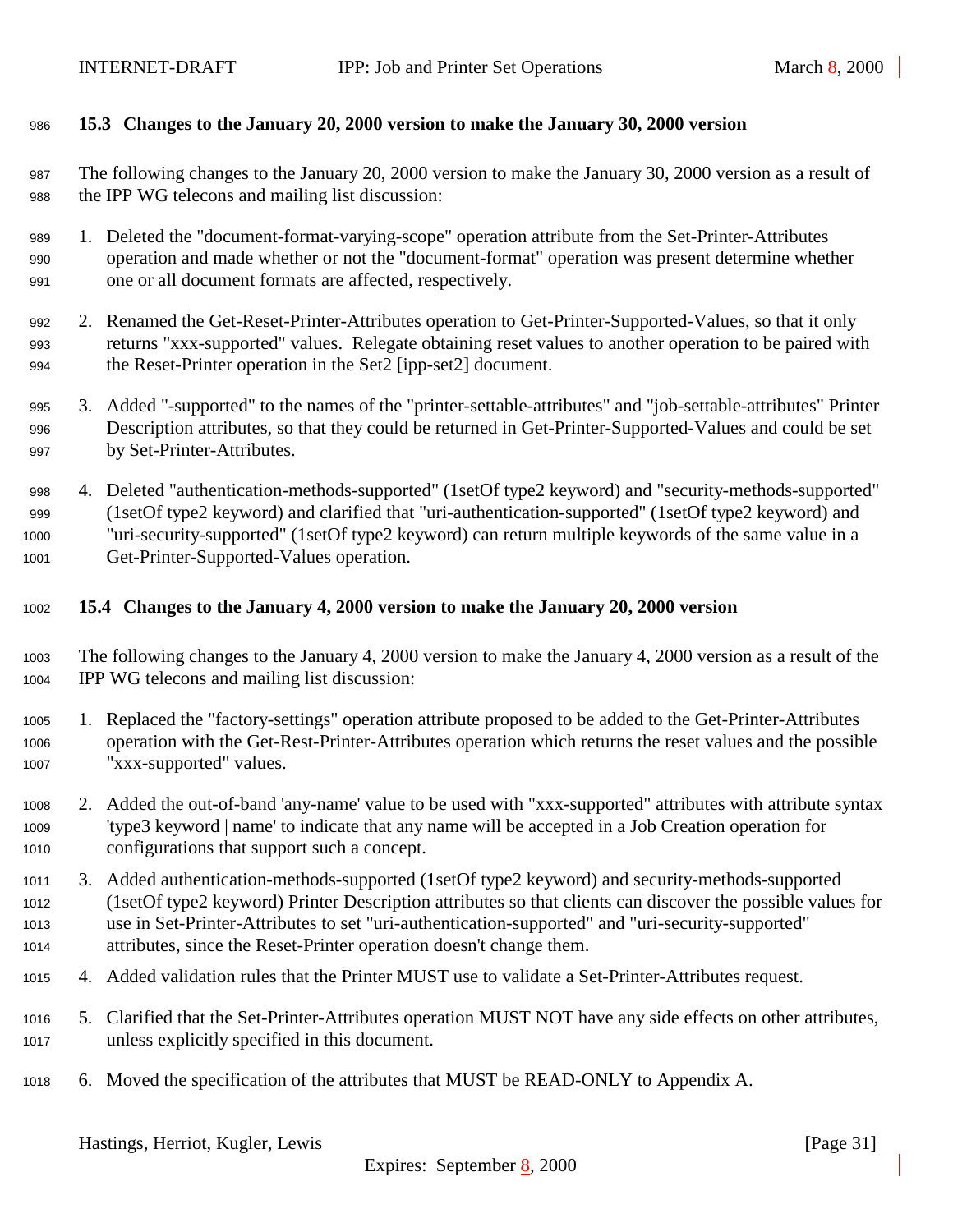- <span id="page-31-0"></span>7. Added the "document-format-varying-attributes" (1setOf type2 keyword)
- 8. Added the REQUIRED "document-format-varying-scope" operation attribute to Set-Printer-Attributes in order to control whether one or all document formats are affected for those attributes that vary by document format.
- 9. Clarified that the Printer returns the 'client-error-attributes-not-settable' status code in a Set-Printer- Attributes response whether the attribute is READ-ONLY, the attribute is not supported, or the value is not supported.
- 10. Added the out-of-band 'default' value for use with Set-Job-Attributes and Job Creation operations.
- 11. Deleted the "printer-message-operation" Printer Description attribute.
- 12. Made the "Get-Reset-Printer-Attributes" operation, along with the "authentication-methods-supported" and the "security-methods-supported" Printer Description attributes REQUIRED, if the Set-Printer-Attributes operation is supported.
- 13. Made the 'not-settable' out-of-band value and the 'client-error-not-settable' status code REQUIRED, if the Set-Printer-Attributes operation is supported.
- 14. Made the 'default' out-of-band value REQUIRED, if the Set-Job-Attributes operation is supported.
- 15. Removed the requirement that "xxx-supported" Printer Description attributes that contain only one value be read-only.
- **15.5 Changes to the December 8, 1999 version to make the January 4, 2000 version**
- The following changes to the December 8, 1999 version to make the January 4, 2000 version as a result of the IPP WG telecons and mailing list discussion:
- 1. Removed the Set operations and related items from the Set2 specification [ipp-set2] to create this Set specification.
- 2. Added that an attribute that can only be set to one fixed value SHOULD NOT be included in the "printer-settable-attributes" or "job-settable-attributes" attributes.
- 3. Indicated that the encoding of the 'not-settable' out-of-band value is TBD.
- 4. Added that Set-Job-Attributes operation adds an attribute to the Job object if it wasn't already there
- 5. Added the conformance section to make it easy to understand the conformance requirements.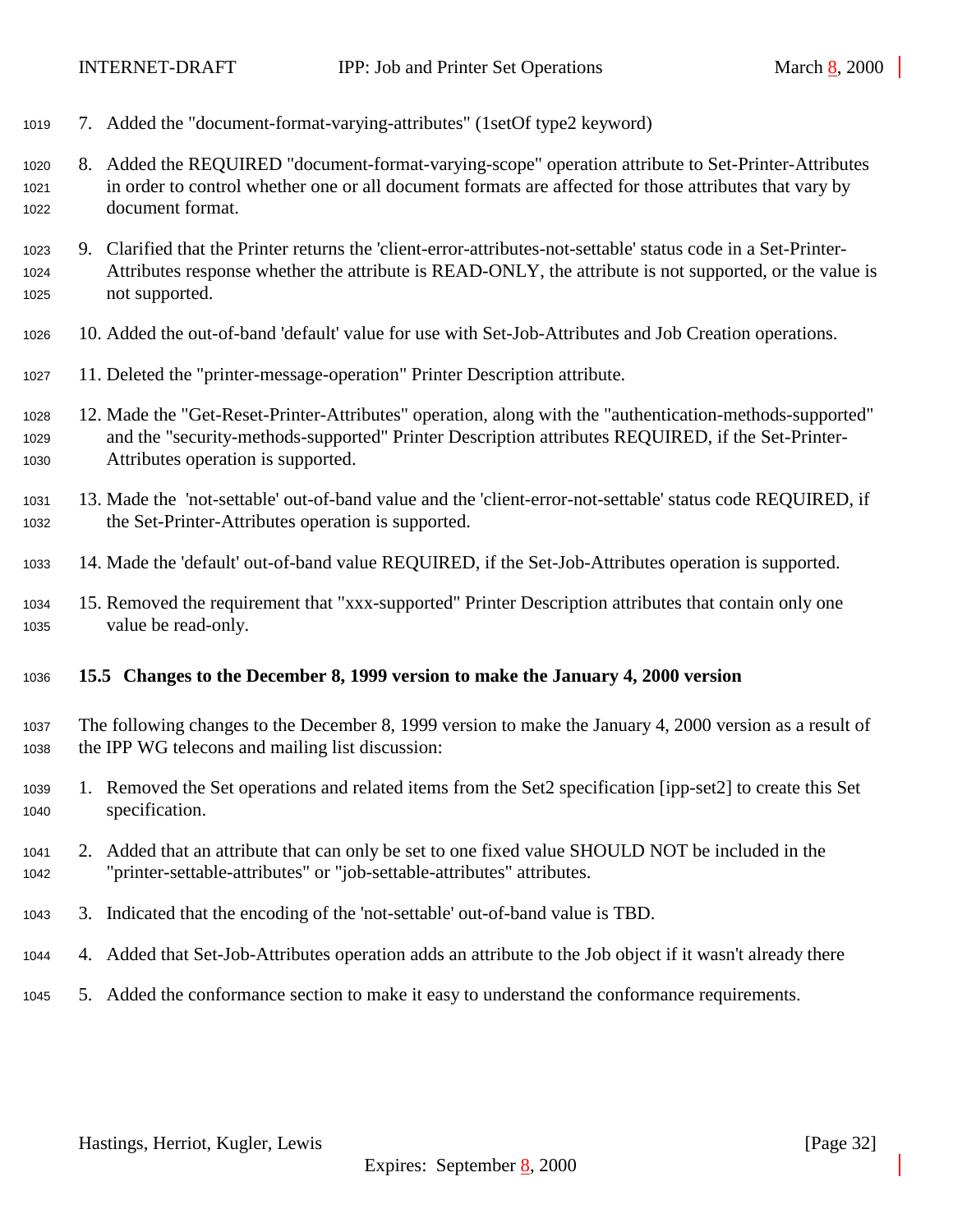## <span id="page-32-0"></span>**16 Appendix A: Allowed Values for Set-Printer-Attributes**

 This appendix is a normative part of this document and contains a table of all IPP/1.1 attributes. Each row contains

An attribute and

 The values allowed in the Set-Printer-Attributes operation for the attribute. The entry in each cell is the name (first few words) of each item below 1, 2, 3, 4a-g, and 5.

## The allowed values include the following cases:

- 1. READ-ONLY: the Set-Printer-Attributes operation MUST NOT change this attribute
- 2. Any of "*xxx*-supported": the Set-Printer-Attributes operation accepts values that are allowed according to the IPP/1.1 rules for the "xxx-supported" attribute (see section 3.1.2.3 of the "Internet Printing Protocol/1.1: Implementer's Guide" [ipp-iig]). The 'xxx-supported' attribute value is obtained from a 'Get-Printer-Attributes' response.
- 3. From Get-Printer-Supported-Values: the Set-Printer-Attributes operation accepts values that are allowed according to the IPP/1.1 rules for the "xxx-supported" attribute (see section 3.1.2.3 of the "Internet Printing Protocol/1.1: Implementer's Guide" [ipp-iig]). The "xxx-supported" attribute value is obtained from a Get-Printer-Supported-Values response (see [Appendix B: Attributes returned](#page-36-0) [from Get-Printer-Supported-Values below\)](#page-36-0).
- 4. Any value of the proper attribute syntax: the Set-Printer-Attributes accepts any value of the specified attribute syntax. The attribute syntaxes supported are enumerated below.
- a. Any text(127)
- b. Any name(127)
- c. Any uri
- d. Any boolean
- e. Any positive integer
- f. Any dateTime
- g. 1setOf any uri
- 5. Combination of 'Any of "*xxx*-supported"' or 'Any name'.

 If a Printer implementation doesn't want to allow setting values indicated in this Appendix as "any xxx", it can make the value be read-only. For example, for a monochrome printer the attribute "color-supported" is "false" and MUST be read-only. Otherwise an administrator could set it to "true" because the value can have "any boolean" according to the rules in [Table 7 below.](#page-34-0)

#### **Table 4 - Values allowed for Job Template Attributes in the Set-Job-Attributes Operation**

| <b>Job Template Attributes</b>              | Values allowed for Set |
|---------------------------------------------|------------------------|
|                                             |                        |
| job-priority (integer $(1:100)$ )           | Any of "xxx-supported" |
| job-hold-until (type3 keyword   name (MAX)) | Any of "xxx-supported" |
| job-sheets (type3 keyword   name(MAX))      | Any of "xxx-supported" |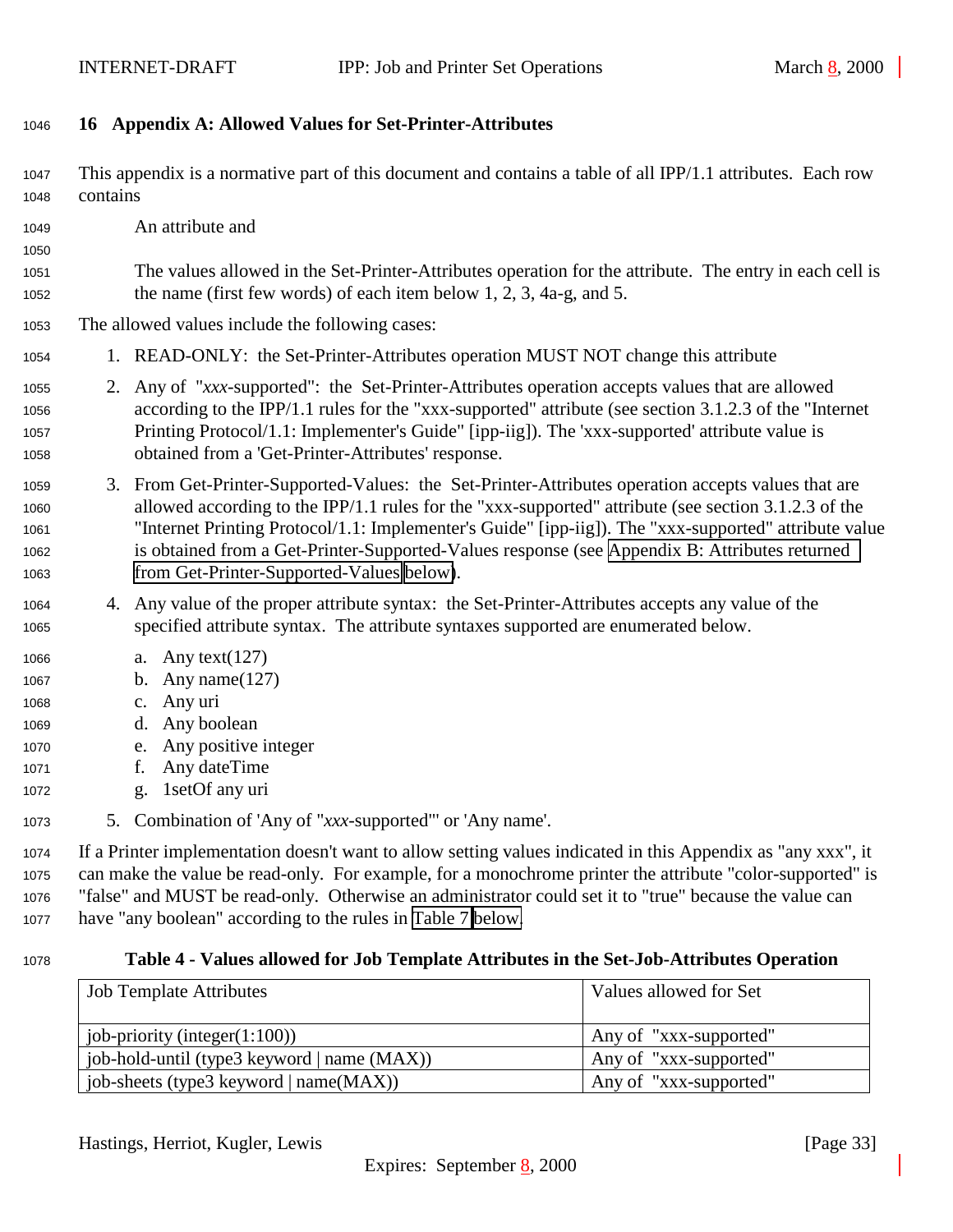<span id="page-33-0"></span>

| <b>Job Template Attributes</b>              | Values allowed for Set |
|---------------------------------------------|------------------------|
| multiple-document-handling (type2 keyword)  | Any of "xxx-supported" |
| copies (integer(1:MAX))                     | Any of "xxx-supported" |
| finishings (1setOf type2 enum)              | Any of "xxx-supported" |
| page-ranges (1setOf rangeOfInteger (1:MAX)) | Any of "xxx-supported" |
| sides (type2 keyword)                       | Any of "xxx-supported" |
| $number-up (integer(1:MAX))$                | Any of "xxx-supported" |
| orientation-requested (type2 enum)          | Any of "xxx-supported" |
| media (type3 keyword   name(MAX))           | Any of "xxx-supported" |
| printer-resolution (resolution)             | Any of "xxx-supported" |
| print-quality (type2 enum)                  | Any of "xxx-supported" |

## <sup>1080</sup> **Table 5 - Values allowed for Job Description Attributes in the Set-Job-Attributes Operation**

| <b>Job Description Attributes</b>               | Values allowed for Set |
|-------------------------------------------------|------------------------|
| job-uri (uri)                                   | <b>READ-ONLY</b>       |
| job-id (integer(1:MAX))                         | <b>READ-ONLY</b>       |
| job-printer-uri (uri)                           | <b>READ-ONLY</b>       |
| job-more-info (uri)                             | <b>READ-ONLY</b>       |
| job-name (name(MAX))                            | Any name(MAX)          |
| job-originating-user-name (name(MAX))           | <b>READ-ONLY</b>       |
| job-state (type1 enum)                          | <b>READ-ONLY</b>       |
| job-state-reasons (1setOf type2 keyword)        | <b>READ-ONLY</b>       |
| job-state-message (text(MAX))                   | <b>READ-ONLY</b>       |
| job-detailed-status-messages (1setOf text(MAX)) | <b>READ-ONLY</b>       |
| job-document-access-errors (1setOf text(MAX))   | <b>READ-ONLY</b>       |
| number-of-documents (integer(0:MAX))            | <b>READ-ONLY</b>       |
| output-device-assigned (name(127))              | <b>READ-ONLY</b>       |
| time-at-creation (integer(MIN:MAX))             | <b>READ-ONLY</b>       |
| time-at-processing (integer(MIN:MAX))           | <b>READ-ONLY</b>       |
| time-at-completed (integer(MIN:MAX))            | <b>READ-ONLY</b>       |
| job-printer-up-time (integer(1:MAX))            | <b>READ-ONLY</b>       |
| date-time-at-creation (dateTime)                | <b>READ-ONLY</b>       |
| date-time-at-processing (dateTime)              | <b>READ-ONLY</b>       |
| date-time-at-completed (dateTime)               | <b>READ-ONLY</b>       |
| number-of-intervening-jobs (integer(0:MAX))     | <b>READ-ONLY</b>       |
| job-message-from-operator $(text(127))$         | Any text $(127)$       |
| job-k-octets (integer(0:MAX))                   | <b>READ-ONLY</b>       |
| job-impressions (integer(0:MAX))                | <b>READ-ONLY</b>       |
| job-media-sheets (integer(0:MAX))               | <b>READ-ONLY</b>       |
| job-k-octets-processed (integer(0:MAX))         | <b>READ-ONLY</b>       |
| job-impressions-completed (integer(0:MAX))      | <b>READ-ONLY</b>       |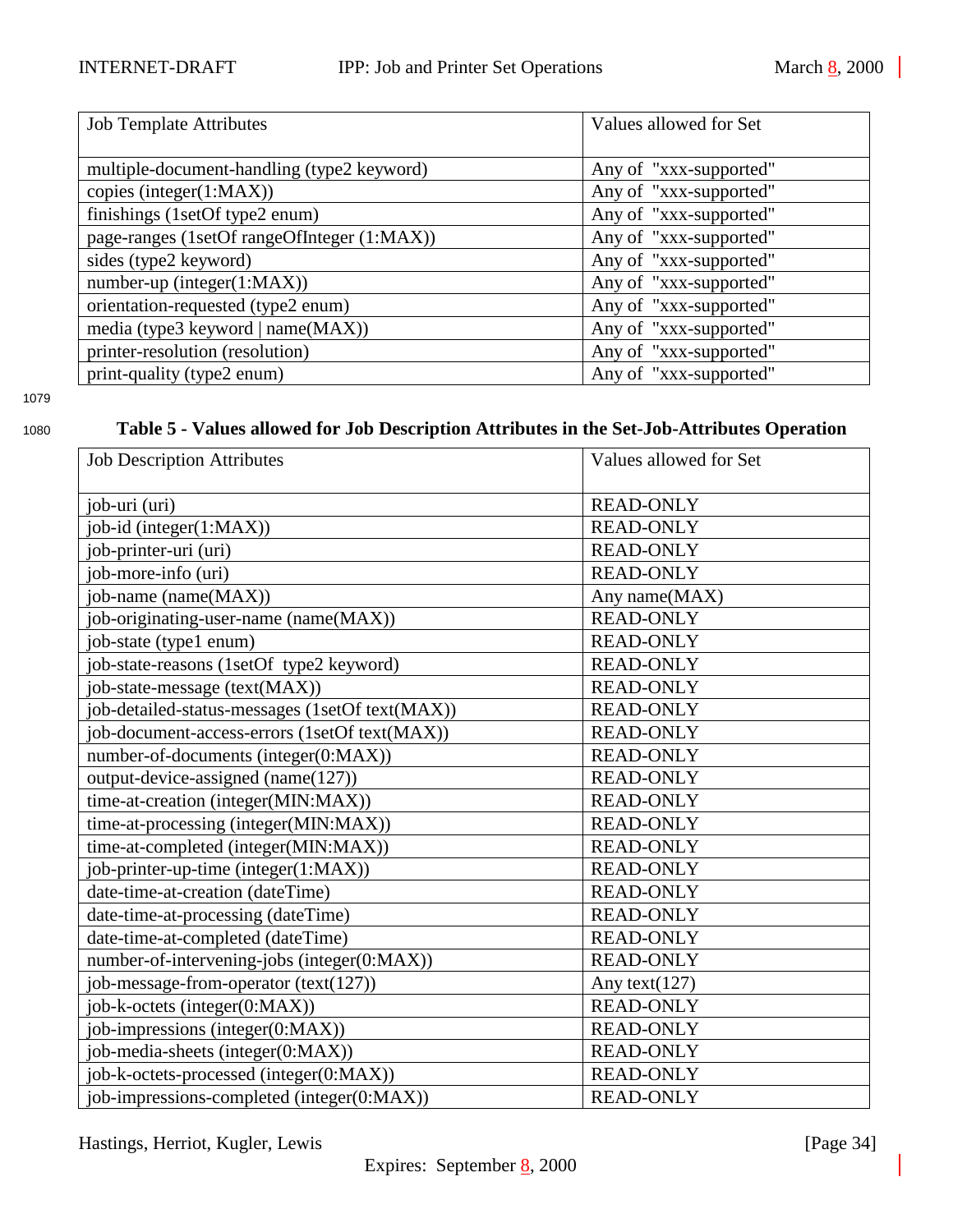<span id="page-34-0"></span>

| <b>Job Description Attributes</b>             | Values allowed for Set |
|-----------------------------------------------|------------------------|
|                                               |                        |
| job-media-sheets-completed (integer(0:MAX))   | READ-ONLY              |
| attributes-charset (charset)                  | <b>READ-ONLY</b>       |
| attributes-natural-language (naturalLanguage) | <b>READ-ONLY</b>       |

## <sup>1082</sup> **Table 6 - Values allowed for Printer Job Template Attributes in the Set-Printer-Attributes Operation**

| Printer Job Template Attributes                               | Values allowed for Set            |
|---------------------------------------------------------------|-----------------------------------|
| job-priority-default (integer(1:100))                         | Any of "xxx-supported"            |
| job-hold-until-default (type3 keyword   name (MAX))           | Any of "xxx-supported"            |
| job-sheets-default (type3 keyword   name(MAX))                | Any of "xxx-supported"            |
| multiple-document-handling-default (type2 keyword)            | Any of "xxx-supported"            |
| copies-default (integer(1:MAX))                               | Any of "xxx-supported"            |
| finishings-default (1setOf type2 enum)                        | Any of "xxx-supported"            |
| sides-default (type2 keyword)                                 | Any of "xxx-supported"            |
| number-up-default (integer(1:MAX))                            | Any of "xxx-supported"            |
| orientation-requested-default (type2 enum)                    | Any of "xxx-supported"            |
| media-default (type3 keyword   name(MAX))                     | Any of "xxx-supported"            |
| printer-resolution-default (resolution)                       | Any of "xxx-supported"            |
| print-quality-default (type2 enum)                            | Any of "xxx-supported"            |
| job-priority-supported (integer(1:100))                       | From Get-Printer-Supported-Values |
| job-hold-until-supported (1setOf(type3 keyword   name (MAX))) | From Get-Printer-Supported-Values |
| job-sheets-supported (1setOf(type3 keyword   name(MAX)))      | From Get-Printer-Supported-Values |
| multiple-document-handling-supported (1setOf type2 keyword)   | From Get-Printer-Supported-Values |
| copies-supported (rangeOfInteger(1:MAX))                      | From Get-Printer-Supported-Values |
| finishings-supported (1setOf type2 enum)                      | From Get-Printer-Supported-Values |
| page-ranges-supported (boolean)                               | From Get-Printer-Supported-Values |
| sides-supported (1setOf type2 keyword)                        | From Get-Printer-Supported-Values |
| number-up-supported (1setOf (integer(1:MAX))                  | From Get-Printer-Supported-Values |
| rangeOfInteger(1:MAX)))                                       |                                   |
| orientation-requested-supported (1setOf type2 enum)           | From Get-Printer-Supported-Values |
| media-supported (1setOf (type3 keyword   name(MAX)))          | From Get-Printer-Supported-Values |
| printer-resolution-supported (1setOf resolution)              | From Get-Printer-Supported-Values |
| print-quality-supported (1setOf type2 enum)                   | From Get-Printer-Supported-Values |
| media-ready (type3 keyword   name(MAX))                       | From Get-Printer-Supported-Values |

#### 1083

# <sup>1084</sup> **Table 7 - Values allowed for Printer Description Attributes in the Set-Printer-Attributes Operation**

| <b>Printer Description Attributes</b> | Values allowed for Set                                       |
|---------------------------------------|--------------------------------------------------------------|
| printer-uri-supported (1setOf uri)    | <b>READ-ONLYFrom Get Printer-</b><br><b>Supported Values</b> |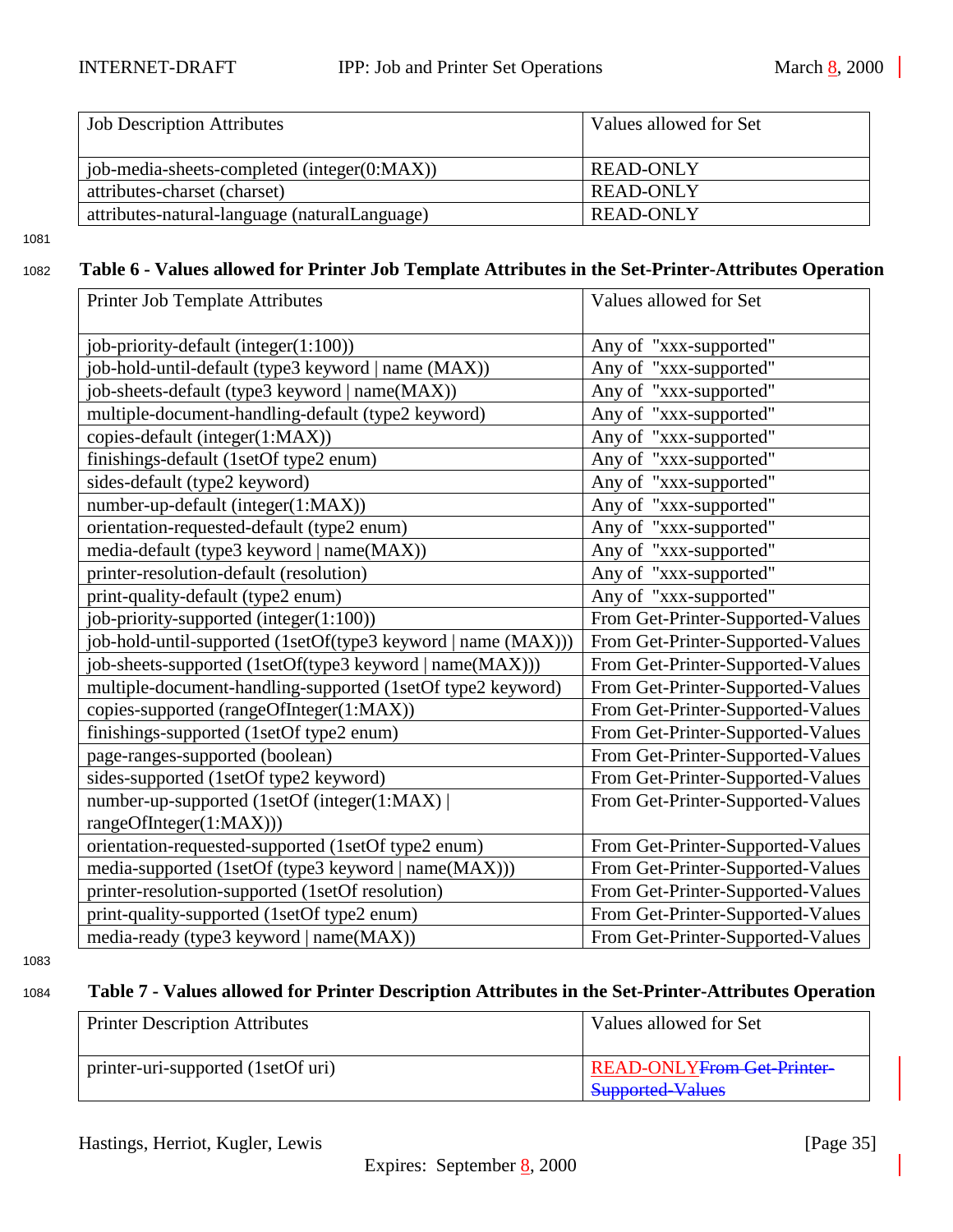| <b>Printer Description Attributes</b>                         | Values allowed for Set                       |
|---------------------------------------------------------------|----------------------------------------------|
|                                                               |                                              |
| uri-authentication-supported (1setOf type2 keyword)           | <b>READ-ONLY<del>From Get Printer</del></b>  |
|                                                               | <b>Supported-Values</b>                      |
| uri-security-supported (1setOf type2 keyword)                 | <b>READ-ONLY<del>From Get-Printer-</del></b> |
|                                                               | <b>Supported-Values</b>                      |
| printer-name (name(127))                                      | Any name(127)                                |
| printer-location (text(127))                                  | Any text(127)                                |
| printer-info $(text(127))$                                    | Any text $(127)$                             |
| printer-more-info (uri)                                       | Any uri                                      |
| printer-driver-installer (uri)                                | Any uri                                      |
| printer-make-and-model (text(127))                            | Any text(127)                                |
| printer-more-info-manufacturer (uri)                          | Any uri                                      |
| printer-state (type1 enum)                                    | <b>READ-ONLY</b>                             |
| printer-state-reasons (1setOf type2 keyword)                  | <b>READ-ONLY</b>                             |
| printer-state-message (text(MAX))                             | <b>READ-ONLY</b>                             |
| ipp-versions-supported (1setOf type2 keyword)                 | From Get-Printer-Supported-Values            |
| operations-supported (1setOf type2 enum)                      | From Get-Printer-Supported-Values            |
| multiple-document-jobs-supported (boolean)                    | From Get-Printer-Supported-Values            |
| charset-configured (charset)                                  | Any of "xxx-supported"                       |
| charset-supported (1setOf charset)                            | From Get-Printer-Supported-Values            |
| natural-language-configured (naturalLanguage)                 | Any of "xxx-supported", use                  |
|                                                               | generated-natural-language-                  |
|                                                               | supported                                    |
| generated-natural-language-supported (1setOf naturalLanguage) | From Get-Printer-Supported-Values            |
| document-format-default (mimeMediaType)                       | Any of "xxx-supported"                       |
| document-format-supported (1setOf mimeMediaType)              | From Get-Printer-Supported-Values            |
| printer-is-accepting-jobs (boolean)                           | <b>READ-ONLY</b>                             |
| queued-job-count (integer(0:MAX))                             | <b>READ-ONLY</b>                             |
| printer-message-from-operator (text(127))                     | Any text $(127)$                             |
| color-supported (boolean)                                     | From Get-Printer-Supported-Values            |
| reference-uri-schemes-supported (1setOf uriScheme)            | From Get-Printer-Supported-Values            |
| pdl-override-supported (type2 keyword)                        | From Get-Printer-Supported-Values            |
| printer-up-time (integer(1:MAX))                              | <b>READ-ONLY</b>                             |
| printer-current-time (dateTime)                               | Any dateTime **                              |
| multiple-operation-time-out (integer(1:MAX))                  | any positive integer                         |
| compression-supported (1setOf type3 keyword)                  | From Get-Printer-Supported-Values            |
| job-k-octets-supported (rangeOfInteger(0:MAX))                | From Get-Printer-Supported-Values            |
| job-impressions-supported (rangeOfInteger(0:MAX))             | From Get-Printer-Supported-Values            |
| job-media-sheets-supported (rangeOfInteger(0:MAX))            | From Get-Printer-Supported-Values            |
| pages-per-minute (integer(0:MAX))                             | <b>READ-ONLY</b>                             |
| pages-per-minute-color (integer(0:MAX))                       | <b>READ-ONLY</b>                             |
| printer-settable-attributes-supported (1setOf type2 keyword)  | From Get-Printer-Supported-Values            |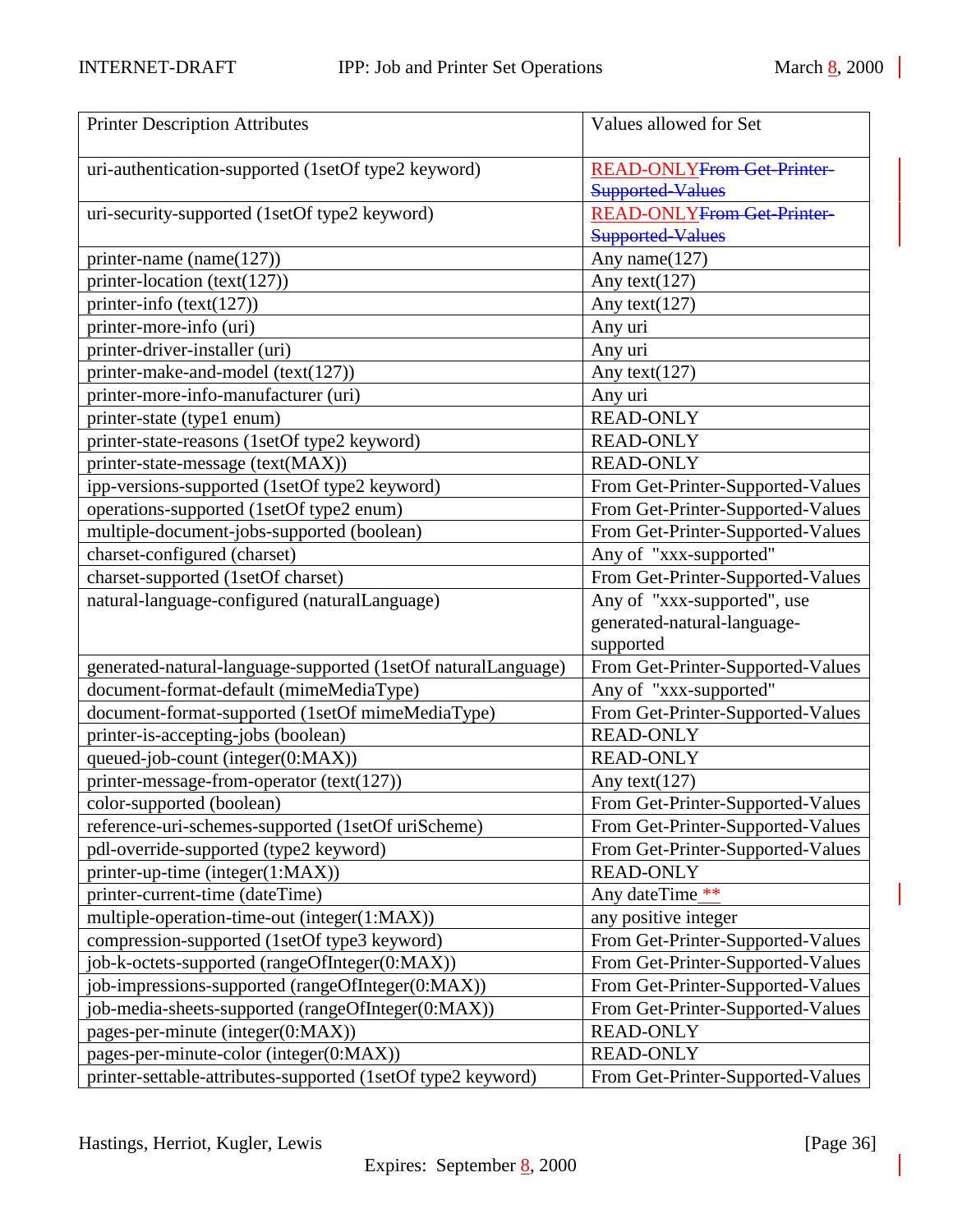<span id="page-36-0"></span>

| <b>Printer Description Attributes</b>                     | Values allowed for Set            |
|-----------------------------------------------------------|-----------------------------------|
| iob-settable-attributes-supported (1setOf type2 keyword)  | From Get-Printer-Supported-Values |
| document-format-varying-attributes (1setOf type2 keyword) | <b>READ-ONLY</b>                  |
| printer-message-time (integer(MIN:MAX))                   | <b>READ-ONLY</b>                  |
| printer-message-date-time(dateTime)                       | <b>READ-ONLY</b>                  |

1085

1086 \*\* - The "printer-current-time" (dateTime) attribute is settable in order to allow an administrator to correct <sup>1087</sup> an incorrect dateTime or time zone.

### <sup>1088</sup> **17 Appendix B: Attributes returned from Get-Printer-Supported-Values**

 This Appendix is a normative part of this document and lists all the attributes that are possible for an implementation to return in a Get-Printer-Supported-Values response, i.e., all the "xxx-supported" attributes that can be supplied in a Set-Printer-Attributes request. READ-ONLY attributes MUST NOT be returned in a Get-Printer-Supported-Values response and are indicated in the tables as "READ-ONLY - MUST NOT be returned."

<sup>1094</sup> For the following attributes, the value allowed by the Set-Printer-Attributes operation MUST be a single <sup>1095</sup> integer value in the range specified by the value returned by the Get-Printer-Supported-Values operation.

### <sup>1096</sup> **Table 8 - Printer Job Template Attributes returned from Get-Printer-Supported-Values**

| Printer Job Template Attributes             | Values Returned       |
|---------------------------------------------|-----------------------|
| job-priority-supported (integer $(1:100)$ ) | rangeOfInteger(1:100) |

1097

<sup>1098</sup> For the following attributes, the value allowed by the Set-Printer-Attributes operation MUST be a single <sup>1099</sup> rangeOfInteger value whose bounds do not exceed those of the range specified by the value returned by the <sup>1100</sup> Get-Printer-Supported-Values operation.

#### <sup>1101</sup> **Table 9 - Printer Job Template Attributes returned from Get-Printer-Supported-Values**

| <b>Printer Job Template Attributes</b>   | Values Returned       |
|------------------------------------------|-----------------------|
| copies-supported (rangeOfInteger(1:MAX)) | rangeOfInteger(1:MAX) |

1102

<sup>1103</sup> The following table has the same criteria as the last, but is for Printer Description attributes.

#### <sup>1104</sup> **Table 10 - Printer Description Attributes returned from Get-Printer-Supported-Values**

| <b>Printer Description Attributes</b>              | Values allowed for Set |
|----------------------------------------------------|------------------------|
| job-k-octets-supported (rangeOfInteger( $0:MAX$ )) | rangeOfInteger(0:MAX)  |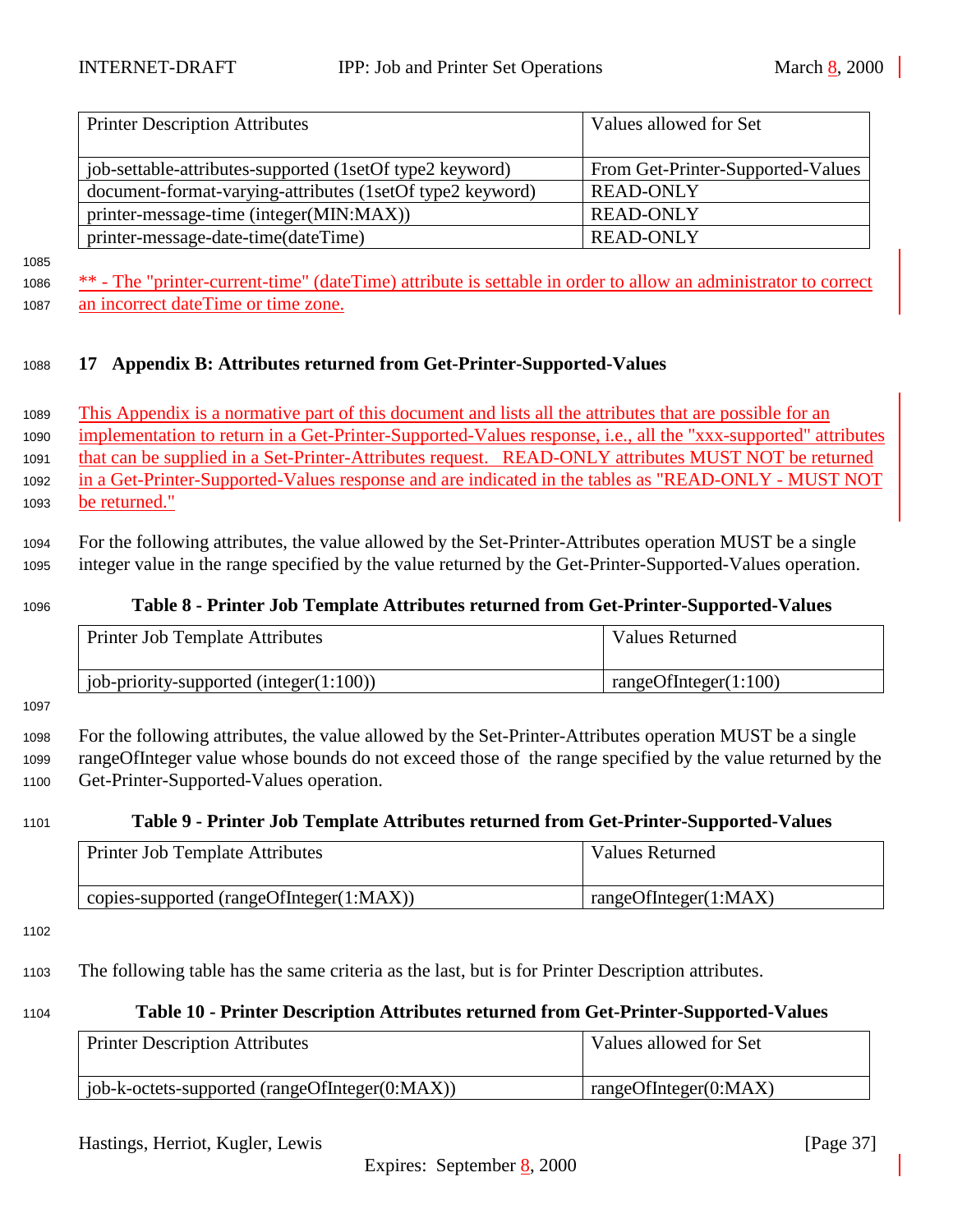<span id="page-37-0"></span>

| <b>Printer Description Attributes</b>              | Values allowed for Set |
|----------------------------------------------------|------------------------|
|                                                    |                        |
| job-impressions-supported (rangeOfInteger(0:MAX))  | rangeOfInteger(0:MAX)  |
| job-media-sheets-supported (rangeOfInteger(0:MAX)) | rangeOfInteger(0:MAX)  |

#### 1105

 For the following attributes, the value allowed by the Set-Printer-Attributes operation MUST be one or more integers and rangeOfInteger values, such that the integer values described by these integers and rangeOfInteger is the same as or a subset of the integers described by the integers and rangeOf Integer of value returned by the Get-Printer-Supported-Values operation.

## <sup>1110</sup> **Table 11 - Printer Job Template Attributes returned from Get-Printer-Supported-Values**

| <b>Printer Job Template Attributes</b>                                 | <b>Values Returned</b>                                   |
|------------------------------------------------------------------------|----------------------------------------------------------|
| number-up-supported (1setOf (integer(1:MAX))<br>rangeOfInteger(1:MAX)) | 1setOf (integer(1:MAX) $\vert$<br>rangeOfInteger(1:MAX)) |

1111

 For the following attributes, the value allowed by the Set-Printer-Attributes operation MUST be one or more values, where each such value matches a value returned by the Get-Printer-Supported-Values operation. A keyword, enum, boolean, charset, naturalLanguage, uriScheme, mimeMediaType or resolution value matches if it is equal. A name matches the 'any-name' out-of-band value.

### <sup>1116</sup> **Table 12 - Printer Job Template Attributes returned from Get-Printer-Supported-Values**

| Printer Job Template Attributes                               | <b>Values Returned</b>           |
|---------------------------------------------------------------|----------------------------------|
|                                                               |                                  |
| job-hold-until-supported (1setOf(type3 keyword   name (MAX))) | 1setOf(type3 keyword   any name) |
| job-sheets-supported (1setOf(type3 keyword   name(MAX)))      | 1setOf(type3 keyword   any name) |
| multiple-document-handling-supported (1setOf type2 keyword)   | 1setOf type2 keyword             |
| finishings-supported (1setOf type2 enum)                      | 1setOf type2 enum                |
| page-ranges-supported (boolean)                               | 1setOf(boolean)                  |
| sides-supported (1setOf type2 keyword)                        | 1setOf type2 keyword             |
| orientation-requested-supported (1setOf type2 enum)           | 1setOf type2 enum                |
| media-supported (1setOf (type3 keyword   name(MAX)))          | 1setOf(type3 keyword   any name) |
| printer-resolution-supported (1setOf resolution)              | 1setOf resolution                |
| print-quality-supported (1setOf type2 enum)                   | 1setOf type2 enum                |

1117

1118 The following table has the same criteria as the last, but is for Printer Description attributes. Note that the <sup>1119</sup> first two attributes in the table below follow the rules for allowed values in the Set-Printer-Attributes, but 1120 unlike other attributes, there can be more than one occurrence of each value because the *i*-th value of these

1121 attributes specifies the authentication or security for the *i*-th printer in "printer-uri-supported".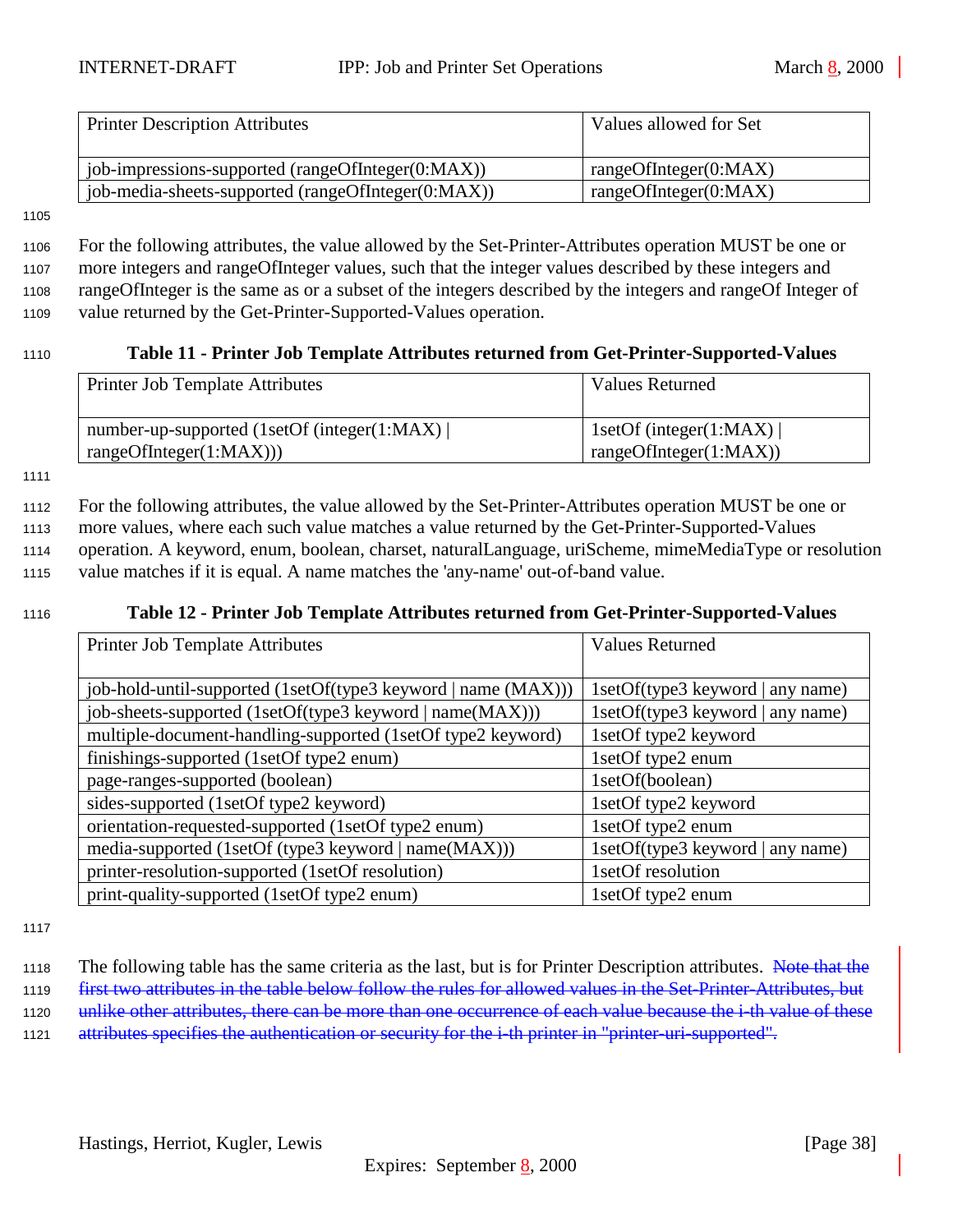| <b>Printer Description Attributes</b>                                                                          | Values allowed for Set           |
|----------------------------------------------------------------------------------------------------------------|----------------------------------|
| printer-uri-supported (1setOf uri)                                                                             | <b>READ-ONLY - MUST NOT be</b>   |
|                                                                                                                | returned                         |
| uri-authentication-supported (1setOf type2 keyword)                                                            | <b>READ-ONLY - MUST NOT be</b>   |
|                                                                                                                | returned 1 set Of type 2 keyword |
| uri-security-supported (1setOf type2 keyword)                                                                  | <b>READ-ONLY - MUST NOT be</b>   |
|                                                                                                                | returned 1 set Of type 2 keyword |
| xri-authentication-supported (1setOf type2 keyword) **                                                         | 1setOf type2 keyword             |
| xri-security-supported (1setOf type2 keyword) **                                                               | 1setOf type2 keyword             |
| ipp-versions-supported (1setOf type2 keyword)                                                                  | 1setOf type2 keyword             |
| operations-supported (1setOf type2 enum)                                                                       | 1setOf type2 keyword             |
| multiple-document-jobs-supported (boolean)                                                                     | 1setOf boolean                   |
| charset-supported (1setOf charset)                                                                             | 1setOf charset                   |
| generated-natural-language-supported (1setOf naturalLanguage)                                                  | 1setOf naturalLanguage           |
| document-format-supported (1setOf mimeMediaType)                                                               | 1setOf mimeMediaType             |
| color-supported (boolean)                                                                                      | 1setOf boolean                   |
| reference-uri-schemes-supported (1setOf uriScheme)                                                             | 1setOf uriScheme                 |
| compression-supported (1setOf type3 keyword)                                                                   | 1setOf type3 keyword             |
| printer-settable-attributes-supported (1setOf type2 keyword)                                                   | 1setOf type2 keyword             |
| job-settable-attributes-supported (1setOf type2 keyword)                                                       | 1setOf type2 keyword             |
| ** Note: there is no corresponding "xri-authentication-supported" (1setOf type2 keyword) and "xri-             |                                  |
| security-supported" (1setOf type2 keyword) Printer Description attributes that can be queried using the Get-   |                                  |
| Printer-Attributes operation. Instead, the client queries either: (1) the three "printer-uri-supported" (uri), |                                  |
| "uri-authentication-supported" (1setOf type2 keyword) and "uri-security-supported" (1setOf type2 keyword)      |                                  |
| attributes or (2) the single "priner-xri-supported" (1setOf collection) attribute.                             |                                  |
| For the following attributes, the value allowed by the Set-Printer-Attributes operation MUST be a single       |                                  |
| value that matches one of the values returned by the Get-Printer-Supported-Values operation. A keyword,        |                                  |
| enum, boolean, charset, naturalLanguage, uriScheme, mimeMediaType or resolution value matches if it is         |                                  |
| equal. A name matches the 'any-name' out-of-band value.                                                        |                                  |
|                                                                                                                |                                  |
| Table 14 - Printer Description Attributes returned from Get-Printer-Supported-Values                           |                                  |
| <b>Printer Description Attributes</b>                                                                          | Values allowed for Set           |
|                                                                                                                |                                  |

# <span id="page-38-0"></span><sup>1122</sup> **Table 13 - Printer Description Attributes returned from Get-Printer-Supported-Values**

1137